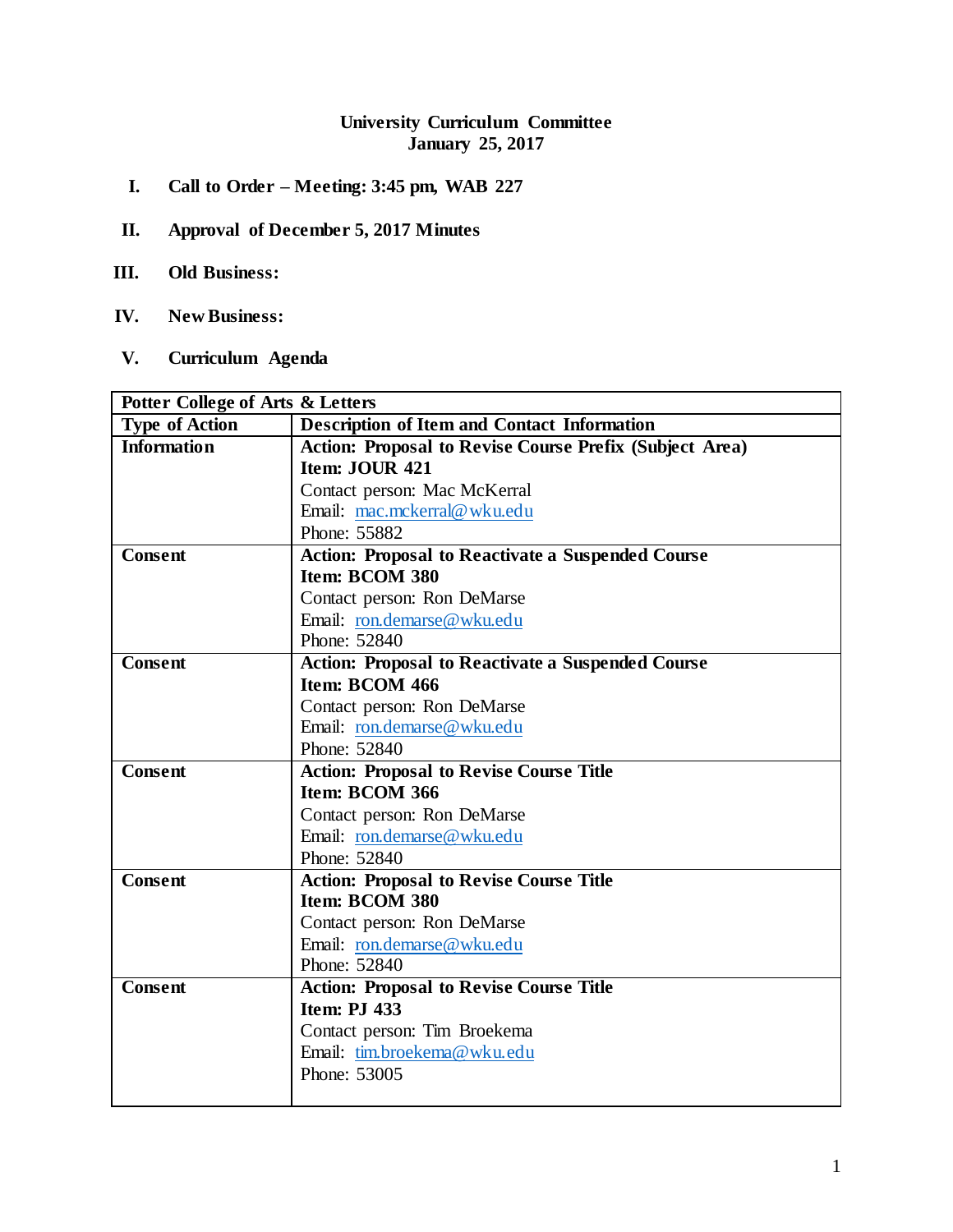| <b>Consent</b> | <b>Action: Proposal to Revise Course Prerequisites</b> |  |  |
|----------------|--------------------------------------------------------|--|--|
|                | Item: BCOM 368                                         |  |  |
|                | Contact person: Ron DeMarse                            |  |  |
|                | Email: ron.demarse@wku.edu                             |  |  |
|                | Phone: 52840                                           |  |  |
| <b>Consent</b> | <b>Action: Proposal to Revise Course Prerequisites</b> |  |  |
|                | Item: BCOM 482                                         |  |  |
|                | Contact person: Ron DeMarse                            |  |  |
|                | Email: ron.demarse@wku.edu                             |  |  |
|                | Phone: 52840                                           |  |  |
| <b>Consent</b> | <b>Action: Proposal to Revise Course Prerequisites</b> |  |  |
|                | Item: SJB 210                                          |  |  |
|                | Contact person: Mac McKerral, Cliff Shaluta            |  |  |
|                | Email: mac.mckerral@wku.edu, cliff.shaluta@wku.edu     |  |  |
|                | Phone: 55882, 55833                                    |  |  |
| <b>Consent</b> | <b>Action: Proposal to Revise Course Prerequisites</b> |  |  |
|                | <b>Item: SJB 330</b>                                   |  |  |
|                | Contact person: Mac McKerral, Cliff Shaluta            |  |  |
|                | Email: mac.mckerral@wku.edu, cliff.shaluta@wku.edu     |  |  |
|                | Phone: 55882, 55833                                    |  |  |
| <b>Consent</b> | <b>Action: Proposal to Revise Course Prerequisites</b> |  |  |
|                | Item: SJB 340                                          |  |  |
|                | Contact person: Mac McKerral, Cliff Shaluta            |  |  |
|                | Email: mac.mckerral@wku.edu, cliff.shaluta@wku.edu     |  |  |
|                | Phone: 55882, 55833                                    |  |  |
| <b>Consent</b> | <b>Action: Proposal to Suspend a Course</b>            |  |  |
|                | Item: JOUR 427                                         |  |  |
|                | Contact person: Mac McKerral                           |  |  |
|                | Email: mac.mckerral@wku.edu                            |  |  |
|                | Phone: 55882                                           |  |  |
| <b>Consent</b> | <b>Action: Proposal to Suspend a Course</b>            |  |  |
|                | Item: JOUR 428                                         |  |  |
|                | Contact person: Mac McKerral                           |  |  |
|                | Email: mac.mckerral@wku.edu                            |  |  |
|                | Phone: 55882                                           |  |  |
| <b>Consent</b> | <b>Action: Proposal to Suspend a Course</b>            |  |  |
|                | <b>Item: SJB 401</b>                                   |  |  |
|                | Contact person: Mac McKerral                           |  |  |
|                | Email: mac.mckerral@wku.edu                            |  |  |
|                | Phone: 55882                                           |  |  |
| <b>Consent</b> | <b>Action: Proposal to Suspend a Course</b>            |  |  |
|                | Item: SJB 495                                          |  |  |
|                | Contact person: Mac McKerral                           |  |  |
|                | Email: mac.mckerral@wku.edu                            |  |  |
|                | Phone: 55882                                           |  |  |
|                |                                                        |  |  |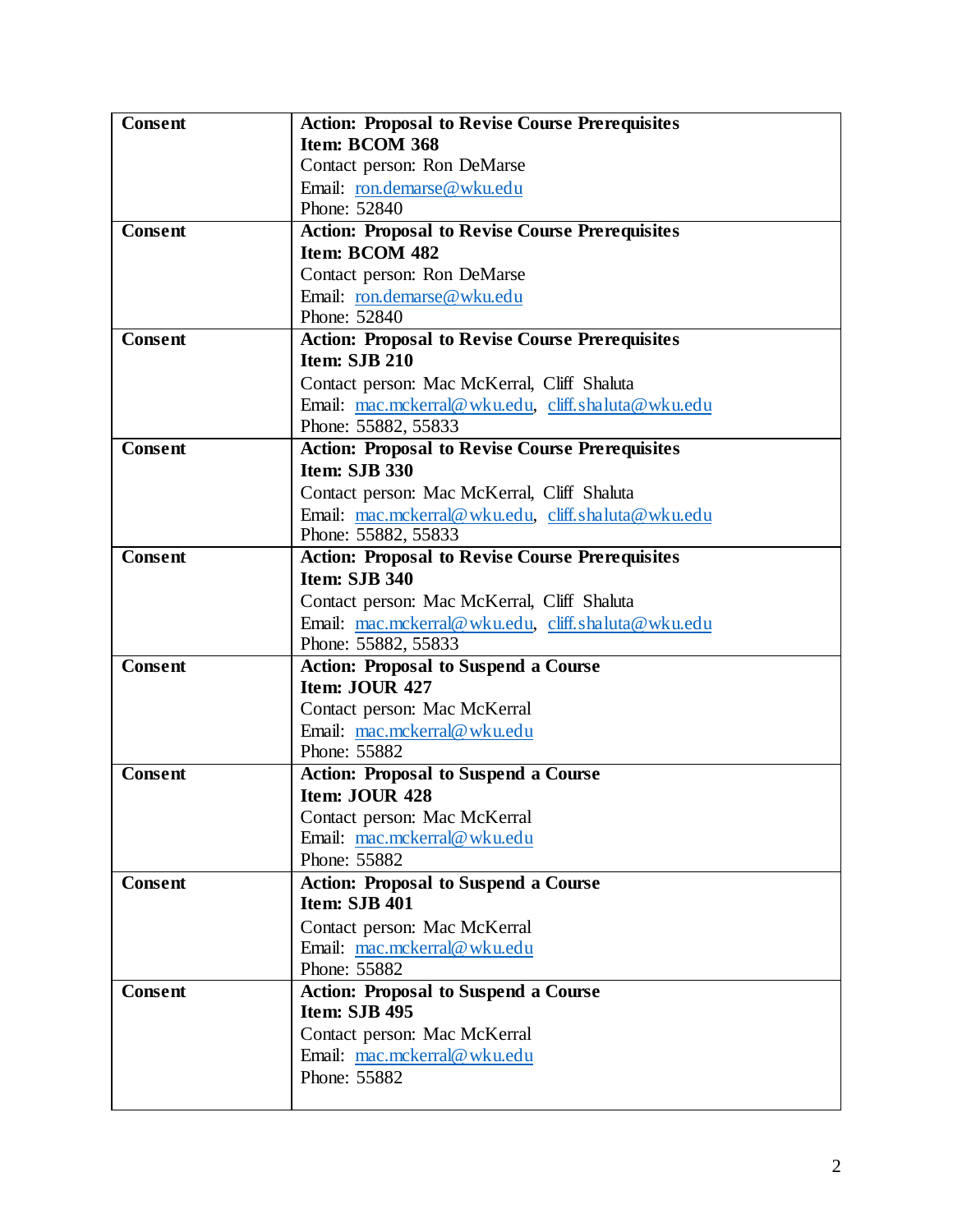| <b>Action</b> | Action: Proposal to Make Multiple Revisions to a Course        |  |
|---------------|----------------------------------------------------------------|--|
|               | Item: COMM 463                                                 |  |
|               | Contact person: Angela M. Jerome                               |  |
|               | Email: angela.jerome@wku.edu                                   |  |
|               | Phone: 270-745-3296                                            |  |
| <b>Action</b> | <b>Action: Proposal to Make Multiple Revisions to a Course</b> |  |
|               | Item: BCOM 463                                                 |  |
|               | Contact person: Ron DeMarse                                    |  |
|               | Email: ron.demarse@wku.edu                                     |  |
|               | Phone: 52840                                                   |  |
| <b>Action</b> | <b>Action: Proposal to Make Multiple Revisions to a Course</b> |  |
|               | Item: BCOM 466                                                 |  |
|               | Contact person: Ron DeMarse                                    |  |
|               | Email: ron.demarse@wku.edu                                     |  |
|               | Phone: 52840                                                   |  |
| <b>Action</b> | <b>Action: Proposal to Make Multiple Revisions to a Course</b> |  |
|               | Item: BCOM 480                                                 |  |
|               | Contact person: Ron DeMarse                                    |  |
|               | Email: ron.demarse@wku.edu                                     |  |
|               | Phone: 52840                                                   |  |
| <b>Action</b> | <b>Action: Proposal to Make Multiple Revisions to a Course</b> |  |
|               | <b>Item: PJ 330</b>                                            |  |
|               | Contact person: Tim Broekema                                   |  |
|               | Email: tim.broekema@wku.edu                                    |  |
|               | Phone: 53005                                                   |  |
| <b>Action</b> | Action: Proposal to Make Multiple Revisions to a Course        |  |
|               | Item: SJB 402                                                  |  |
|               | Contact person: Mac McKerral                                   |  |
|               | Email: mac.mckerral@wku.edu                                    |  |
|               | Phone: 55882                                                   |  |
| <b>Action</b> | <b>Action: Proposal to Create a New Course</b>                 |  |
|               | Item: COMM 365                                                 |  |
|               | Contact person: Jieyoung Kong                                  |  |
|               | Email: jieyoung.kong@wku.edu<br>Phone: 270-745-3296            |  |
| <b>Action</b> | <b>Action: Proposal to Revise a Program</b>                    |  |
|               | Item: Major in Broadcasting #726                               |  |
|               | Contact person: Ron DeMarse                                    |  |
|               | Email: ron.demarse@wku.edu                                     |  |
|               | Phone: 52840                                                   |  |
|               |                                                                |  |
| <b>Action</b> | <b>Action: Proposal to Revise a Program</b>                    |  |
|               | Item: Major in Film #667                                       |  |
|               | Contact person: Ron DeMarse                                    |  |
|               | Email: ron.demarse@wku.edu                                     |  |
|               | Phone: 52840                                                   |  |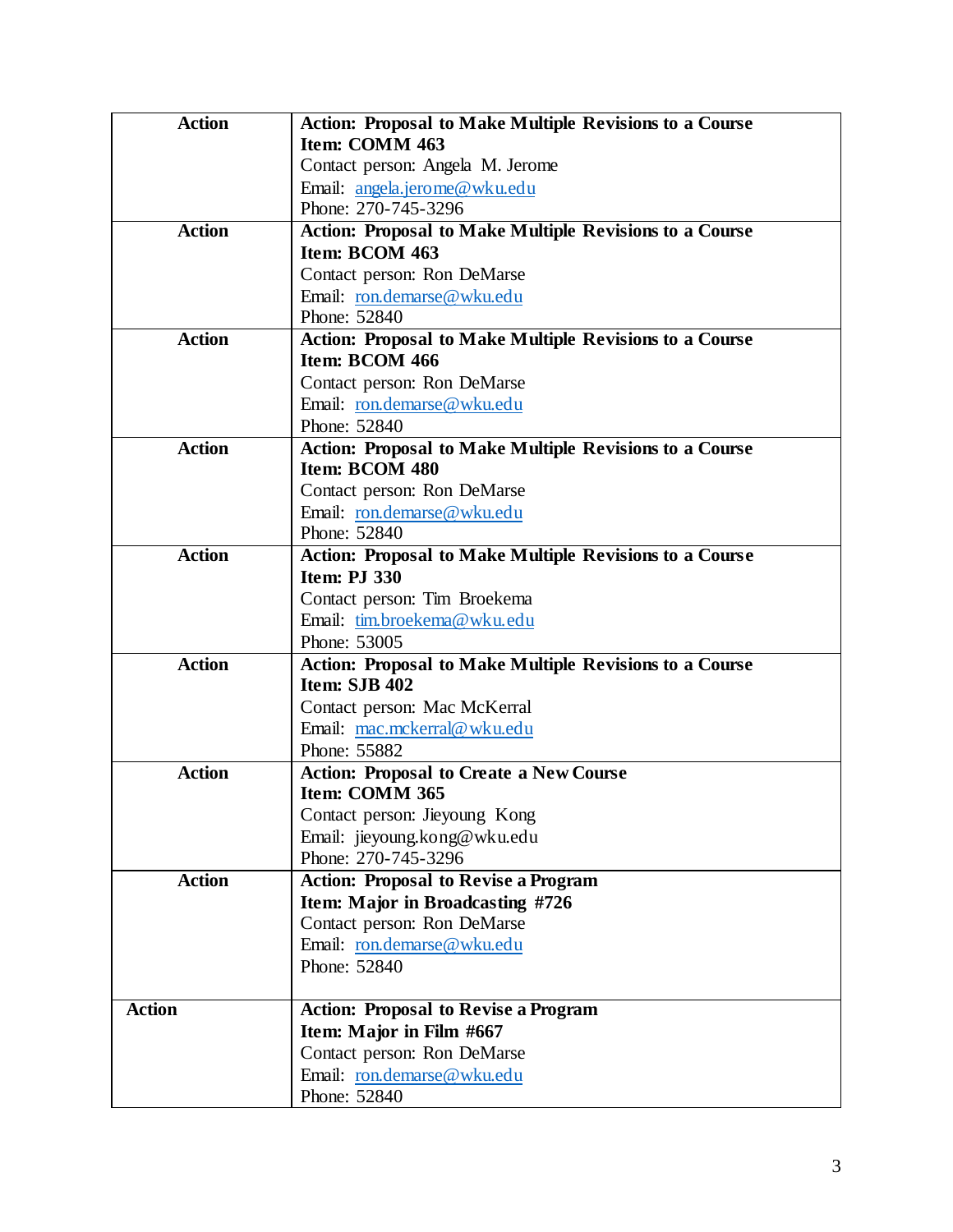| <b>Action</b> | <b>Action: Proposal to Revise a Program</b> |
|---------------|---------------------------------------------|
|               | Item: Major in Journalism #736              |
|               | Contact person: Mac McKerral                |
|               | Email: mac.mckerral@wku.edu                 |
|               | Phone: 55882                                |
| <b>Action</b> | <b>Action: Proposal to Revise a Program</b> |
|               | Item: Major in Photojournalism #750         |
|               | <b>Contact: James Kenney</b>                |
|               | Email: james.kenney@wku.edu                 |
|               | Phone: 56307                                |
| <b>Action</b> | <b>Action: Proposal to Revise a Program</b> |
|               | Item: Major in Communication Studies #792   |
|               | Contact person: Angela M. Jerome            |
|               | Email: angela.jerome@wku.edu                |
|               | Phone: 270-745-3296                         |
| <b>Action</b> | <b>Proposal to Revise a Program</b>         |
|               | Item: 609 Major in Arabic                   |
|               | Contact: David Dimeo                        |
|               | Email: david.dimeo.@wku.edu                 |
|               | Phone: (270) 745-6408                       |
| <b>Action</b> | <b>Action: Proposal to Revise A Program</b> |
|               | Item: Bachelor of Arts (Music) 583          |
|               | Contact person: Scott Harris                |
|               | Email: scott.harris@wku.edu                 |
|               | Phone: 5-3751                               |

| <b>Gordon Ford College of Business</b> |                                                    |  |
|----------------------------------------|----------------------------------------------------|--|
| <b>Type of Action</b>                  | <b>Description of Item and Contact Information</b> |  |
| <b>Consent Item</b>                    | <b>Action: Revise Course Title</b>                 |  |
|                                        | Item: FIN 433                                      |  |
|                                        | Contact person: Indudeep Chhachhi                  |  |
|                                        | Email: indudeep.chhachhi@wku.edu                   |  |
|                                        | Phone: 5-2928                                      |  |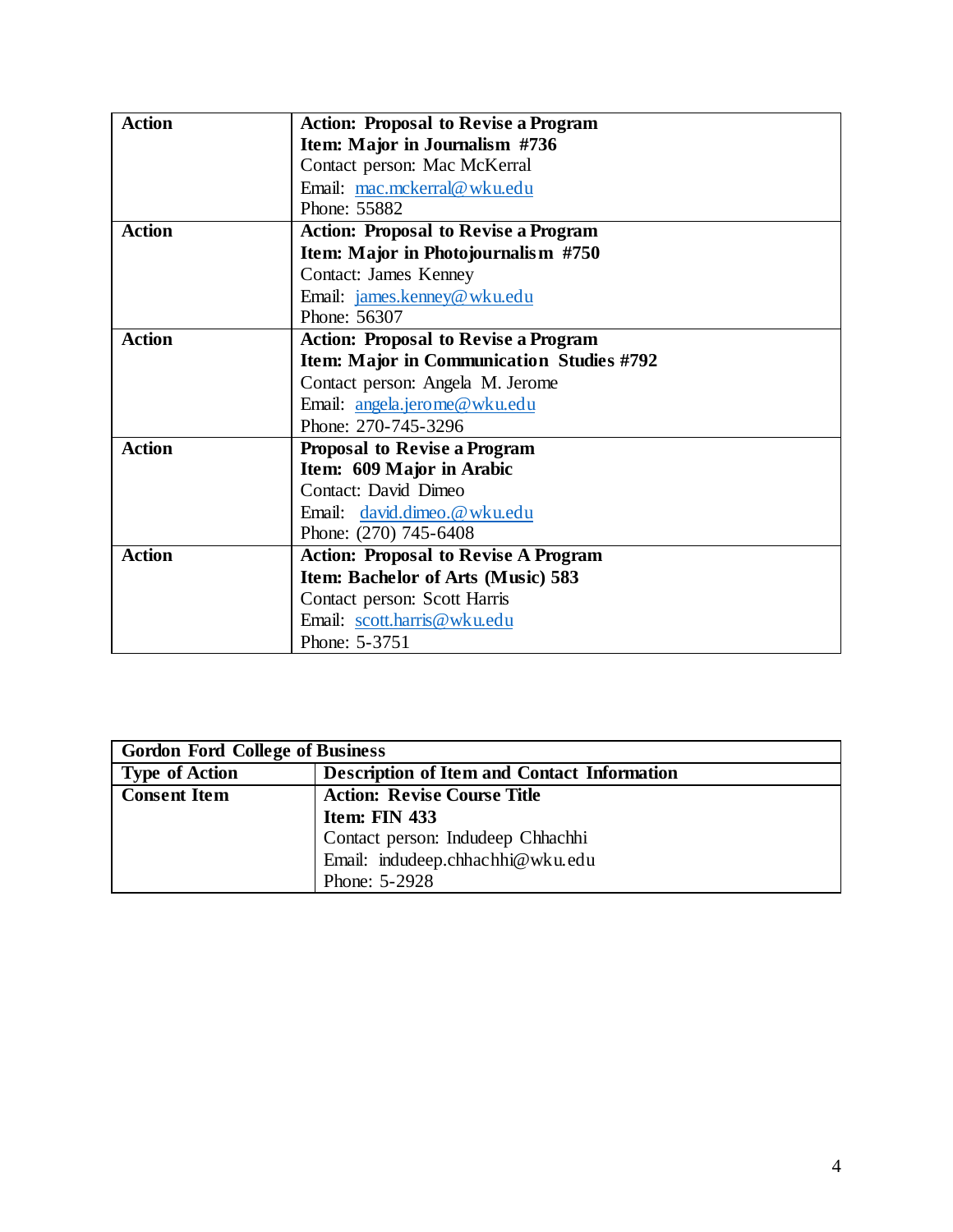| <b>University College</b> |                                                             |  |  |
|---------------------------|-------------------------------------------------------------|--|--|
| <b>Type of Action</b>     | <b>Description of Item and Contact Information</b>          |  |  |
| Consent                   | <b>Proposal to Revise Course Prerequisites/Corequisites</b> |  |  |
| Item: AFAM 343            |                                                             |  |  |
|                           | Contact Person: Andrew Rosa                                 |  |  |
|                           | Email: andrew.rosa@wku.edu                                  |  |  |
|                           | Phone: 5-2729                                               |  |  |
| Consent                   | <b>Proposal to Revise Course Prerequisites/Corequisites</b> |  |  |
|                           | Item: CSJ 435                                               |  |  |
|                           | Contact Person: Jane Olmsted                                |  |  |
|                           | Email: jane.olmsted@wku.edu                                 |  |  |
|                           | Phone: 5-5787                                               |  |  |

| <b>College of Health and Human Services</b> |                                                               |  |
|---------------------------------------------|---------------------------------------------------------------|--|
| <b>Type of Item</b>                         | <b>Description</b>                                            |  |
| <b>Consent</b>                              | <b>Revise Course Prerequisites/Co-requisites</b>              |  |
|                                             | PE 310 Kinesiology                                            |  |
|                                             | Contact: Elizabeth Pyle, elizabeth.pyle@wku.edu; 270-745-5123 |  |
| <b>Action</b>                               | <b>Discontinue Course Equivalencies</b>                       |  |
|                                             | <b>EXS/PE 310 Kinesiology</b>                                 |  |
|                                             | Contact: Mark Schafer, mark.schafer@wku.edu, (270)745-5857    |  |
| <b>Action</b>                               | <b>Discontinue Course Equivalencies</b>                       |  |
|                                             | <b>EXS/PE 324 Measurement and Evaluation</b>                  |  |
|                                             | Contact: Mark Schafer, mark.schafer@wku.edu, (270)745-5857    |  |

| <b>Ogden College of Science and Engineering</b> |                                                                         |  |
|-------------------------------------------------|-------------------------------------------------------------------------|--|
| Type of item                                    | Description of Item & Contact Information                               |  |
| <b>Consent</b>                                  | Proposal to Revise a Course Prerequisite/Corequisite                    |  |
|                                                 | AGED 300, Youth Development for Agriculture Educators                   |  |
|                                                 | Contact: Thomas Kingery, Thomas.Kingery@wku.edu, 55966                  |  |
| <b>Action</b>                                   | <b>Proposal to Revise a Program</b>                                     |  |
|                                                 | Ref. 508, Major in Agriculture, Agriculture Mechanization Concentration |  |
|                                                 | Contact: Cris Scudder, cris.scudder@wku.edu, x52969                     |  |
| <b>Action</b>                                   | <b>Proposal to Revise a Program</b>                                     |  |
|                                                 | Ref. 174, Certificate in GIS                                            |  |
|                                                 | Contact: Amy Nemon, amy.nemon@wku.edu, x3082                            |  |
| <b>Action</b>                                   | <b>Proposal to Revise a Program</b>                                     |  |
|                                                 | Ref. 576, Major in Geographic Information Systems                       |  |
|                                                 | Contact: Kevin Cary, kevin.cary@wku.edu, x52981                         |  |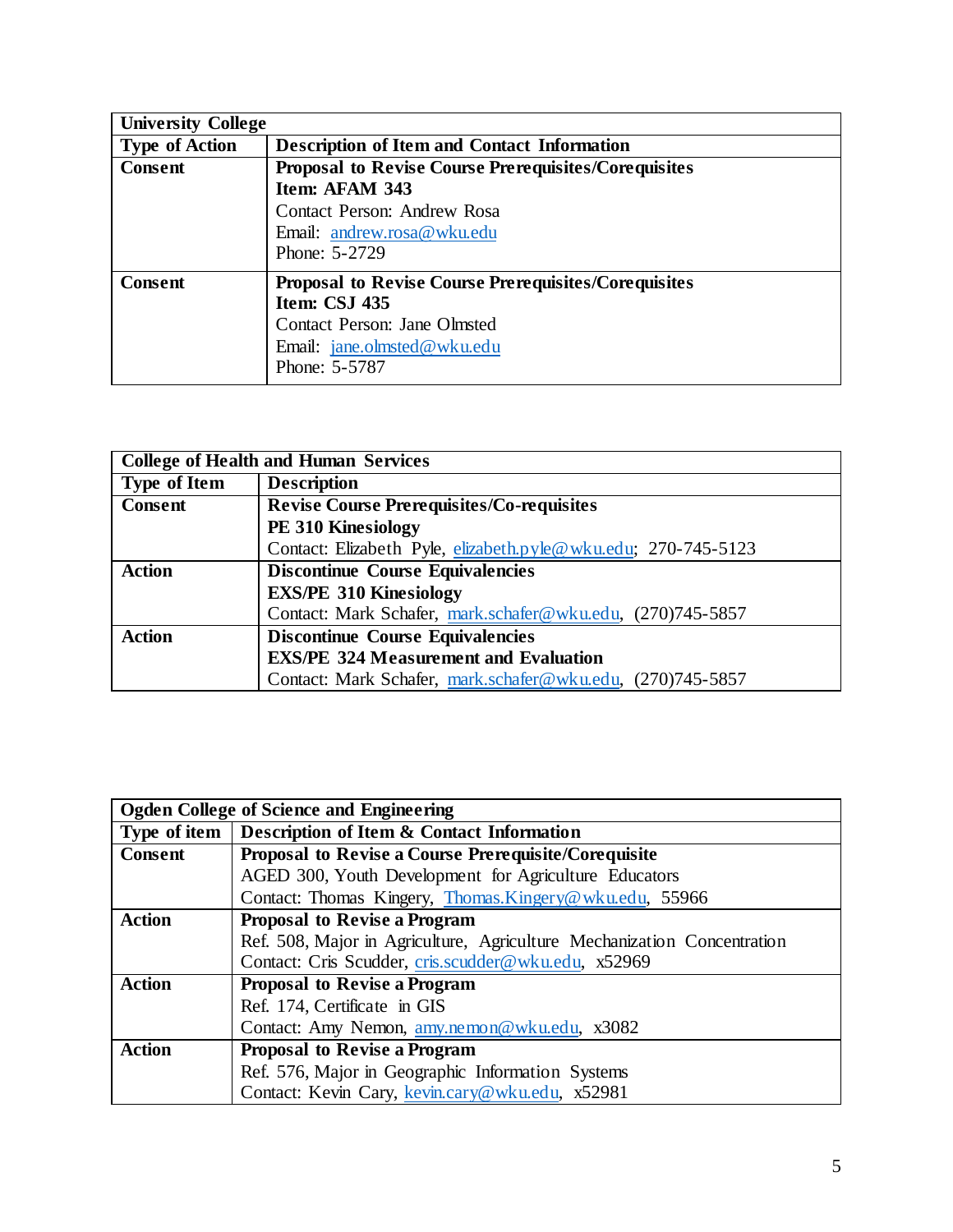# **Potter College of Arts and Letters School of Journalism & Broadcasting Proposal to Revise Course Prefix (Subject Area) (Information Item)**

Contact Person: Mac McKerral, [mac.mckerral@wku.edu,](mailto:mac.mckerral@wku.edu) 270-745-5882

## **1. Identification of current course prefix: JOUR 421**

## **2. Identification of proposed course prefix: SJB 421**

**3. Rationale for the prefix revision:** This is a media history course geared to all students in the School of Journalism and Broadcasting, rather than just journalism students. As such, the SJB designation better reflects the scope of the course and the fact that this is an interdisciplinary course open to students from all majors. Also, this change will allow JOUR students to use the class to fulfill a restricted elective requirement**.**

## **4. Course numbers to be included under the new course prefix: 421**

## **5. Term of implementation: Fall 2018**

## **6. Dates of notification to committees:**

Journalism Faculty School of Journalism & Broadcasting **PCAL Curriculum Committee** Undergraduate Curriculum Committee University Senate

| 11/20/2017      |
|-----------------|
| 6 December 2017 |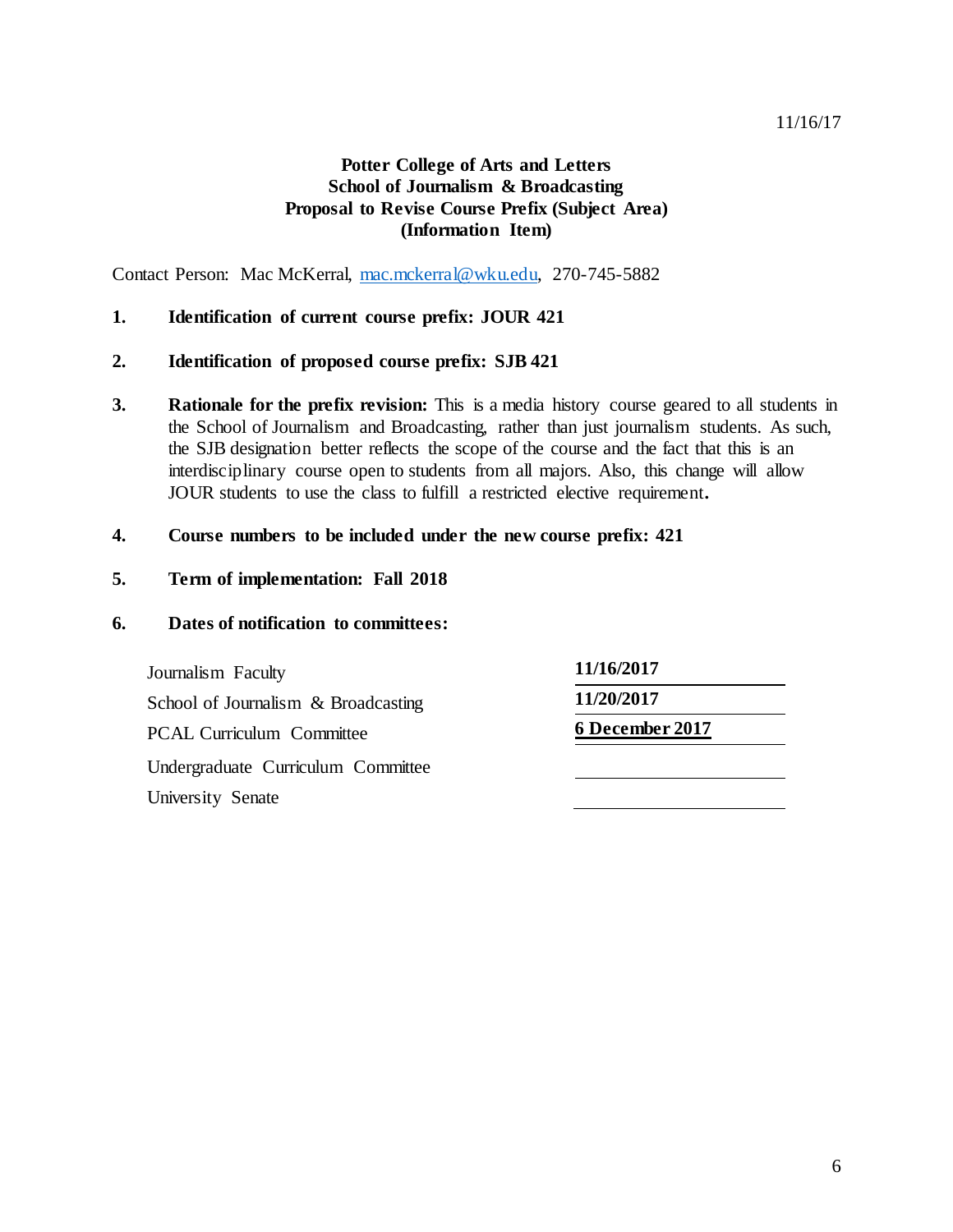# **Potter College of Arts & Letters School of Journalism & Broadcasting Proposal to Reactivate a Suspended Course (Consent Item)**

Contact Person: Ron DeMarse, ron.demarse@wku.edu, 270-745-2840

## **1. Identification of course:**

- 1.1 Course prefix (subject area) and number: BCOM 380
- 1.2 Course title: Intermediate Post Production

#### **2. Rationale for the course reactivation:**

This reactivation was done in consultation with both BCOM and FILM faculty to make postproduction curriculum consistent and relevant for both programs going forward. This course will serve as the second in a three-course editing pipeline and will be a required course in BCOM and an elective option for Film majors at the present.

#### **3. Effect of course reactivation on programs or other departments, if known:**

This class will replace BCOM 480 as a required course. ICap exceptions will be processed to allow this to stand in for 480, when necessary, for students in previous catalogs.

#### **4. Proposed term for implementation:** 2018(30)

## **5. Dates of prior committee approvals**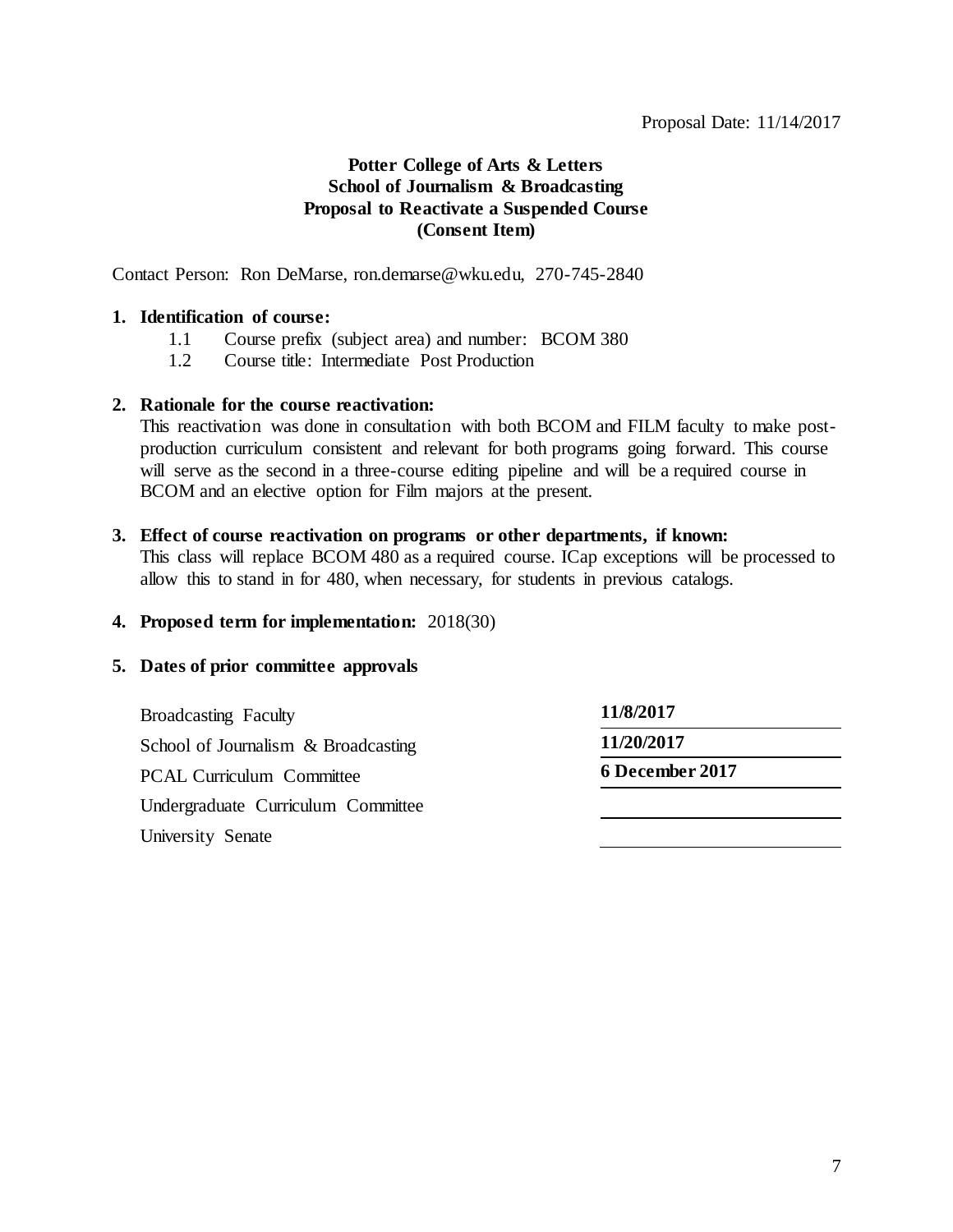# **Potter College of Arts & Letters School of Journalism & Broadcasting Proposal to Reactivate a Suspended Course (Consent Item)**

Contact Person: Ron DeMarse, ron.demarse@wku.edu, 270-745-2840

## **1. Identification of course:**

- 1.1 Course prefix (subject area) and number: BCOM 466
- 1.2 Course title: Directing Television and Film

## **2. Rationale for the course reactivation:**

For the past four years, the directing component of the BCOM curriculum was rolled into BCOM 463 (Producing and Directing). The hope was that 463 could cover all of the advanced aspects of video and broadcast production and also teach students how to function as television directors. Unfortunately, that was not found to be the case. Because the 463 class functions exclusively as a field production course (with a title change proposal reflecting that), we would like to reactivate our previously suspended Directing course.

**3. Effect of course reactivation on programs or other departments, if known:** For now, this class will serve as a production elective and will be offered when staffing is available. Because it is not required, it will have no impact on student progress.

# **4. Proposed term for implementation:** 2018(30)

## **5. Dates of prior committee approvals**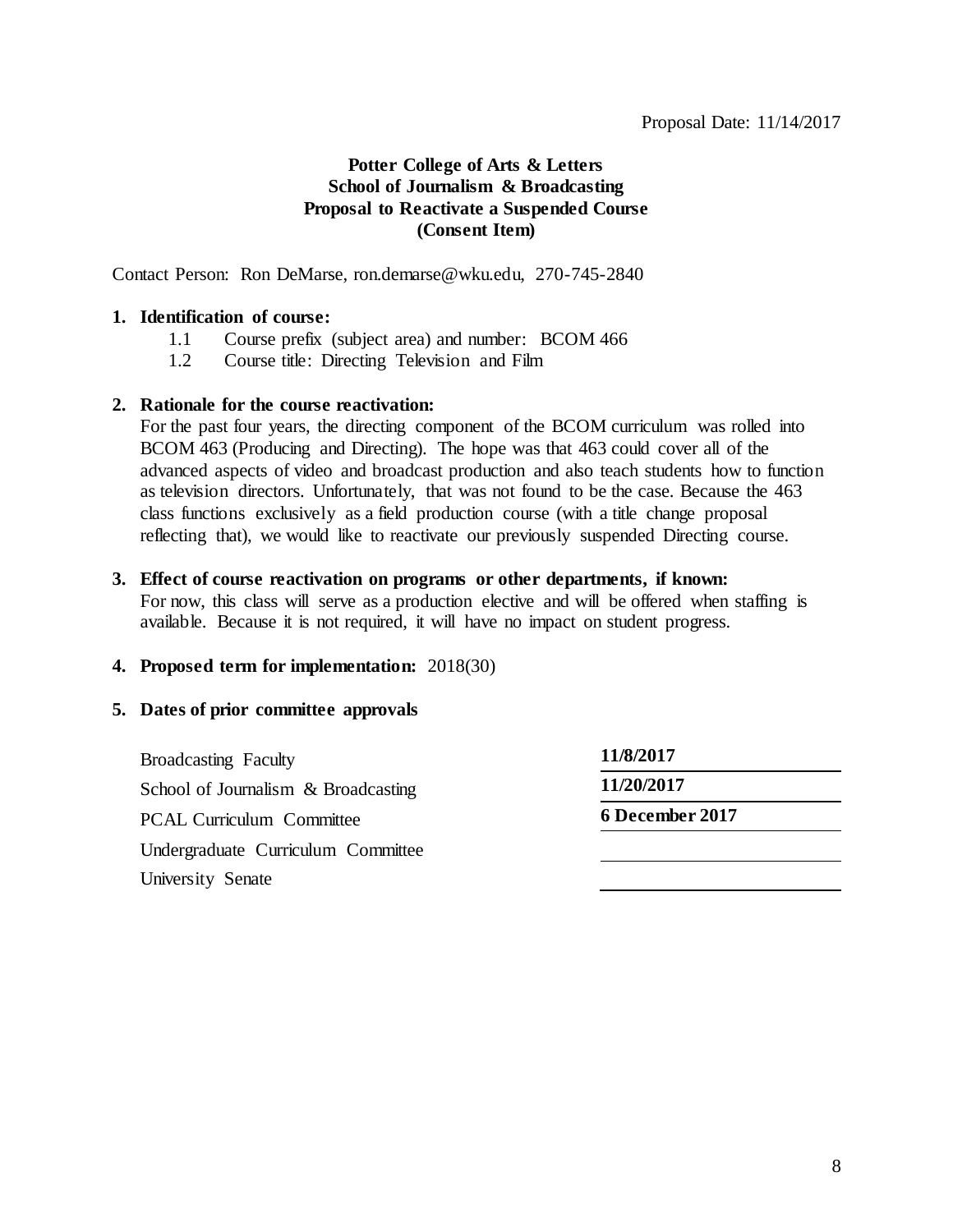# **Potter College of Arts & Letters School of Journalism & Broadcasting Proposal to Revise Course Title (Consent Item)**

Contact Person: Ron DeMarse, ron.demarse@wku.edu, 270-745-2840

## **1. Identification of proposed course:**

- 1.1 Course prefix (subject area) and number: BCOM 366
- 1.2 Course title: Video Editing
- 1.3 Credit Hours: 3
- **2. Proposed course title:** Editing I
- **3. Proposed abbreviated course title:** Editing I (maximum of 30 characters/spaces)

## **4. Rationale for the revision of course title:**

This revision was done in consultation with both BCOM and FILM faculty to make postproduction curriculum consistent and relevant for both programs going forward. This course will serve as the first experience in a three-course editing pipeline and will be required for both majors. The new title helps to simplify and clarify the series of classes.

#### **5. Proposed term for implementation:** 2018(30)

#### **6. Dates of prior committee approvals:**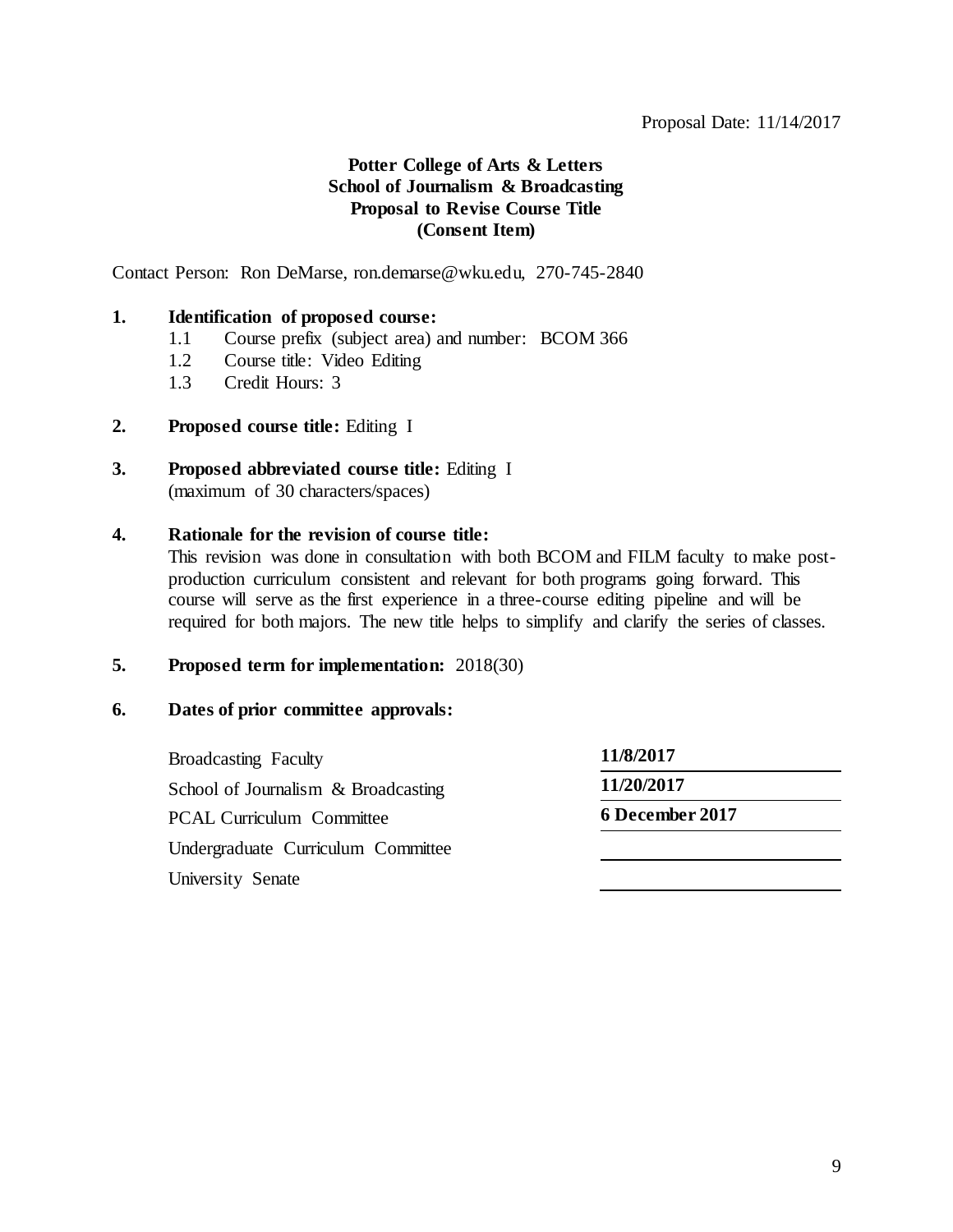# **Potter College of Arts & Letters School of Journalism & Broadcasting Proposal to Revise Course Title (Consent Item)**

Contact Person: Ron DeMarse, ron.demarse@wku.edu, 270-745-2840

#### **1. Identification of proposed course:**

- 1.1 Course prefix (subject area) and number: BCOM 380
- 1.2 Course title: Intermediate Post Production
- 1.3 Credit Hours: 3
- **2. Proposed course title:** Editing II
- **3. Proposed abbreviated course title:** Editing II (maximum of 30 characters/spaces)

## **4. Rationale for the revision of course title:**

This revision was done in consultation with both BCOM and FILM faculty to make postproduction curriculum consistent and relevant for both programs going forward. This course will serve as the second in a three-course editing pipeline and will be a required course in BCOM and an elective option for Film majors at the present. The new title helps to simplify and clarify the series of classes.

#### **5. Proposed term for implementation:** 2018(30)

#### **6. Dates of prior committee approvals:**

Broadcasting Faculty **11/8/2017** School of Journalism & Broadcasting **11/20/2017** PCAL Curriculum Committee **6 December 2017** Undergraduate Curriculum Committee University Senate

10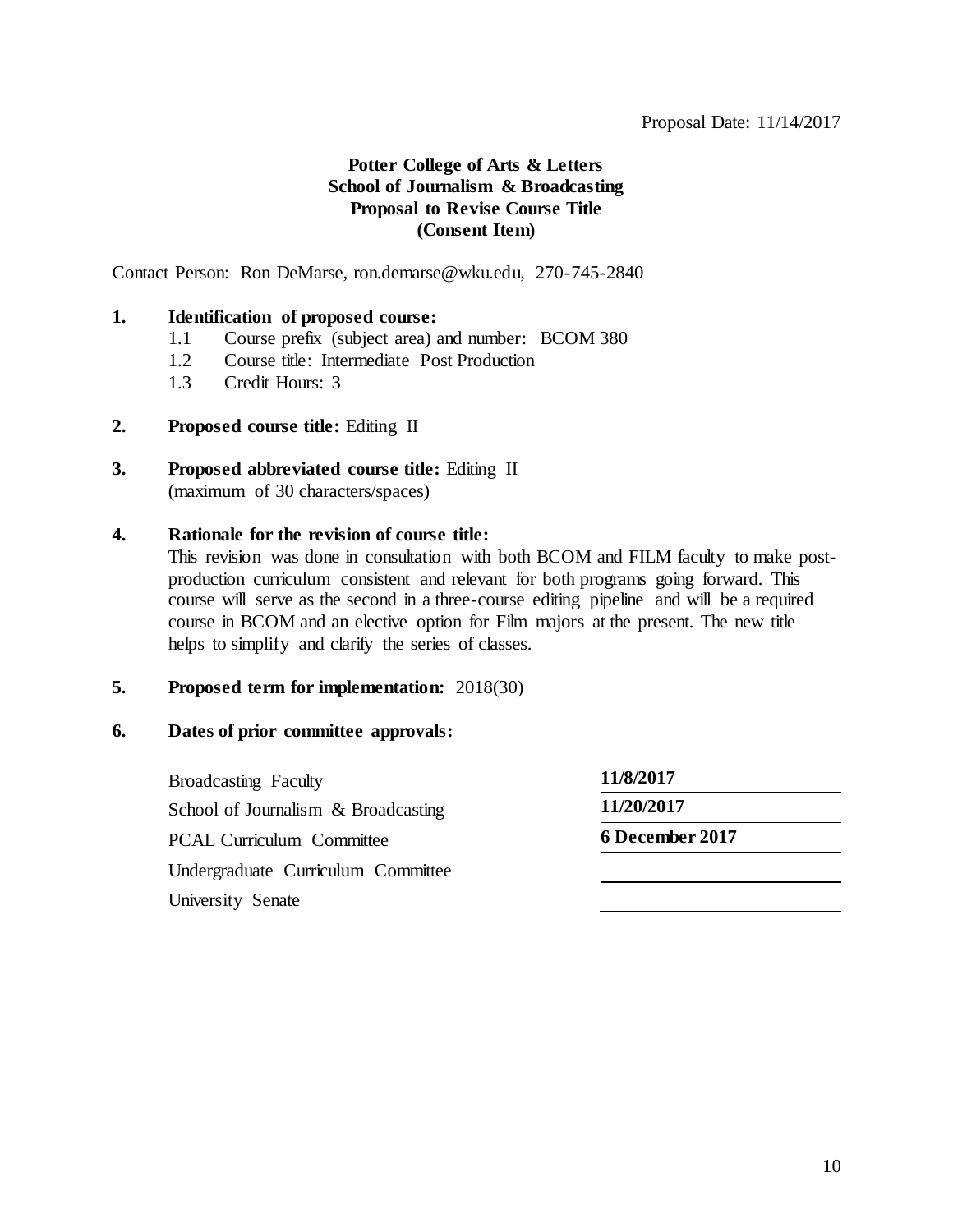# **Potter College of Arts & Letters School of Journalism & Broadcasting Proposal to Revise Course Title (Consent Item)**

Contact Person: Tim Broekema, [tim.broekema@wku.edu,](mailto:tim.broekema@wku.edu) 745-3005

#### **1. Identification of proposed course:**

- 1.1 Course prefix (subject area) and number: PJ 433
- 1.2 Course title: Short Form Documentary
- 1.3 Credit Hours: 3
- **2. Proposed course title:** Advanced Short Form Documentary
- **3. Proposed abbreviated course title:** Advanced Short Doc
- **4. Rationale for the revision of course title:** To develop a better organized course structure for our majors, and to more fully represent industry terminology.
- **5. Proposed term for implementation:** 2018 (30)

## **6. Dates of prior committee approvals:**

Photojournalism Committee **11/13/17** SJ&B Curriculum Committee **11/20/17** Potter College Curriculum Committee **6 December 2017** Undergraduate Curriculum Committee University Senate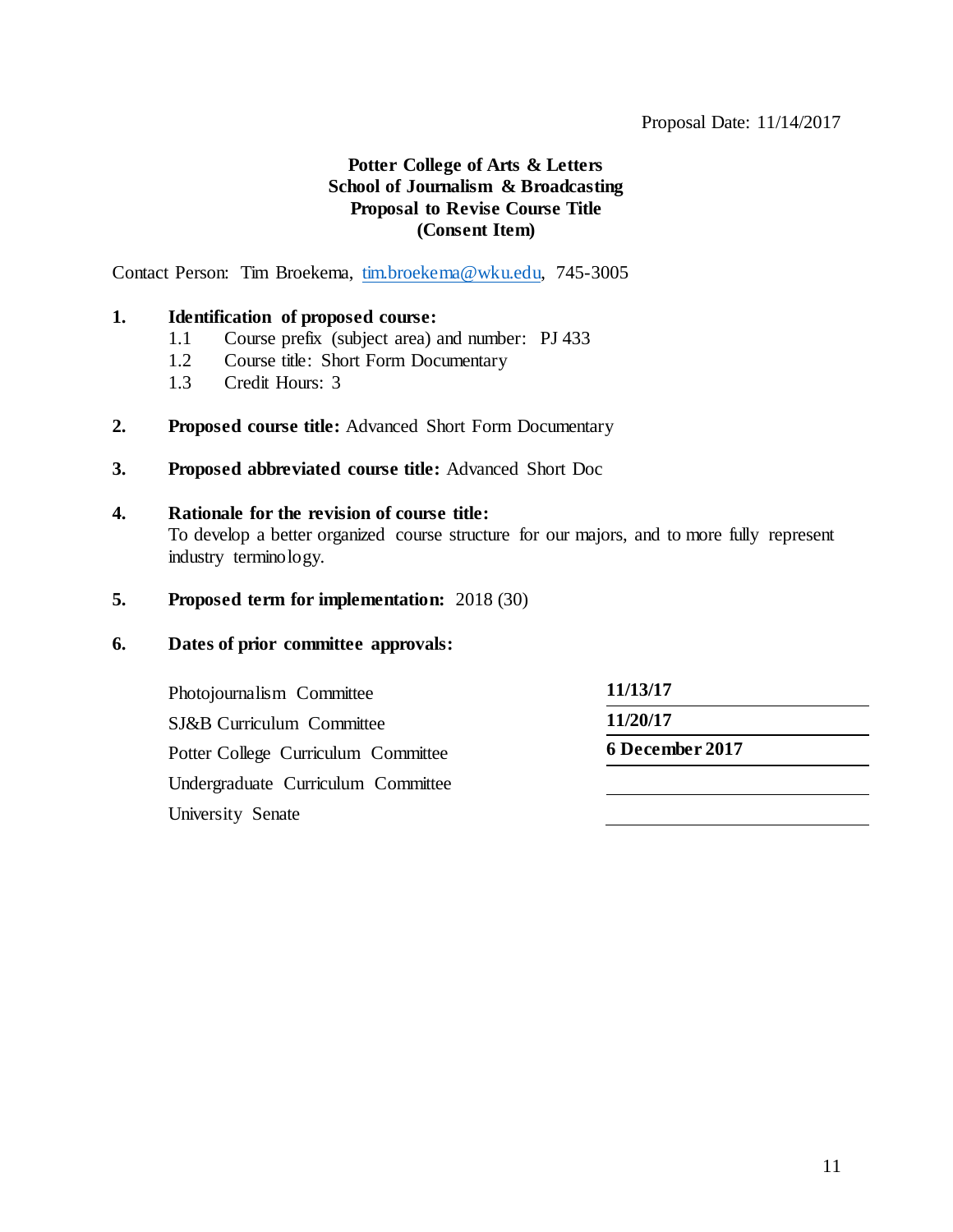# **Potter College of Arts & Letters School of Journalism & Broadcasting Proposal to Revise Course Prerequisites (Consent Item)**

Contact Person: Ron DeMarse, ron.demarse@wku.edu, 270-745-2840

# **1. Identification of proposed course:**

- 1.1 Course prefix (subject area) and number: BCOM 368
- 1.2 Course title: News Videography and Editing
- 1.3 Credit Hours: 3
- **2. Current prerequisites:** BCOM 265 and 266 for majors in Broadcasting; PJ 261 for majors in Journalism and Photojournalism
- **3. Proposed prerequisites:** BCOM 265 and 366

# **4. Rationale for the revision of prerequisites:**

This change simplifies the prerequisites for the course and also reflects the addition of a required Editing I course (BCOM 366) for all Broadcasting majors. This was done to ensure that all students would know the fundamentals of editing before enrolling in the more advanced 368 class.

## **5. Effect on completion of major/minor sequence:**

Students in previous catalog years will be accommodated with overrides if they choose not to take BCOM 366. The existing provisions for majors outside of Broadcasting have been largely unnecessary. In the last 12 months, only one non-BCOM major has enrolled in the course, and it is not a required course or even a listed elective in any other major. Going forward, overrides can be used to accommodate other interested students.

## **6. Proposed term for implementation:** 2018(30)

## **7. Dates of prior committee approvals:**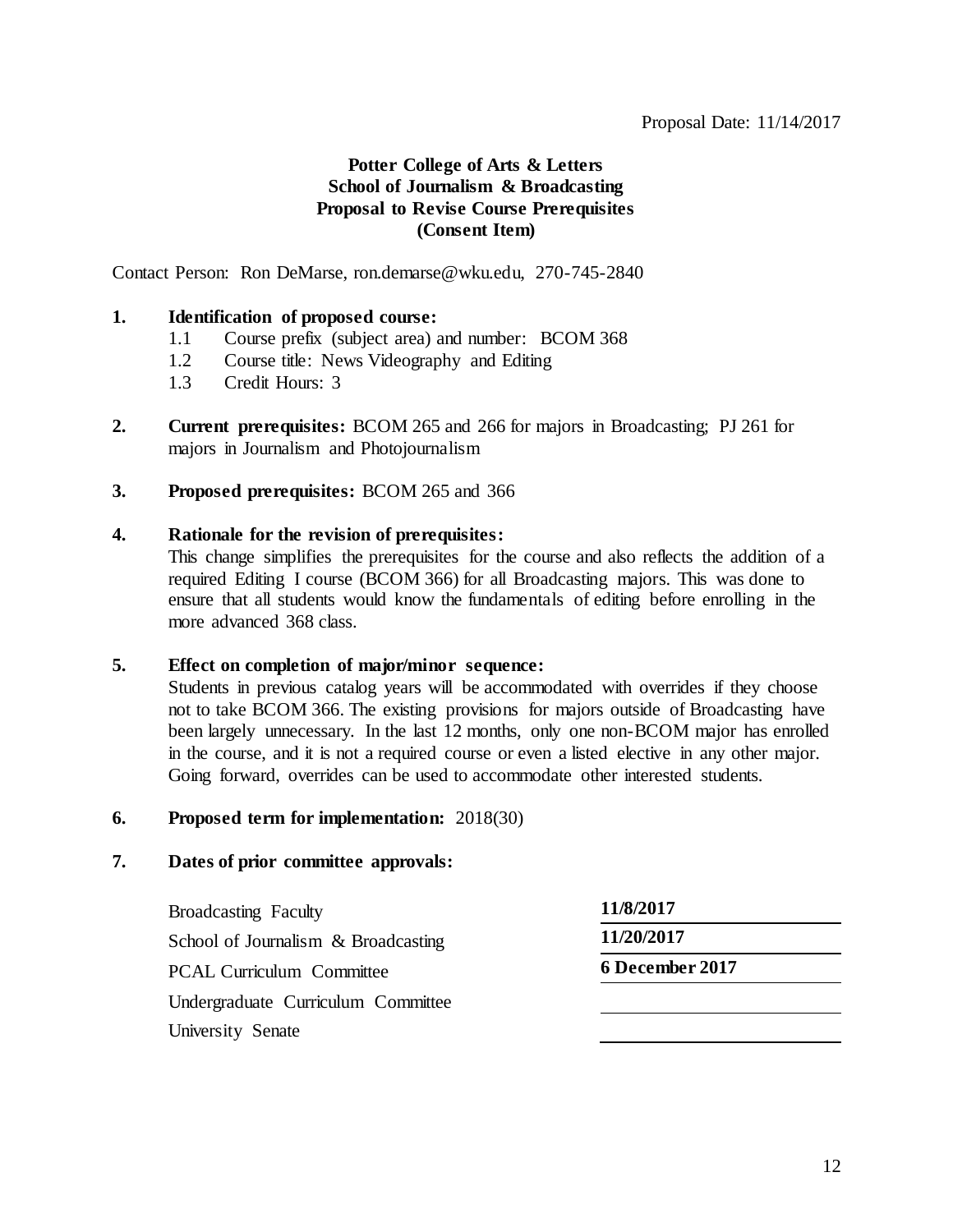# **Potter College of Arts & Letters School of Journalism & Broadcasting Proposal to Revise Course Prerequisites (Consent Item)**

Contact Person: Ron DeMarse, ron.demarse@wku.edu, 270-745-2840

## **1. Identification of proposed course:**

- 1.1 Course prefix (subject area) and number: BCOM 482
- 1.2 Course title: Television Program Production
- 1.3 Credit Hours: 3
- **2. Current prerequisites:** BCOM 367, 463, 480
- **3. Proposed prerequisites:** BCOM 380, 463 and senior standing
- **4. Rationale for the revision of prerequisites:**

BCOM 380 is replacing 480 as a required course in the major, necessitating this change in prerequisites. The 367 prerequisite is redundant as it serves as a prerequisite for 463. Finally, this class serves as a capstone and should not be taken prior to a student's senior year.

#### **5. Effect on completion of major/minor sequence:**

For those students who have taken BCOM 480 prior to this update, but have not yet taken 482, overrides will be processed to allow them to take the class.

#### **6. Proposed term for implementation:** 2018(30)

## **7. Dates of prior committee approvals:**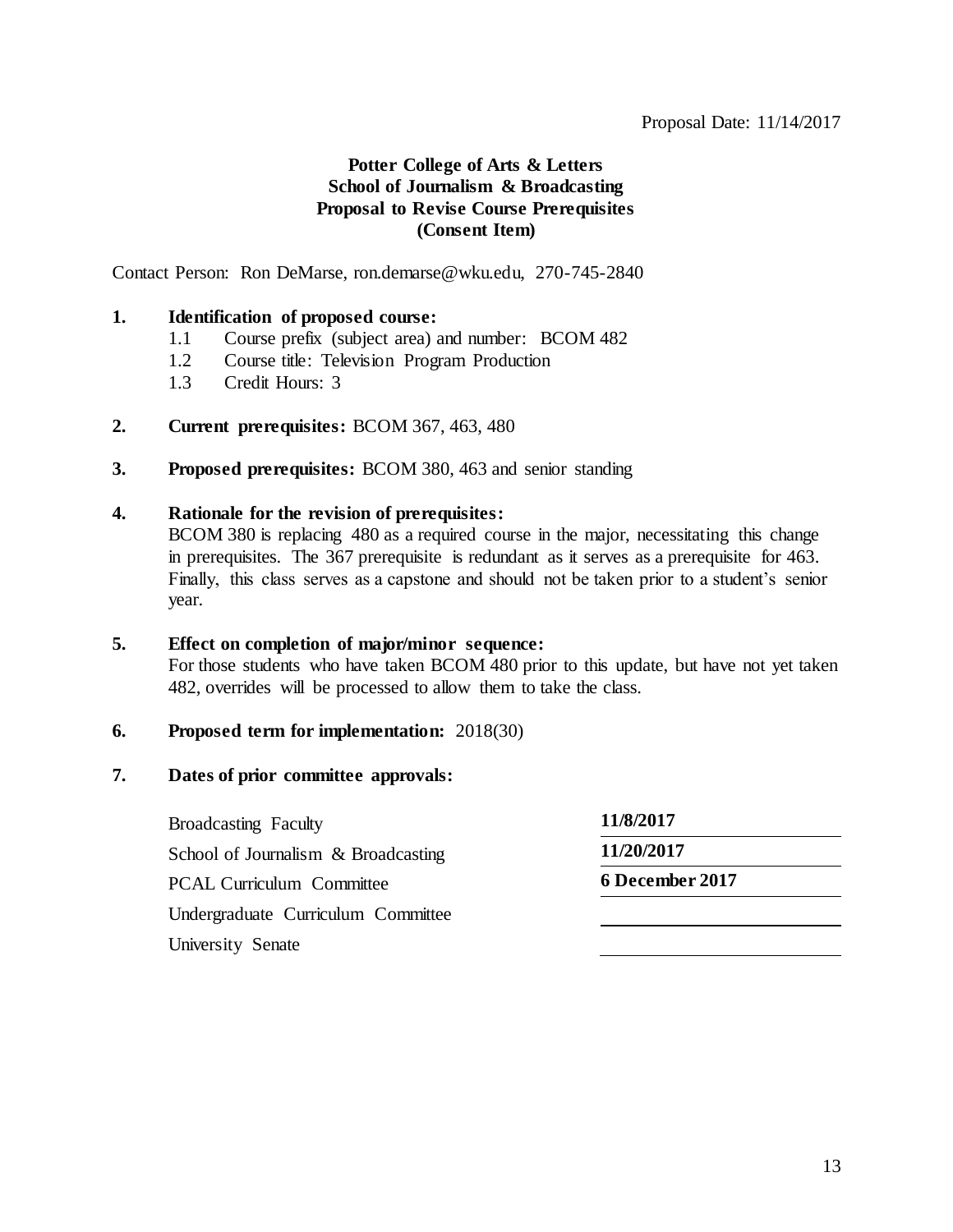# **Potter College of Arts & Letters School of Journalism & Broadcasting Proposal to Revise Course Prerequisites/Corequisites (Consent Item)**

Contact Person: Mac McKerral, [mac.mckerral@wku.edu,](mailto:mac.mckerral@wku.edu) 270-745-5882 Cliff Shaluta, [cliff.shaluta@wku.edu,](mailto:cliff.shaluta@wku.edu) 270-745-5833

## **1. Identification of course:**

- 1.1 Course prefix (subject area) and number: SJB 210
- 1.2 Course title: Software Studio for Designers
- **2. Current prerequisites/corequisites/special requirements:** Prerequisites: SJB 101 and 102; or permission of instructor

# **3. Proposed prerequisites/corequisites/special requirements:**  Prerequisites: Sophomore standing or permission of the instructor

- **4. Rationale for the revision of prerequisites/corequisites/special requirements:** This request came from the Department of Communication in which the Ad/PR majors are now housed. The Department of Communication does not believe its majors need these pre-requisites. The content in SJB 101 does not relate to SJB 210. However, SJB 210 is a required course for the Journalism Major and skills learned in SJB 102 can enhance success for the Journalism Majors in SJB 210. The Journalism Major Unit has agreed to advise Journalism Majors to complete SJB 102 before taking SJB 210 in order to accommodate the request from the Department of Communication.
- **5. Effect on completion of major/minor sequence:** Expedites Ad/PR major; no impact on Journalism major
- **6. Proposed term for implementation:** Fall 2018

## **7. Dates of prior committee approvals:**

| <b>SJ&amp;B Curriculum Committee</b>                  | 11/20/2017             |
|-------------------------------------------------------|------------------------|
| Potter College of Arts & Letters Curriculum Committee | <b>6 December 2017</b> |
| Undergraduate Curriculum Committee                    |                        |
| University Senate                                     |                        |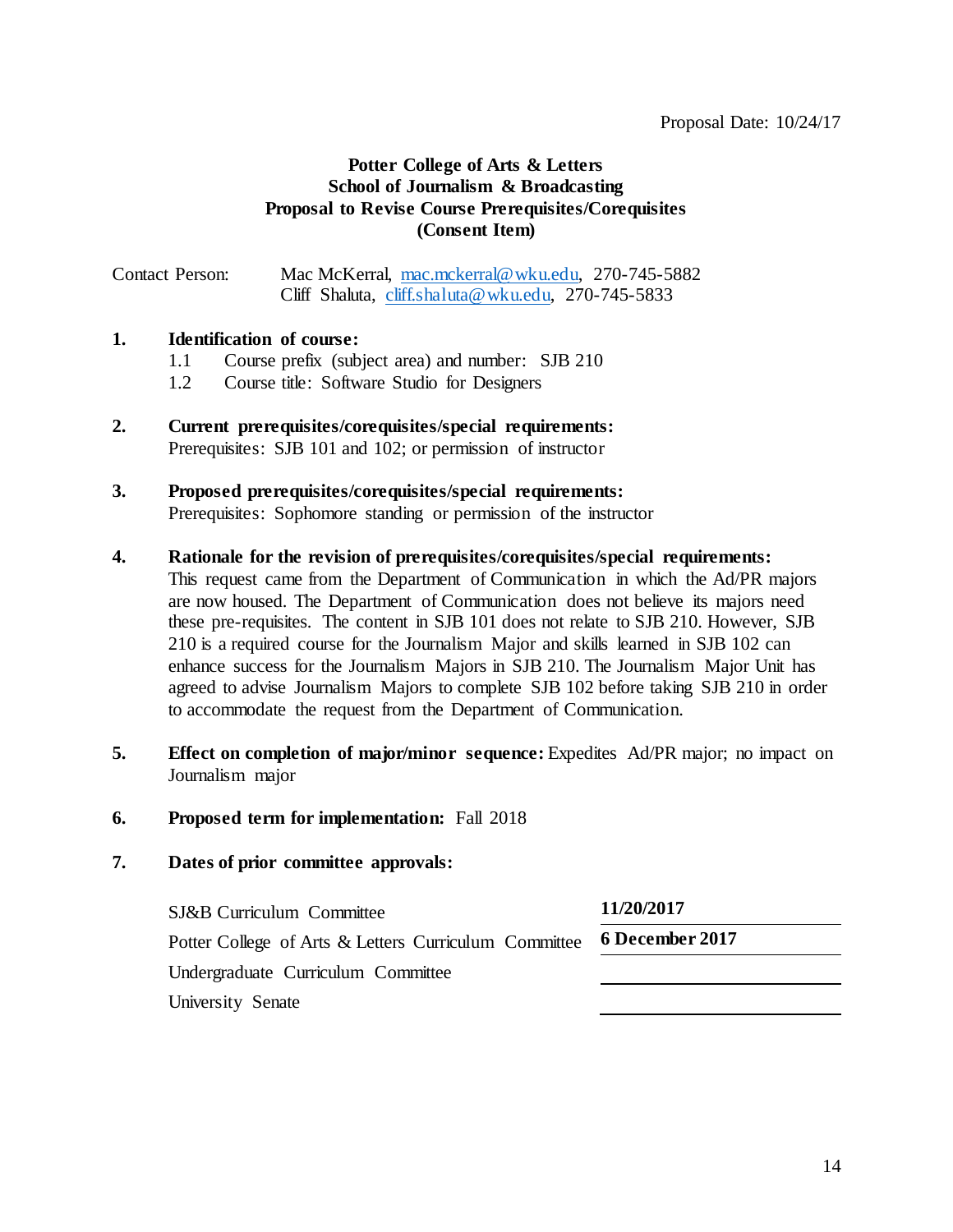# **Potter College of Arts & Letters School of Journalism & Broadcasting Proposal to Revise Course Prerequisites/Corequisites (Consent Item)**

Contact Person: Mac McKerral, [mac.mckerral@wku.edu,](mailto:mac.mckerral@wku.edu) 270-745-5882 Cliff Shaluta, [cliff.shaluta@wku.edu,](mailto:cliff.shaluta@wku.edu) 270-745-5833

#### **1. Identification of course:**

- 1.1 Course prefix (subject area) and number: SJB 330
- 1.2 Course title: Interactive Design
- **2. Current prerequisites/corequisites/special requirements:** Prerequisites: SJB 210 or permission of instructor
- **3. Proposed prerequisites/corequisites/special requirements:**  Prerequisites: Sophomore standing or permission of the instructor
- **4. Rationale for the revision of prerequisites/corequisites/special requirements:** The content taught in SJB 210 is not a necessary prerequisite for this course.
- **5. Effect on completion of major/minor sequence:** Expedites Ad/PR major
- **6. Proposed term for implementation:** Fall 2018

#### **7. Dates of prior committee approvals:**

| SJ&B Curriculum Committee                             | 11/20/2017             |
|-------------------------------------------------------|------------------------|
| Potter College of Arts & Letters Curriculum Committee | <b>6 December 2017</b> |
| Undergraduate Curriculum Committee                    |                        |
| University Senate                                     |                        |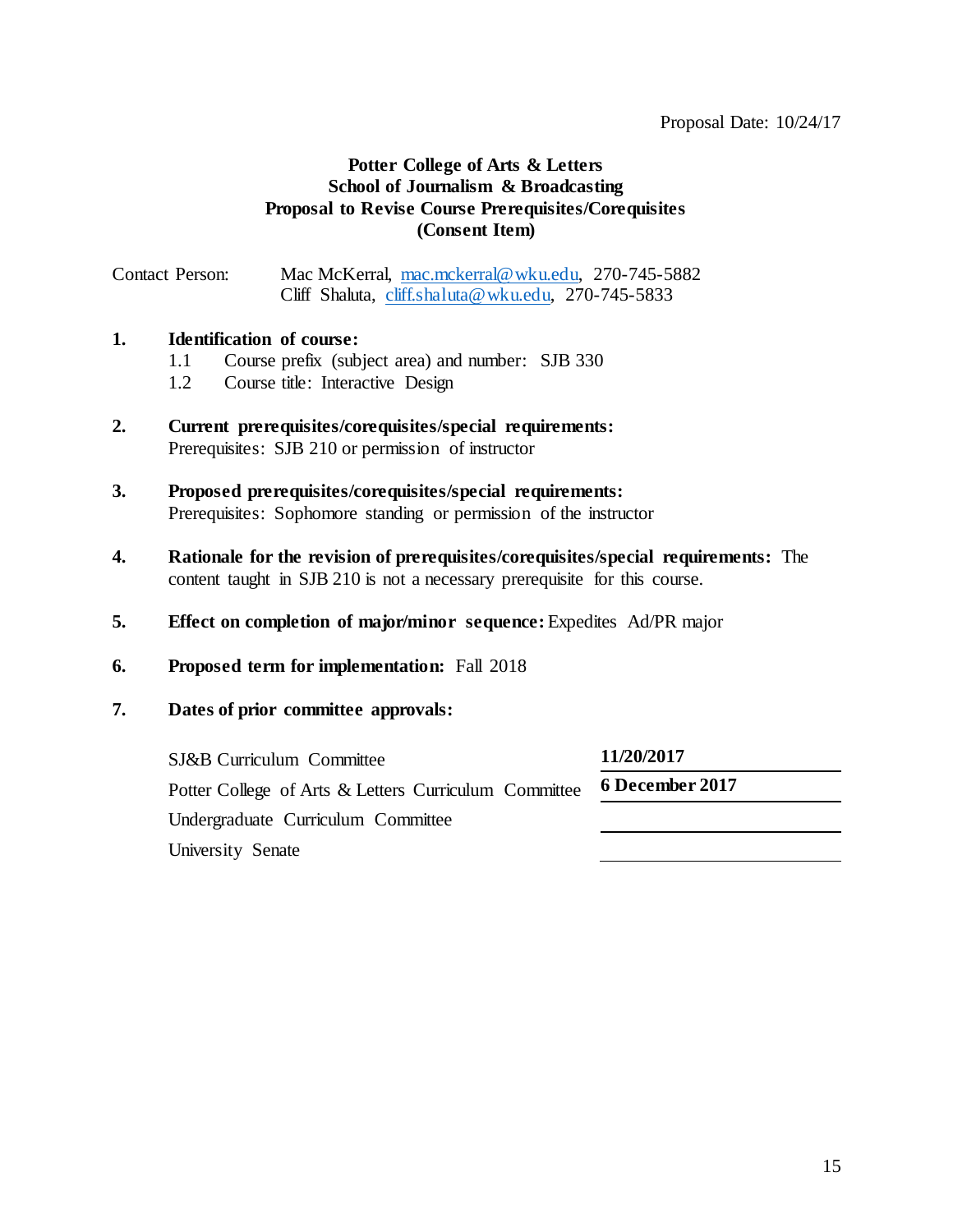# **Potter College of Arts & Letters School of Journalism & Broadcasting Proposal to Revise Course Prerequisites/Corequisites (Consent Item)**

Contact Person: Mac McKerral, [mac.mckerral@wku.edu,](mailto:mac.mckerral@wku.edu) 270-745-5882 Cliff Shaluta, [cliff.shaluta@wku.edu,](mailto:cliff.shaluta@wku.edu) 270-745-5833

#### **1. Identification of course:**

- 1.1 Course prefix (subject area) and number: SJB 340
- 1.2 Course title: Programming for Media Platforms
- **2. Current prerequisites/corequisites/special requirements:** Prerequisites: SJB 102 or permission of instructor
- **3. Proposed prerequisites/corequisites/special requirements:**  Prerequisites: Sophomore standing or permission of the instructor
- **4. Rationale for the revision of prerequisites/corequisites/special requirements:** The content taught in SJB 102 is not a necessary prerequisites for this course.
- **5. Effect on completion of major/minor sequence:** Expedites it
- **6. Proposed term for implementation:** Fall 2018
- **7. Dates of prior committee approvals:**

| SJ&B Curriculum Committee                             | 11/20/2017             |
|-------------------------------------------------------|------------------------|
| Potter College of Arts & Letters Curriculum Committee | <b>6 December 2017</b> |
| Undergraduate Curriculum Committee                    |                        |
| University Senate                                     |                        |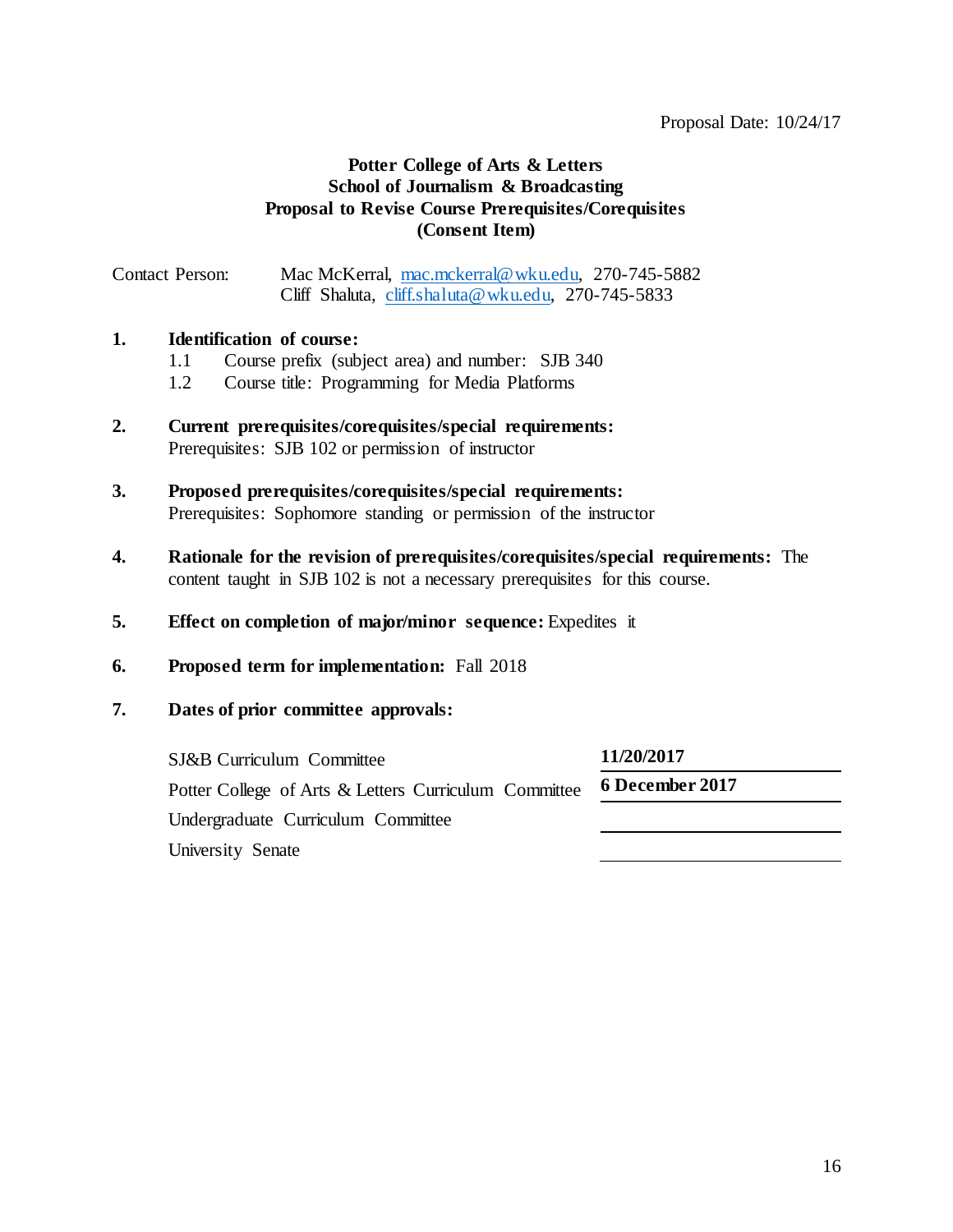# **Potter College of Arts and Letters School of Journalism & Broadcasting Proposal to Suspend a Course (Consent Item)**

Contact Person: Mac McKerral, [mac.mckerral@wku.edu,](mailto:mac.mckerral@wku.edu) 270-745-5882

## **1. Identification of course:**

- 1.1 Current course prefix (subject area) and number: JOUR 427<br>1.2 Course title: Media and the Schools
- Course title: Media and the Schools
- **2. Rationale for the course suspension:** This class is no longer taught.
- **3. Effect of course suspension on programs or other departments, if known:** None
- **4. Proposed term for implementation:** Fall 2018

## **5. Dates of prior committee approvals:**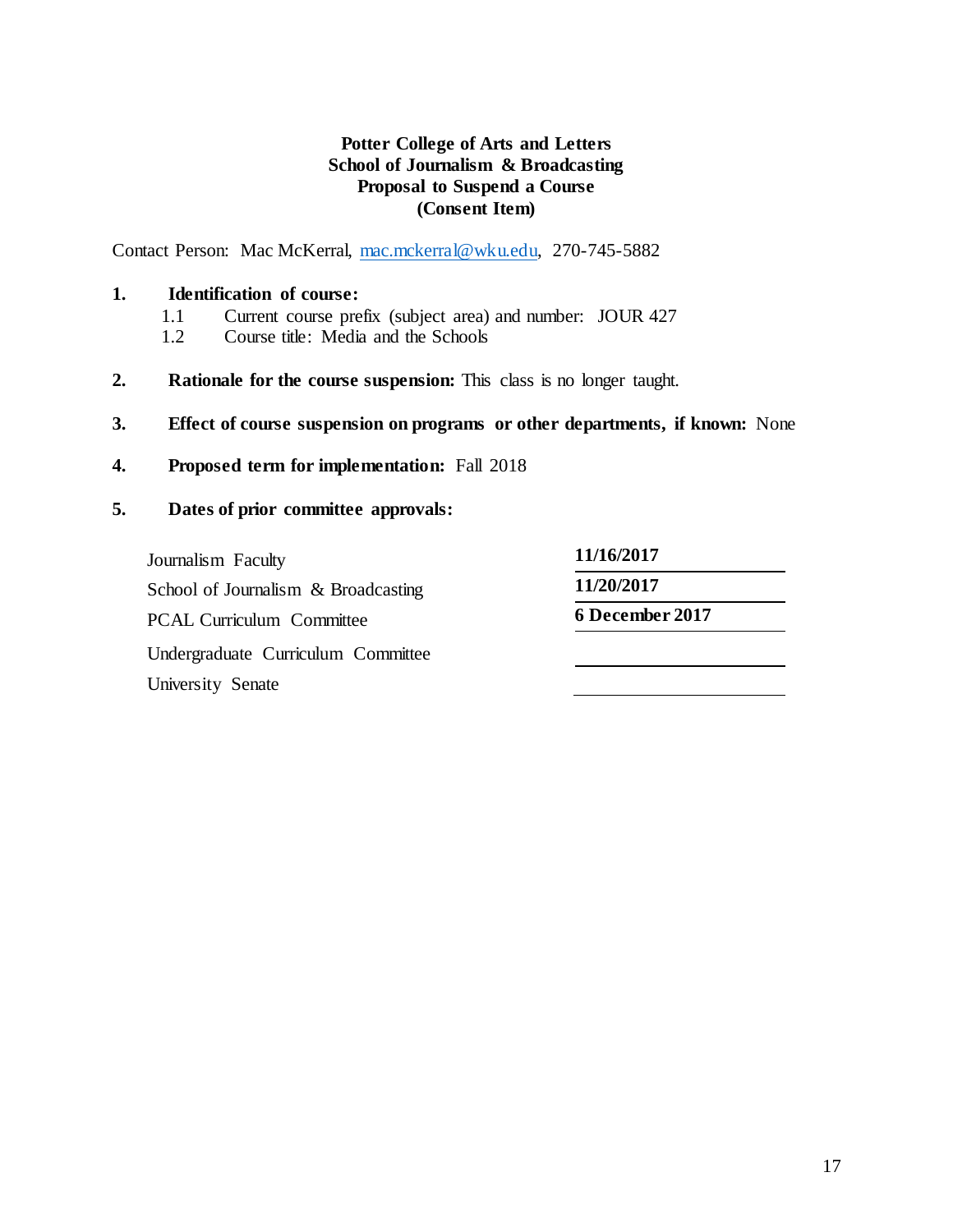#### 11/16/17

# **Potter College of Arts and Letters School of Journalism & Broadcasting Proposal to Suspend a Course (Consent Item)**

Contact Person: Mac McKerral, [mac.mckerral@wku.edu,](mailto:mac.mckerral@wku.edu) 270-745-5882

#### **1. Identification of course:**

- 1.1 Current course prefix (subject area) and number: JOUR 428
- 1.2 Course title: News Media Management
- **2. Rationale for the course suspension:** This class is no longer taught.

#### **3. Effect of course suspension on programs or other departments, if known:** None

**4. Proposed term for implementation:** Fall 2018

#### **5. Dates of prior committee approvals:**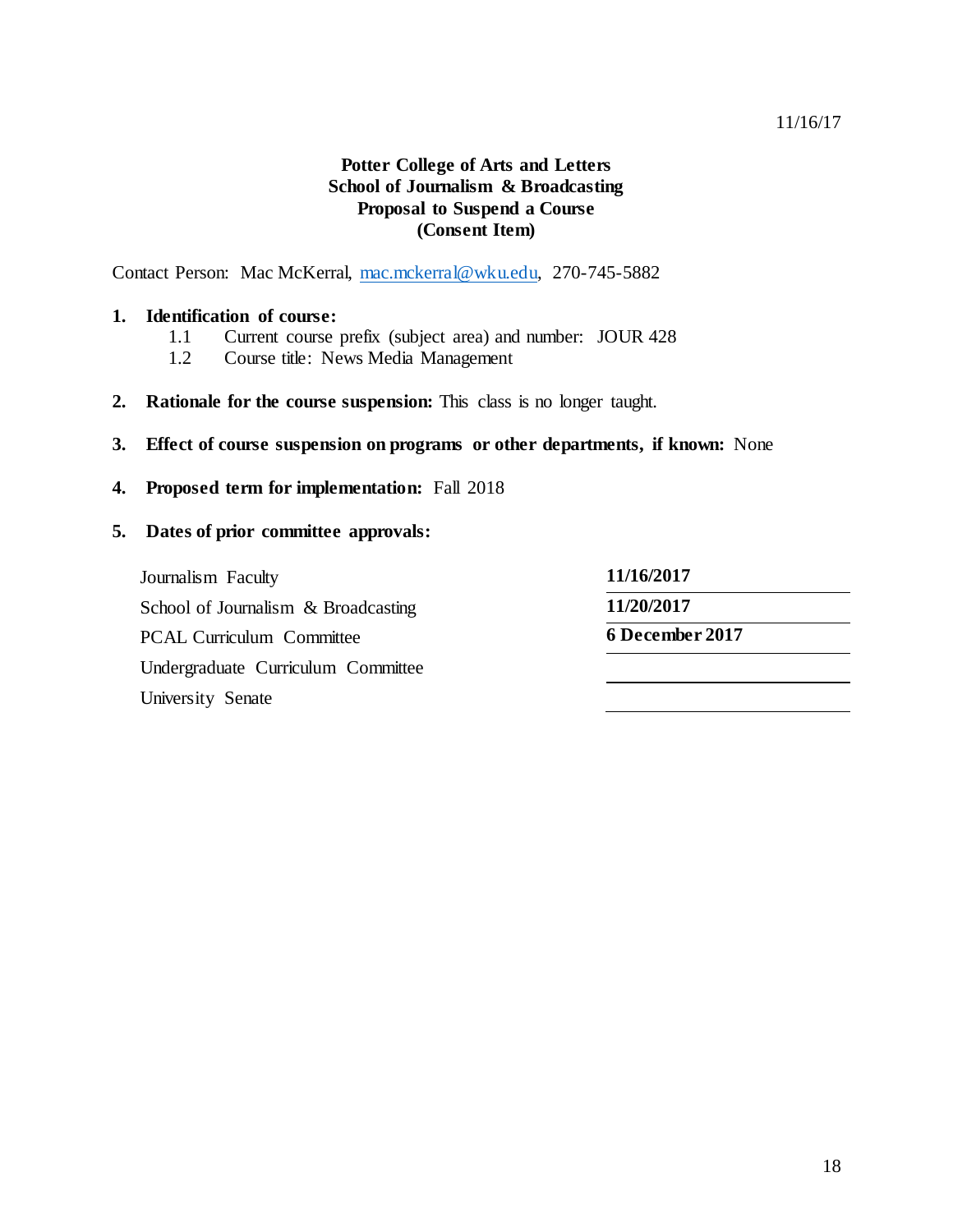#### 11/16/17

# **Potter College of Arts and Letters School of Journalism & Broadcasting Proposal to Suspend a Course (Consent Item)**

Contact Person: Mac McKerral, [mac.mckerral@wku.edu,](mailto:mac.mckerral@wku.edu) 270-745-5882,

## **1. Identification of course:**

- 1.1 Current course prefix (subject area) and number: SJB 401
- 1.2 Course title: Team Investigative Reporting
- **2. Rationale for the course suspension:** This class is no longer taught.
- **3. Effect of course suspension on programs or other departments, if known:** None
- **4. Proposed term for implementation:** Fall 2018

#### **5. Dates of prior committee approvals:**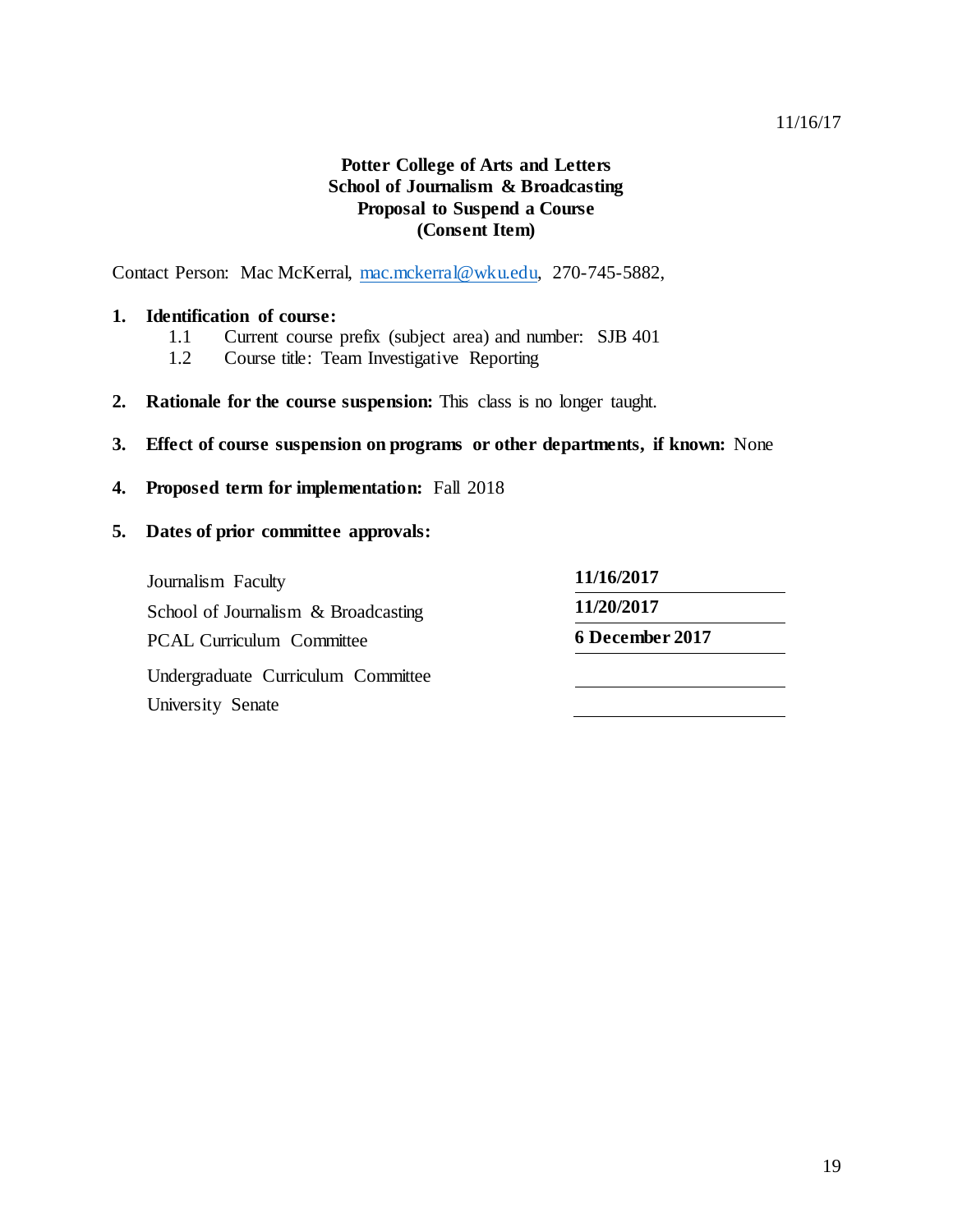#### 11/16/17

# **Potter College of Arts and Letters School of Journalism & Broadcasting Proposal to Suspend a Course (Consent Item)**

Contact Person: Mac McKerral, [mac.mckerral@wku.edu,](mailto:mac.mckerral@wku.edu) 270-745-5882

#### **1. Identification of course:**

- 1.1 Current course prefix (subject area) and number: SJB 495
- 1.2 Course title: Collaborative Journalism
- **2. Rationale for the course suspension:** This class is no longer taught.
- **3. Effect of course suspension on programs or other departments, if known:** Program revisions have been submitted, reflecting the suspension of this course.
- **4. Proposed term for implementation:** Fall 2018

#### **5. Dates of prior committee approvals:**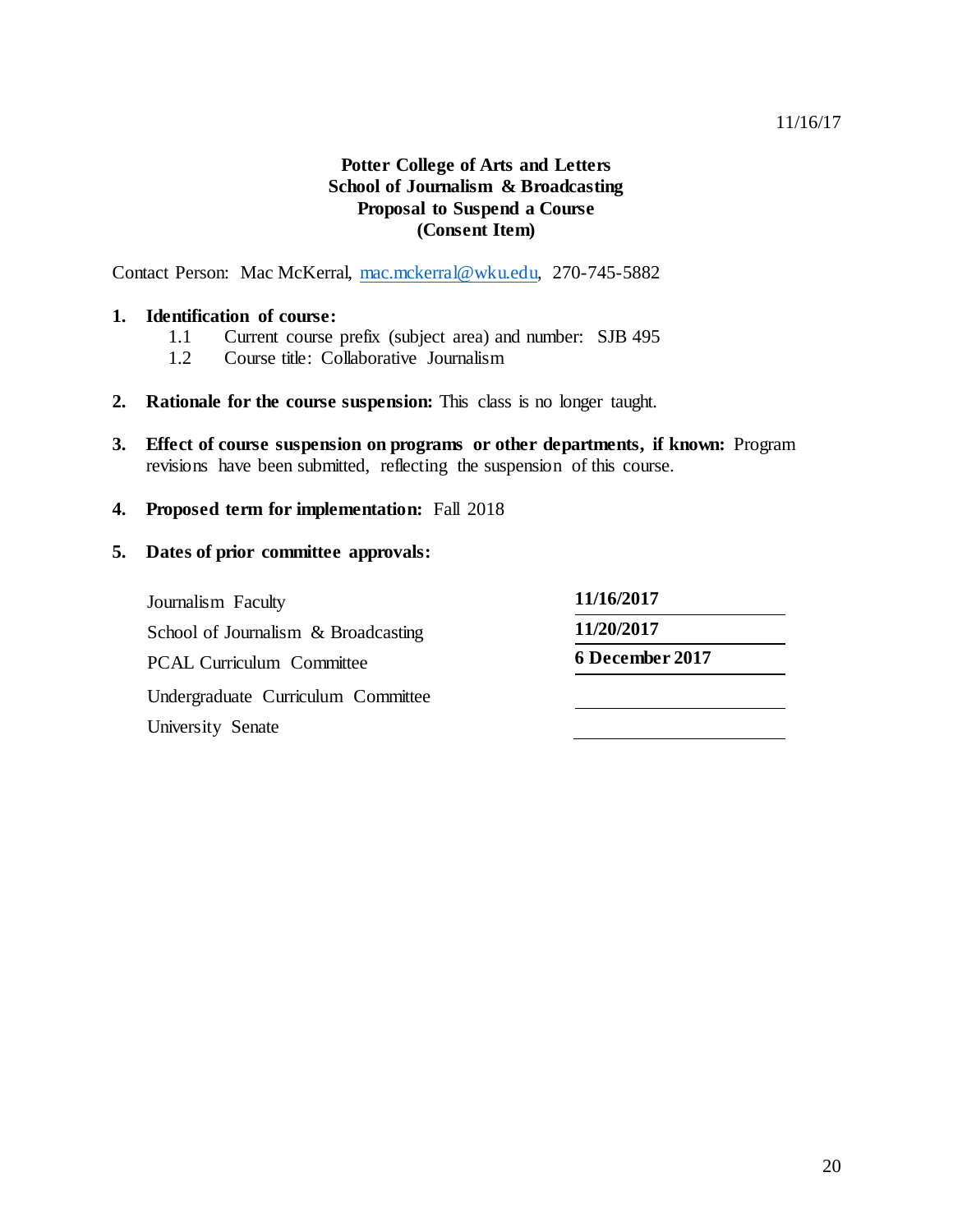# **Potter College of Arts & Letters Department of Communication Proposal to Make Multiple Revisions to a Course (Action Item)**

Contact Person: Angela M. Jerome, [angela.jerome@wku.edu,](mailto:angela.jerome@wku.edu) 270-745-3296

## **1. Identification of course:**

- 1.4 Current course prefix (subject area) and number: COMM 463
- 1.5 Course title: Intercultural Communication

#### **2. Revise course title:**

- 2.1 Current course title: Intercultural Communication
- 2.2 Proposed course title: Advanced Intercultural Communication
- 2.3 Proposed abbreviated title: Advanced Intercultural Comm
- 2.4 Rationale for revision of course title: For all of the other core areas of the communication discipline) we have a 300/400-level sequence. In the 300-level courses (e.g., COMM 362, Organizational Communication and COMM 348, Interpersonal Communication) the basic tenets of each area are taught. In the 400 level courses (e.g. COMM 462, Advanced Organizational Communication and COMM 448, Advanced Interpersonal) more advanced understanding of research, theory, and writing in those area is required. In creating the same sequence for Intercultural Comm, we have created COMM 365 which will be called Intercultural Communication. Thus, the 400-level course shall be re-named Advanced Intercultural Communication. No learning outcome nor assignments for this course will change. It has always served in the advanced capacity in our department, but with COMM 263 (which COMM 365 to be called Intercultural Communication will replace), being the course that taught the introductory tenets of intercultural communication.

# **3. Revise course number:**

- 3.1 Current course number:
- 3.2 Proposed course number:
- 3.3 Rationale for revision of course number:

#### **4. Revise course prerequisites/corequisites/special requirements:**

- 4.1 Current prerequisites/corequisites/special requirements: (indicate which)
- 4.2 Proposed prerequisites/corequisites/special requirements:
- 4.3 Rationale for revision of course prerequisites/corequisites/special requirements:
- 4.4 Effect on completion of major/minor sequence:

## **5. Revise course catalog listing:**

5.1 Current course catalog listing: Creates an understanding of dimensions of communication theory that apply across cultural boundaries. Emphasis is placed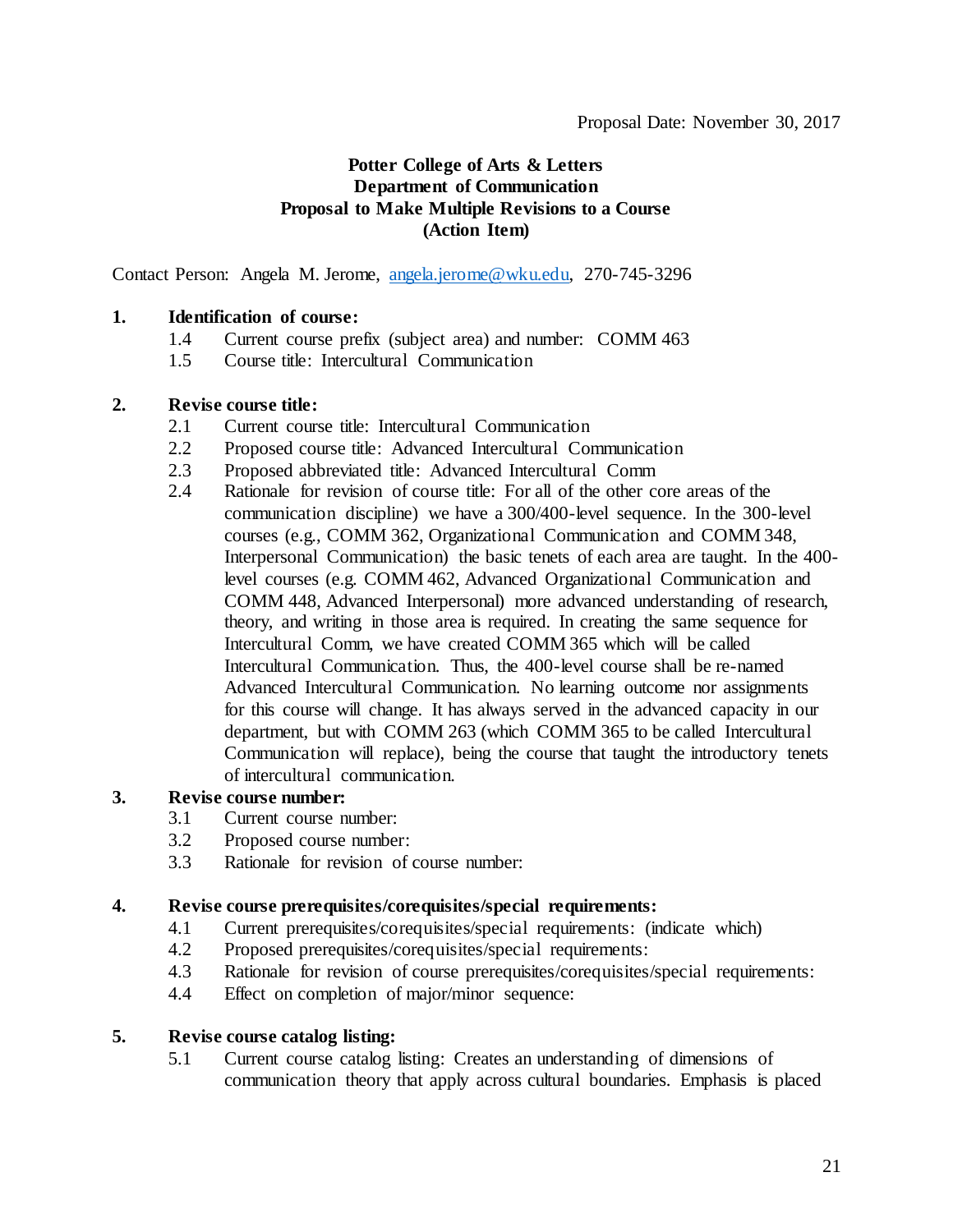on both theoretical of practical awareness of communication in and between cultures.

- 5.2 Proposed course catalog listing: Advances understanding and application of intercultural communication theory and research for examining, analyzing, and evaluating challenges of engaging cultural difference in today's interconnected world.
- 5.3 Rationale for revision of course catalog listing: This wording more clearly describes the nature of this course as it is taught.

# **6. Revise course credit hours:**

- 6.1 Current course credit hours:
- 6.2 Proposed course credit hours:
- 6.3 Rationale for revision of course credit hours:

## **7. Revise grade type:**

- 7.1 Current grade type:
- 7.2 Proposed grade type:
- 7.3 Rationale for revision of grade type:

## **8. Proposed term for implementation:** Fall 2018

## **9. Dates of prior committee approvals:**

Department of Communication **30 Nov 2017** Potter College of Arts & Letters Curriculum Committee **6 December 2017** Undergraduate Curriculum Committee University Senate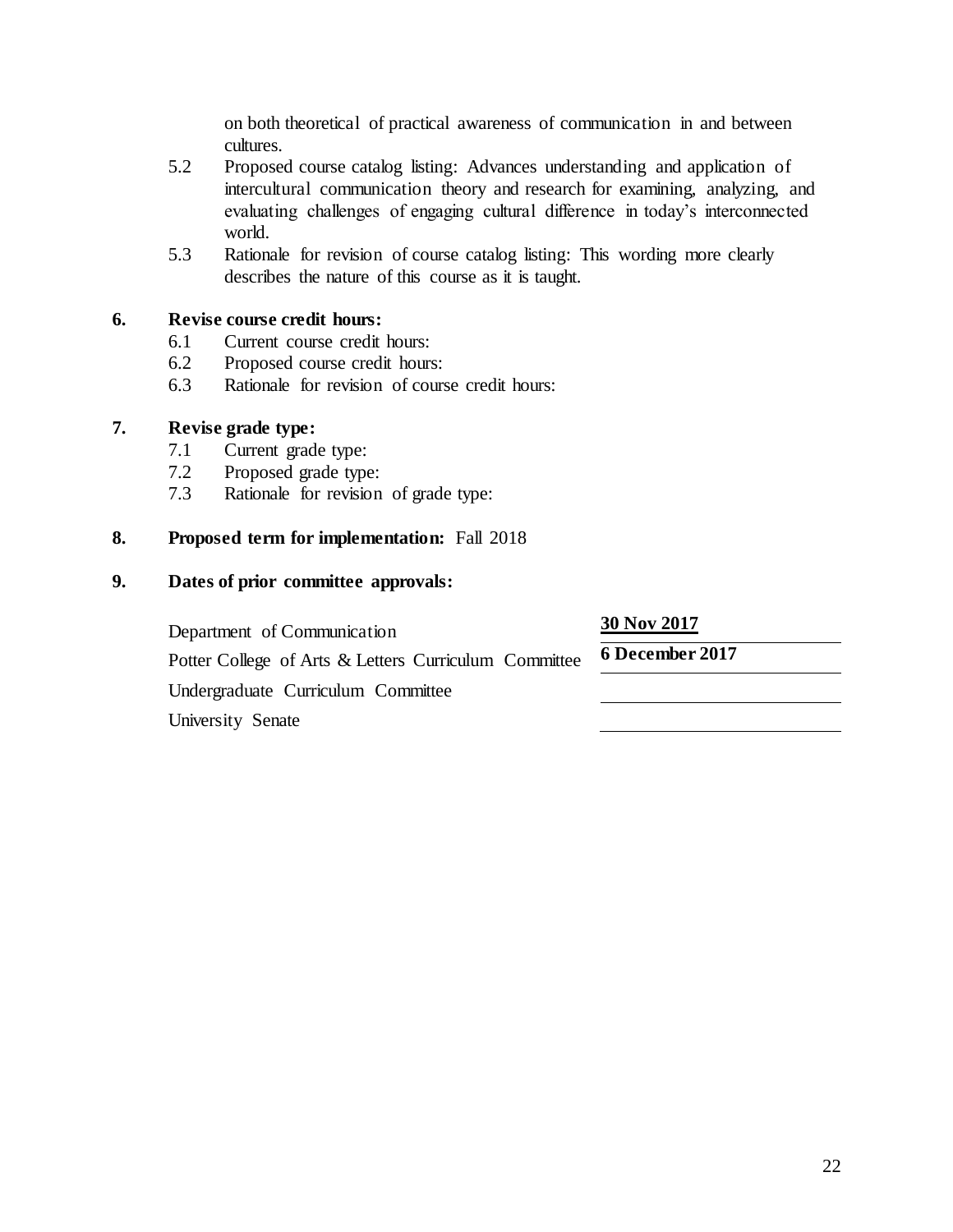# **Potter College of Arts & Letters School of Journalism & Broadcasting Proposal to Make Multiple Revisions to a Course (Action Item)**

Contact Person: Ron DeMarse, ron.demarse@wku.edu, 270-745-2840

## **1. Identification of course:**

- 1.1 Current course prefix (subject area) and number: BCOM 463
- 1.2 Course title: Producing and Directing

#### **2. Revise course title:**

- 2.5 Current course title: Producing and Directing
- 2.6 Proposed course title: Field Production II
- 2.7 Proposed abbreviated title: Field Production II
- 2.8 Rationale for revision of course title:

This course is the natural continuation of its prerequisite, BCOM 367 (Field Production), and the change in title reflects that more clearly. Directing has also not consistently been a part of this course, so the current title is misleading.

#### **3. Revise course number: n/a**

#### **4. Revise course prerequisites/corequisites/special requirements: n/a**

#### **5. Revise course catalog listing:**

- 5.1 Current course catalog listing: Advanced study of the operation of television equipment and station operation, including practical studio production experience. Emphasis on producing for broadcast media and multi-camera directing. Lecture and lab. Course Fee
- 5.2 Proposed course catalog listing: Advanced study of single-camera video production, including producing, directing, shooting, and editing. Emphasis on collaborative video field production and post-production. Course Fee.
- 5.3 Rationale for revision of course catalog listing: Reflects the reality that most of this course's production experience occurs outside the studio, and eliminates the reference to directing, which has not consistently been a part of the class.

#### **6. Revise course credit hours: n/a**

- **7. Revise grade type: n/a**
- **8. Proposed term for implementation:** 2018(30)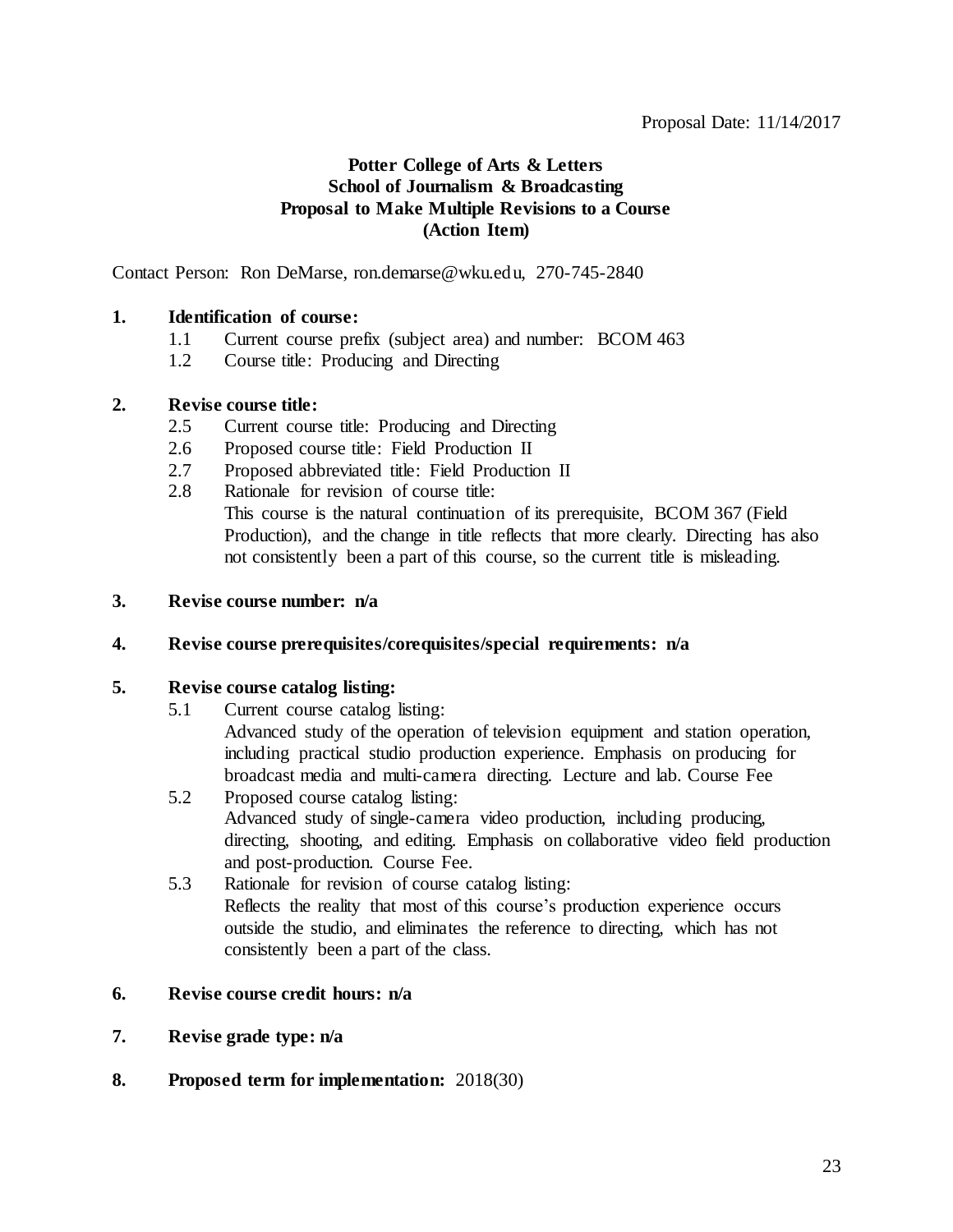# **9. Dates of prior committee approvals:**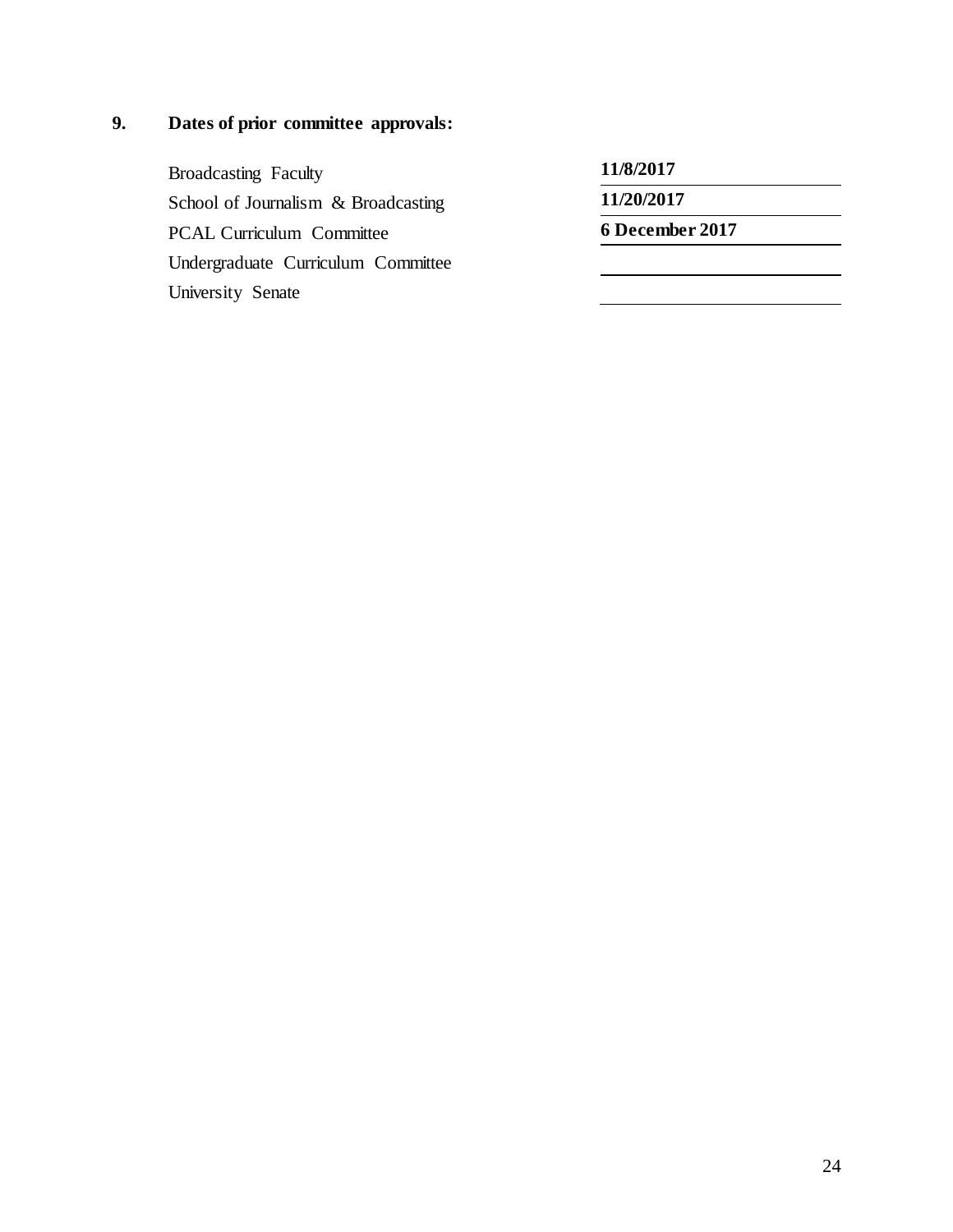# **Potter College of Arts & Letters School of Journalism & Broadcasting Proposal to Make Multiple Revisions to a Course (Action Item)**

Contact Person: Ron DeMarse, ron.demarse@wku.edu, 270-745-2840

## **1. Identification of course:**

- 1.1 Current course prefix (subject area) and number: BCOM 466
- 1.2 Course title: Directing Television and Film

## **2. Revise course title:**

- 2.1 Current course title: Directing Television and Film
- 2.2 Proposed course title: Television Directing
- 2.3 Proposed abbreviated title: Television Directing
- 2.4 Rationale for revision of course title: This distinguishes the course from the very different FILM 378 (Film Directing) class.

## **3. Revise course number: n/a**

## **4. Revise course prerequisites/corequisites/special requirements:**

- 4.1 Current prerequisites: BCOM 367 & BCOM 379
- 4.2 Proposed prerequisites: BCOM 463
- 4.3 Rationale for revision of course prerequisites/corequisites/special requirements: BCOM 379 is no longer being offered, and BCOM 463 is an appropriate advanced production prerequisite.
- 4.4 Effect on completion of major/minor sequence: Simplifies it.

# **5. Revise course catalog listing: n/a**

- 5.1 Current course catalog listing:
	- Professional level directing course for film / video production majors. Structured to offer students a thorough knowledge of and experience in directing single and multi-camera productions. Emphasis on live, video tape and film programs for broadcast and non-broadcast applications. Lecture and Lab. Course Fee

## 5.2 Proposed course catalog listing:

Professional level directing course for broadcasting majors. Structured to offer students a thorough knowledge of and experience in directing single- and multicamera productions. Emphasis on live and recorded programs for broadcast and non-broadcast applications. Course Fee

5.3 Rationale for revision of course catalog listing: Eliminates reference to film and better reflects the content of the course.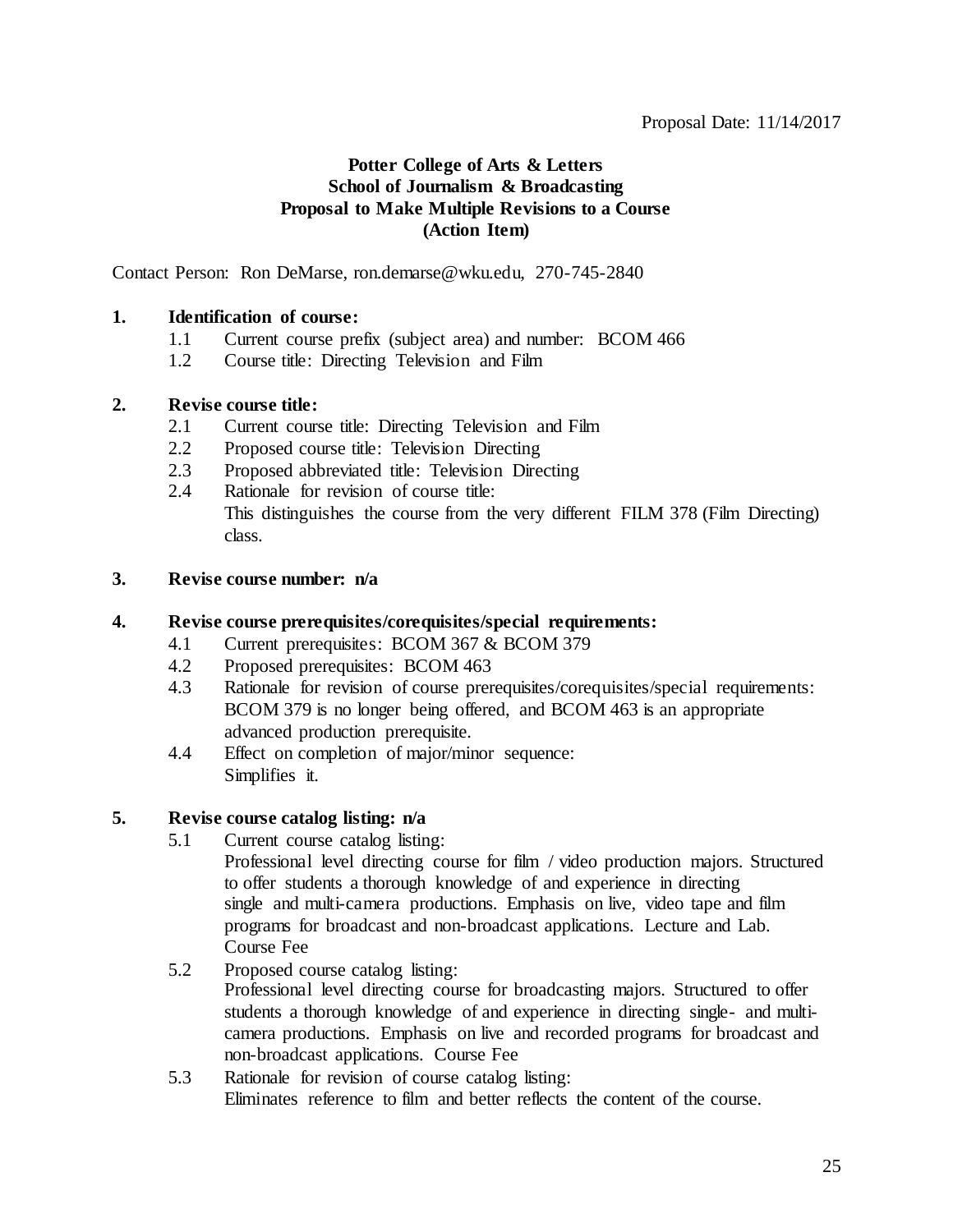- **6. Revise course credit hours: n/a**
- **7. Revise grade type: n/a**
- **8. Proposed term for implementation:** 2018(30)

# **9. Dates of prior committee approvals:**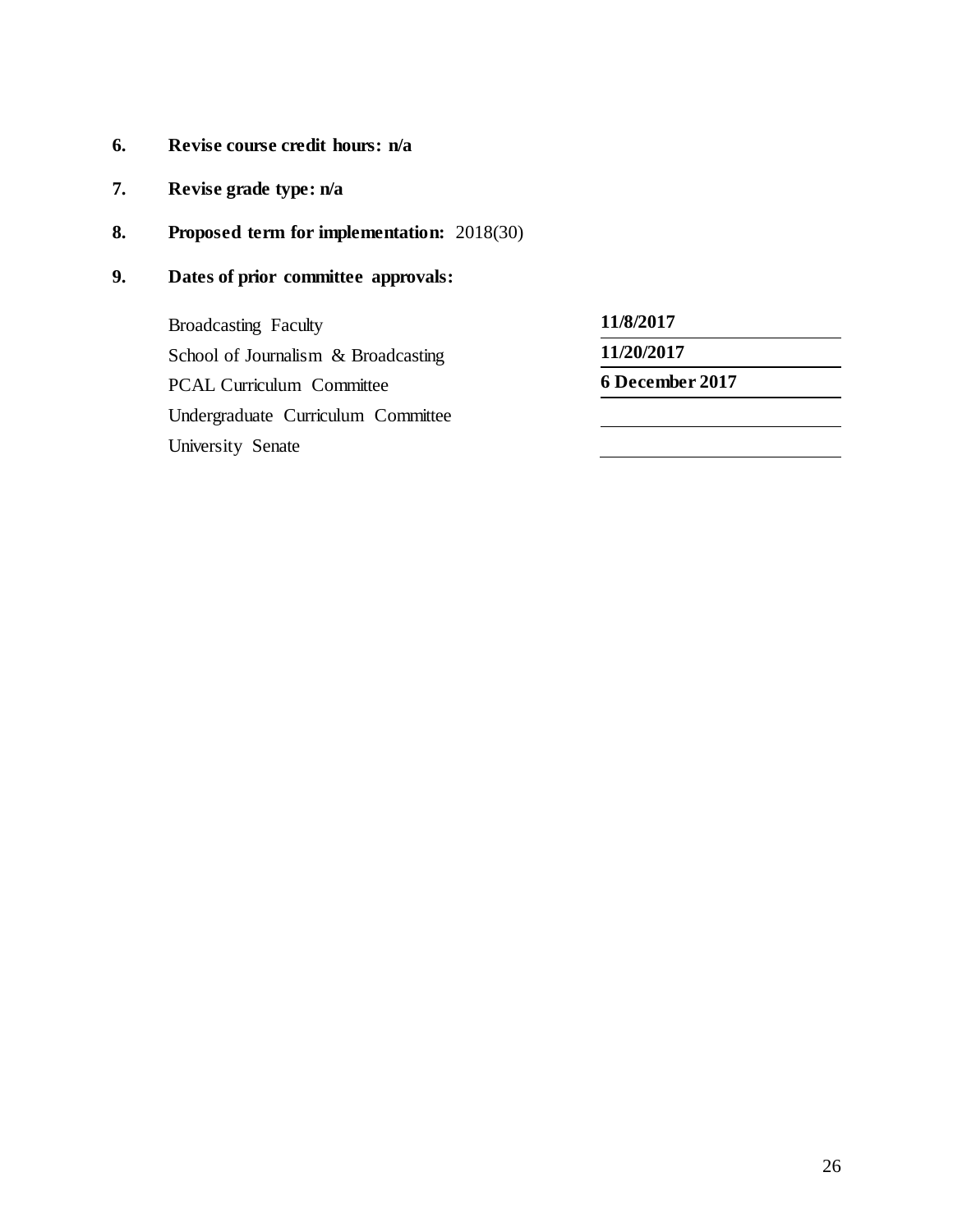# **Potter College of Arts & Letters School of Journalism & Broadcasting Proposal to Make Multiple Revisions to a Course (Action Item)**

Contact Person: Ron DeMarse, ron.demarse@wku.edu, 270-745-2840

## **1. Identification of course:**

- 1.1 Current course prefix (subject area) and number: BCOM 480
- 1.2 Course title: Advanced Post Production

#### **2. Revise course title:**

- 2.1 Current course title: Advanced Post Production
- 2.2 Proposed course title: Editing III
- 2.3 Proposed abbreviated title: Editing III
- 2.4 Rationale for revision of course title:
	- This revision was done in consultation with both BCOM and FILM faculty to make post-production curriculum consistent and relevant for both programs going forward. This course will serve as the third and final experience in a three-course editing pipeline and will be an elective option for both majors at the present. The new title helps to simplify and clarify the series of classes.

#### **3. Revise course number: n/a**

## **4. Revise course prerequisites/corequisites/special requirements:**

- 4.1 Current prerequisites: BCOM 366
- 4.2 Proposed prerequisites: BCOM 380
- 4.3 Rationale for revision of course prerequisites/corequisites/special requirements: With the reactivation of BCOM 380, this course will serve as the most advanced class in the three-course series. As such, it should require the intermediate course (380) as a prerequisite.
- 4.4 Effect on completion of major/minor sequence: This course will serve as a production elective in the BCOM major moving forward. For students in previous catalog years (when it was required), iCap exceptions will be processed to allow BCOM 380 to satisfy this requirement.

## **5. Revise course catalog listing: n/a**

- **6. Revise course credit hours: n/a**
- **7. Revise grade type: n/a**
- **8. Proposed term for implementation:** 2018(30)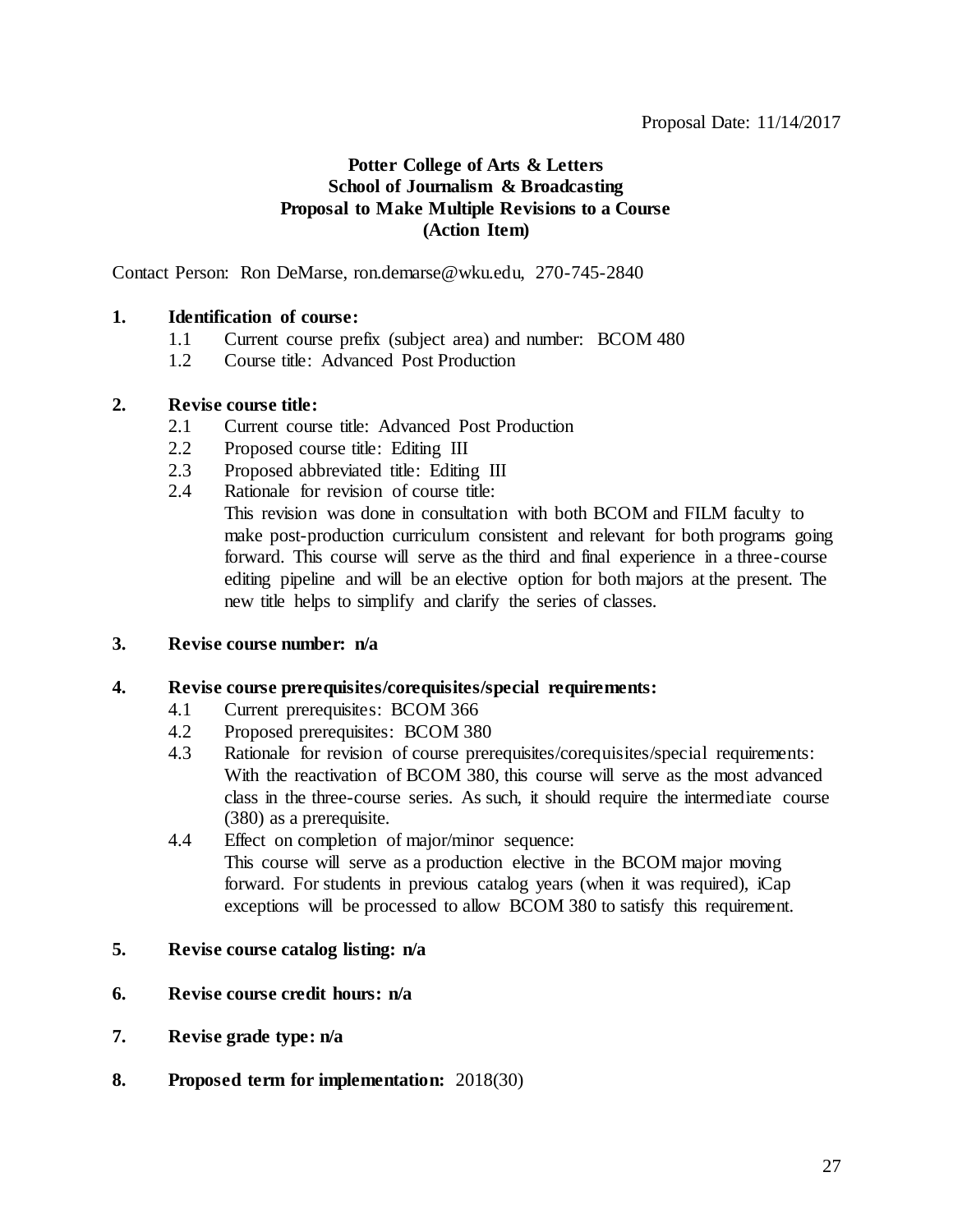# **9. Dates of prior committee approvals:**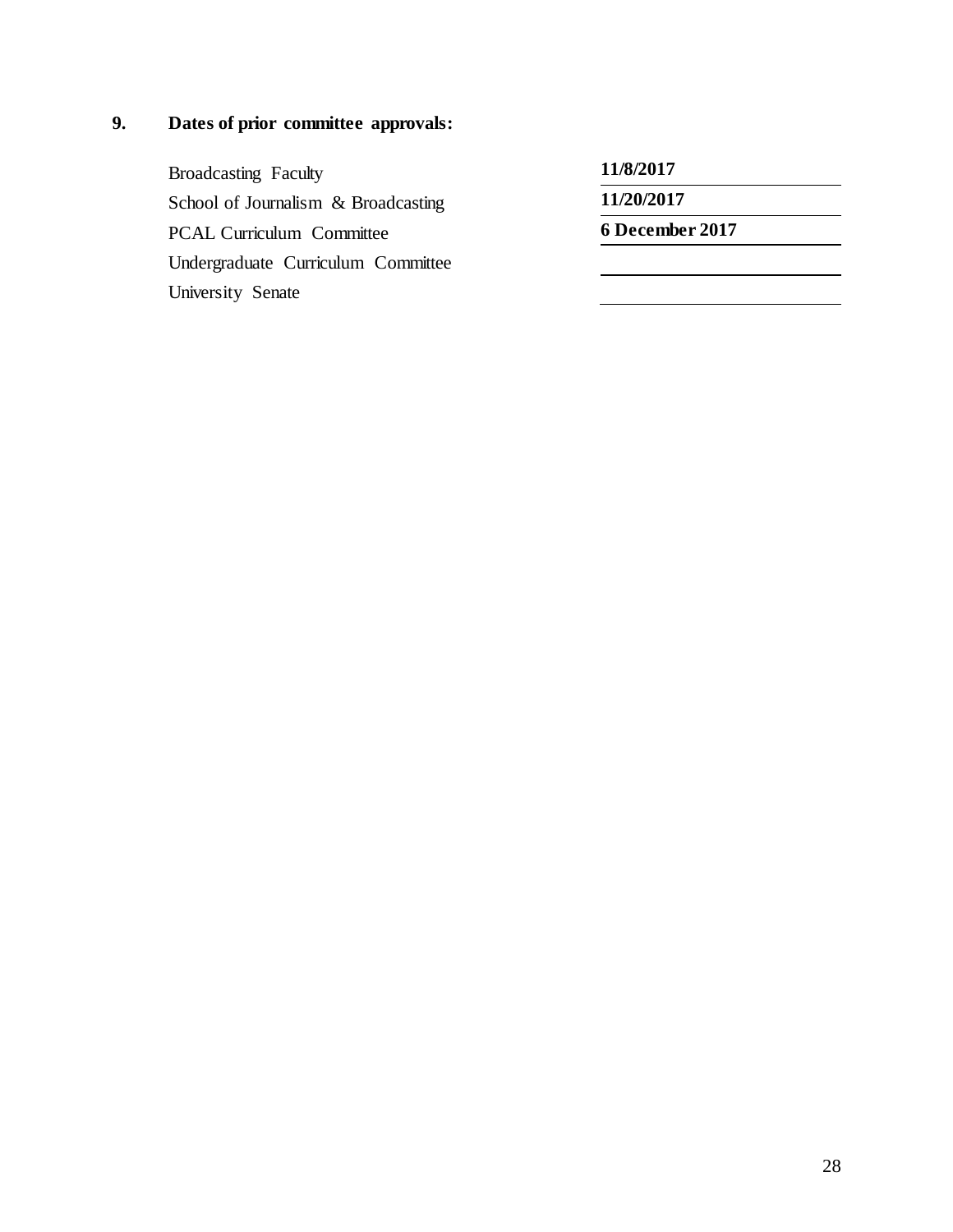# **Potter College of Arts & Letters School of Journalism & Broadcasting Proposal to Make Multiple Revisions to a Course (Action Item)**

Contact Person: Tim Broekema, [tim.broekema@wku.edu,](mailto:tim.broekema@wku.edu) 270-745-3005

## **1. Identification of course:**

- 1.1 Current course prefix (subject area) and number: PJ 330
- 1.2 Course title: Multimedia Storytelling

## **2. Revise course title:**

- 2.1 Current course title: Multimedia Storytelling
- 2.2 Proposed course title: Introduction to Short Form Documentary
- 2.3 Proposed abbreviated title: Intro Short Documentary
- 2.4 Rationale for revision of course title: To develop a better organized course structure for our majors, and to more fully represent industry terminology.

## **3. Revise course number:**

- 3.1 Current course number: N/A
- 3.2 Proposed course number: N/A
- 3.3 Rationale for revision of course number: NA

## **4. Revise course prerequisites/corequisites/special requirements:**

- 4.1 Current prerequisites/corequisites/special requirements: (indicate which) NA
- 4.2 Proposed prerequisites/corequisites/special requirements: NA
- 4.3 Rationale for revision of course prerequisites/corequisites/special requirements: NA
- 
- 4.4 Effect on completion of major/minor sequence: NA

# **5. Revise course catalog listing:**

5.1 Current course catalog listing:

Prerequisite(s): PJ 233. Fundamentals of storytelling through the use of still photography, audio, and video. Analysis and application of the principles of multimedia editing techniques used in the photojournalism profession. Projects require transportation, a DSLR camera that is video capable, audio recording equipment and an external hard drive. Required off-campus travel. Lecture and lab. (Course Fee)

5.2 Proposed course catalog listing:

Prerequisite(s): PJ 233. Fundamentals of documentary storytelling through the use of still photography, audio, and video. Analysis and application of the principles of video editing techniques used in the photojournalism profession. Projects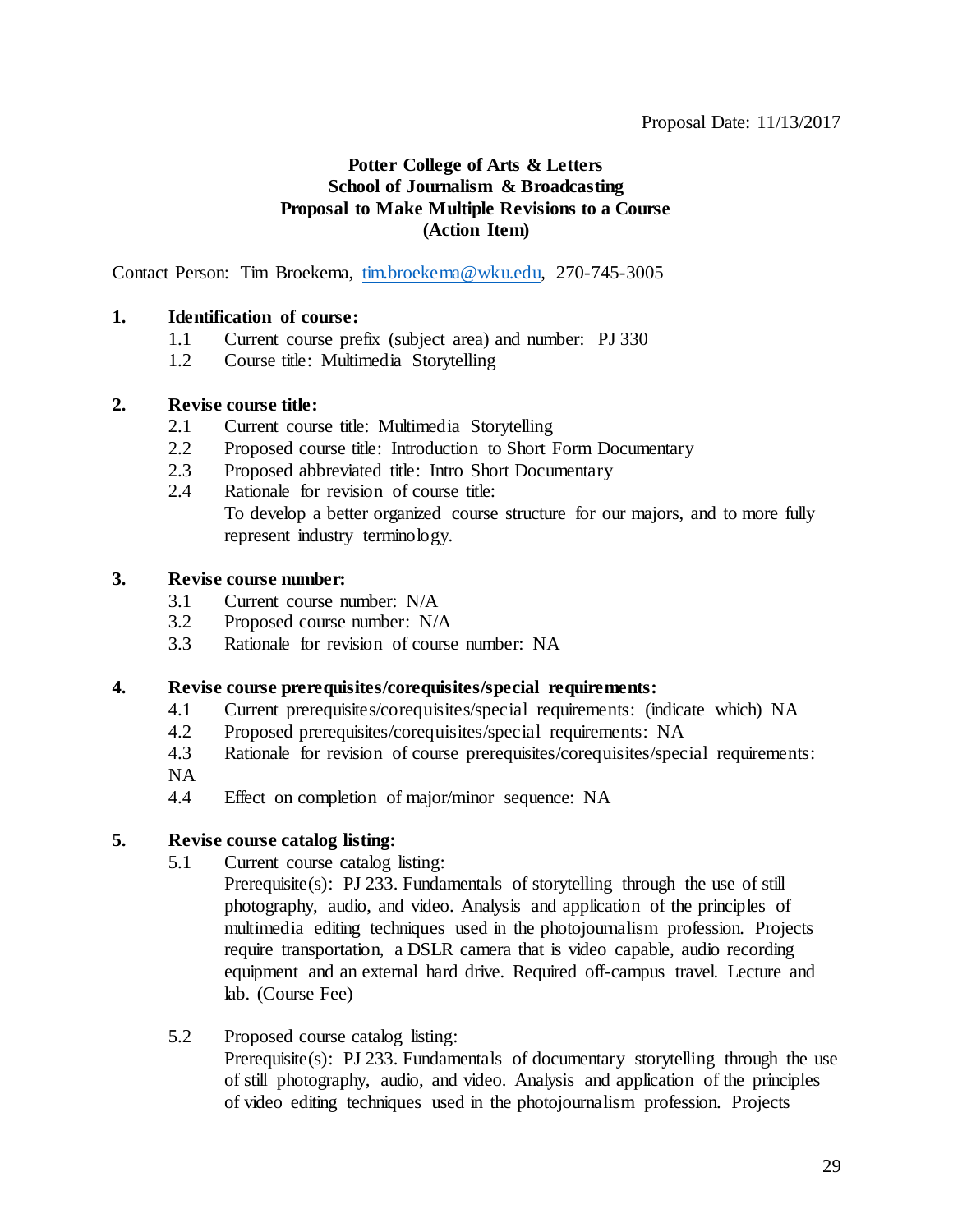require transportation, a DSLR camera that is video capable, audio recording equipment, and an external hard drive. Required off-campus travel. Lecture and lab. (Course Fee)

5.3 Rationale for revision of course catalog listing: The elimination of the word multimedia to reflect industry terminology and to focus the intent of the class and its video-centric discipline.

## **6. Revise course credit hours:**

- 6.4 Current course credit hours: NA
- 6.5 Proposed course credit hours: NA
- 6.6 Rationale for revision of course credit hours: NA

#### **7. Revise grade type:**

- 7.1 Current grade type: NA
- 7.2 Proposed grade type: NA
- 7.3 Rationale for revision of grade type: NA

#### **8. Proposed term for implementation:** 2018 (30)

## **9. Dates of prior committee approvals:**

Photojournalism Committee **11/14/17** SJ&B Curriculum Committee **11/20/17** Potter College Curriculum Committee **6 December 2017** Undergraduate Curriculum Committee University Senate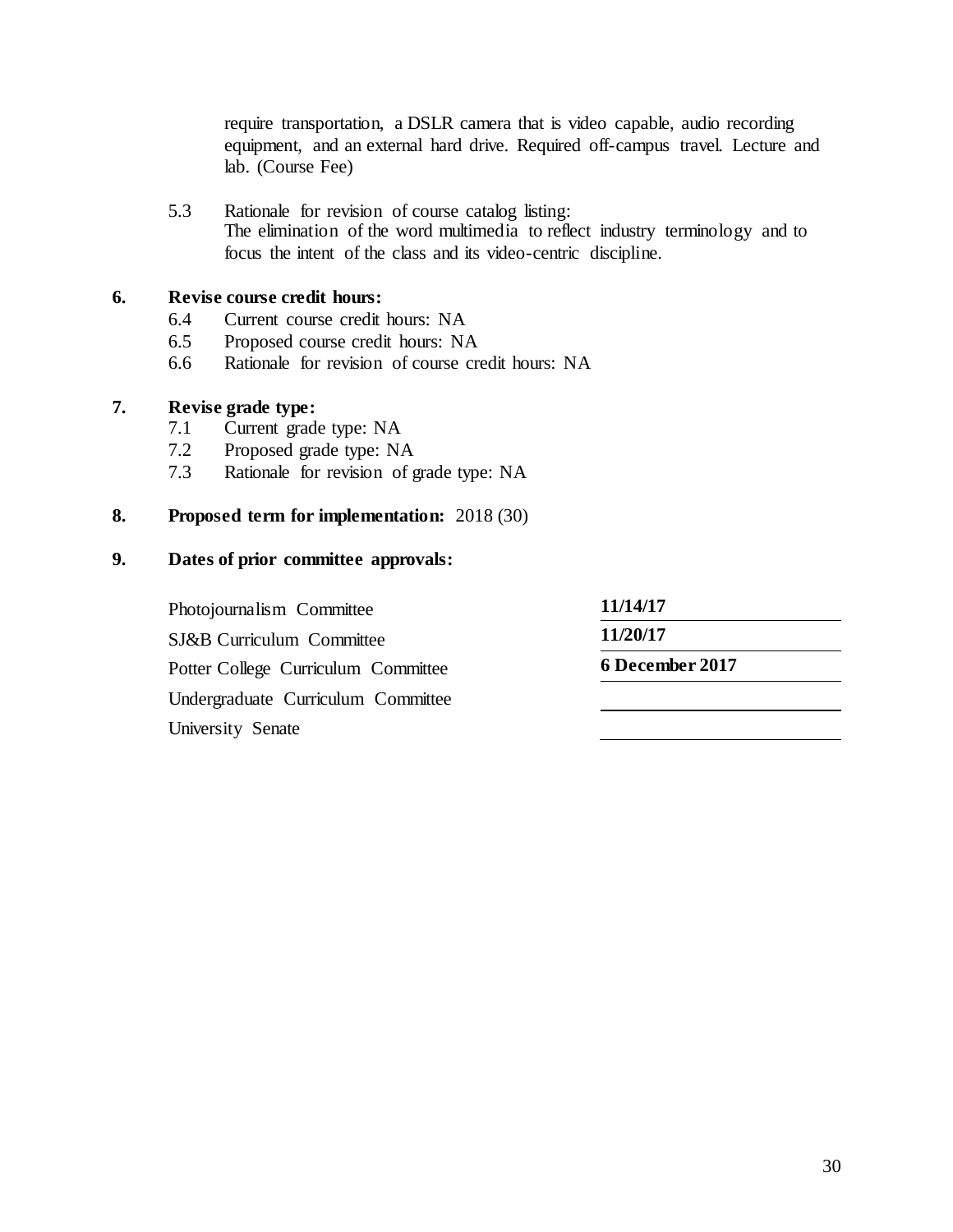# **Potter College of Arts & Letters School of Journalism & Broadcasting Proposal to Make Multiple Revisions to a Course (Action Item)**

Contact Person: Mac McKerral, [mac.mckerral@wku.edu,](mailto:mac.mckerral@wku.edu) 270-745-5882

## **1. Identification of course:**

- 1.1 Current course prefix (subject area) and number: SJB 402
- 1.2 Course title: TEAM INVESTIGATIVE REPORTING II

## **2. Revise course title:**

- 2.1 Current course title: Team Investigative Reporting II
- 2.2 Proposed course title: First Amendment Research and Reporting
- 2.3 Proposed abbreviated title: First Amendment Reporting
- 2.4 Rationale for revision of course title: Refined focus to First Amendment topics.

## **3. Revise course number:**

- 3.4 Current course number: n/a
- 3.5 Proposed course number: n/a
- 3.6 Rationale for revision of course number: n/a

## **4. Revise course prerequisites/corequisites/special requirements:**

- 4.1 Current prerequisites/corequisites/special requirements: (indicate which) n/a
- 4.2 Proposed prerequisites/corequisites/special requirements: n/a
- 4.3 Rationale for revision of course prerequisites/corequisites/special requirements:
- n/a
- 4.4 Effect on completion of major/minor sequence: n/a

## **5. Revise course catalog listing:**

5.1 Current course catalog listing:

A practical, hands-on alternative capstone course that brings together skills learned throughout the student's academic career to provide an opportunity to work within a team concept and to produce a series of stories related to a specific social issue. Students gain experience in interviewing, open access and 1st Amendment issues, as well as hone skills in various methods of content gathering. Students will work in teams to produce and distribute high-quality reportage across platforms.

# 5.2 Proposed course catalog listing:

A practical, hands-on alternative capstone course that brings together skills learned throughout the student's academic career to provide an opportunity to work within a team concept and to produce a series of stories related to First Amendment issues.

5.3 Rationale for revision of course catalog listing: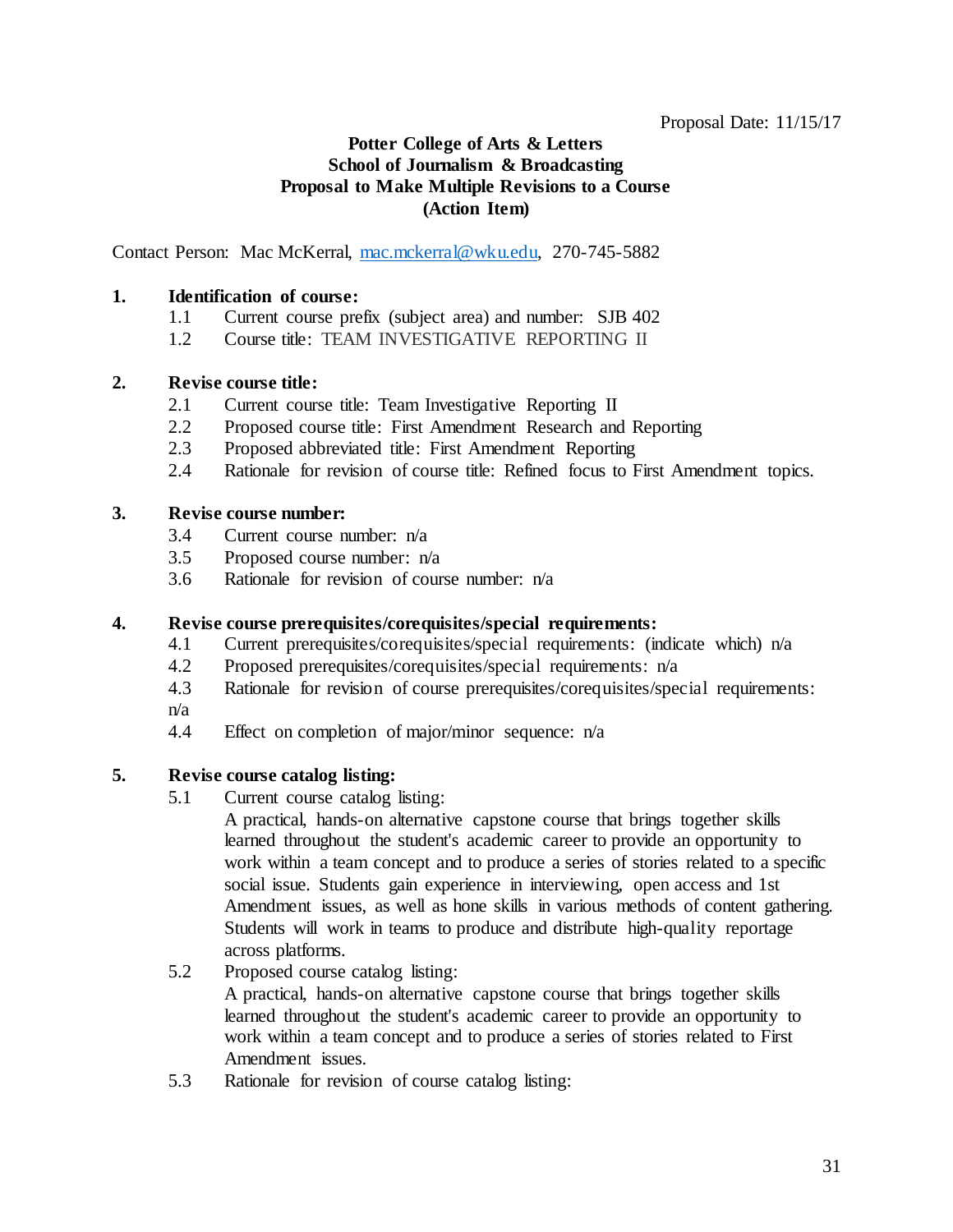The course's focus has been refined to First Amendment related issues, and it will become part of the Fleischaker/Greene Scholars in First Amendment Studies program.

## **6. Revise course credit hours:**

- 6.1 Current course credit hours: n/a
- 6.2 Proposed course credit hours: n/a
- 6.3 Rationale for revision of course credit hours: n/a

## **7. Revise grade type:**

- 7.1 Current grade type: n/a
- 7.2 Proposed grade type: n/a
- 7.3 Rationale for revision of grade type: n/a

## **8. Proposed term for implementation:** 2018(30)

## **9. Dates of prior committee approvals:**

Journalism Faculty **11/16/2017** School of Journalism & Broadcasting **11/20/2017** PCAL Curriculum Committee **6 December 2017** Undergraduate Curriculum Committee

University Senate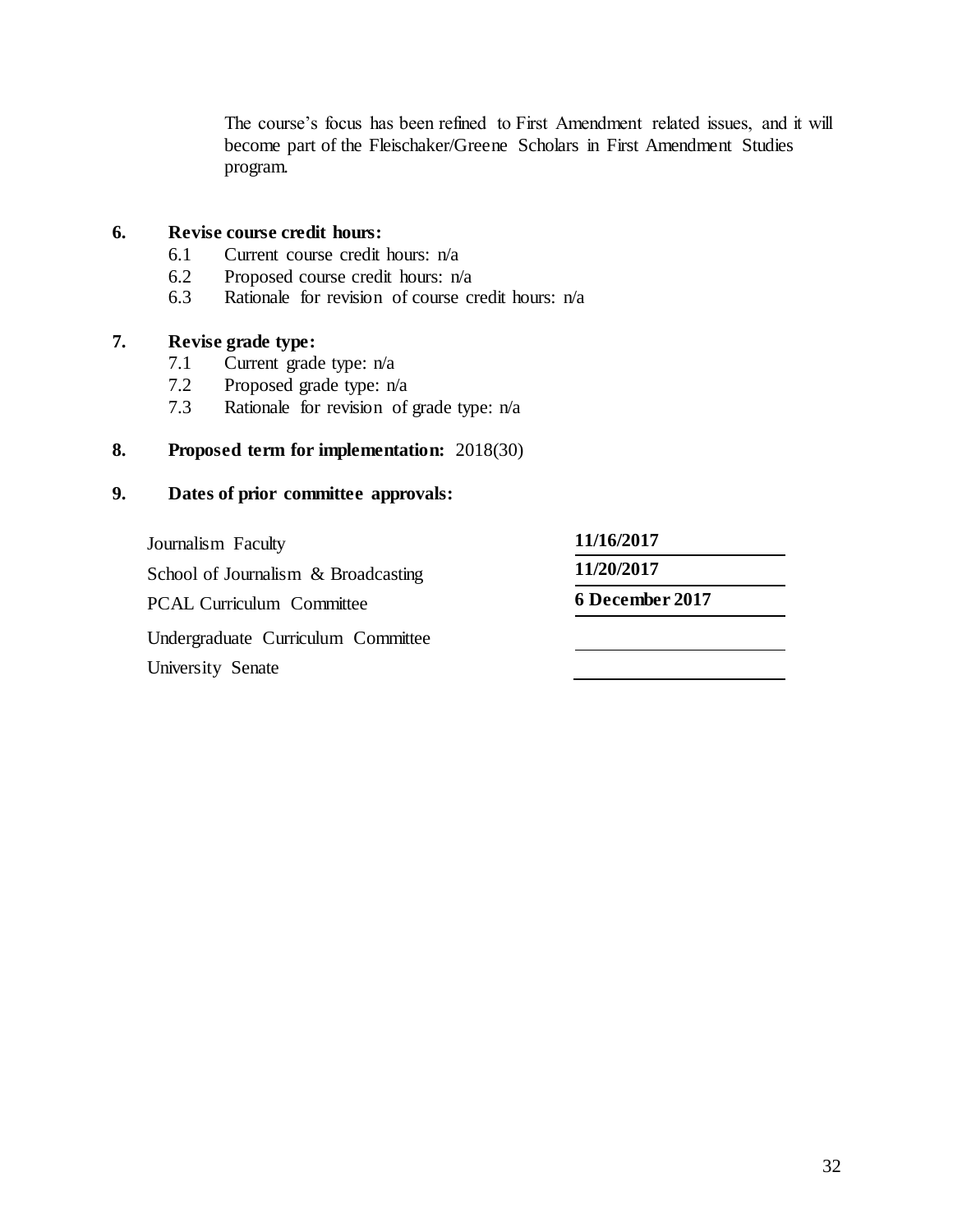#### **(Action Item)**

**Proposal to Create a New Course:** *COMM 365-Intercultural Communication* **Potter College of Arts & Letters Department/Unit: Communication**

#### **Section 1: Proponent Contact Information**

**1.1** Name/Title: Jieyoung Kong, Assistant Professor **1.2** Email address: [Jieyoung.Kong@wku.edu,](mailto:Jieyoung.Kong@wku.edu)  **1.3** Phone #: (270) 745-6578

#### **Section 2: Course Catalog Information**

**2.1** Course prefix (subject area) and number: COMM 365 **2.2** Course title: Intercultural Communication

**2.3** Abbreviated course title: Intercultural Communication

- **2.4** Credit hours/Variable credit: 3/No
- **2.5** Repeatability: None
- **2.6** Course Catalog Description: Introduces concepts and principles from the communication discipline for examining, analyzing, and evaluating challenges and opportunities of engaging cultural differences in peoples' face-to-face and mediated communication interactions in today's increasingly interdependent and interconnected world.
- **2.7** Prerequisite/Corequisite courses: **Pre-requisite:** 21 hours of Foundations and Explorations Courses, or junior standing
	- 2.5a) Are any of these proposed prerequisites/corequisites offered by a unit other than the one indicated in this proposed course prefix?

#### NO

**2.8** Additional Enrollment Requirements: N/A

**2.9** Other Special Course Requirements: N/A

#### **Section 3: Description of proposed course**

**3.1** Course Content Summary:

COMM 365 introduces concepts and principles from the communication discipline for examining, analyzing, and evaluating challenges and opportunities of engaging cultural differences in peoples' face-to-face and mediated communication interactions in today's increasingly interdependent and interconnected world. Students will examine on the one hand, how people from different ethnic/racial, national, and co-cultural backgrounds shape and are shaped by values, norms, institutions, and practices of societies they are brought up in, and on the other, how history, religion, language, technology, political and economic institutions influence their intercultural encounters. By analyzing how and why tensions and dissonance often attend interactions between people who are culturally different, students will utilize communication to embrace difference and evaluate communication processes and approaches for addressing challenges posed by diversity, multiculturalism, and intercultural encounters in domestic and international contexts. Ultimately, the aim of the course is to help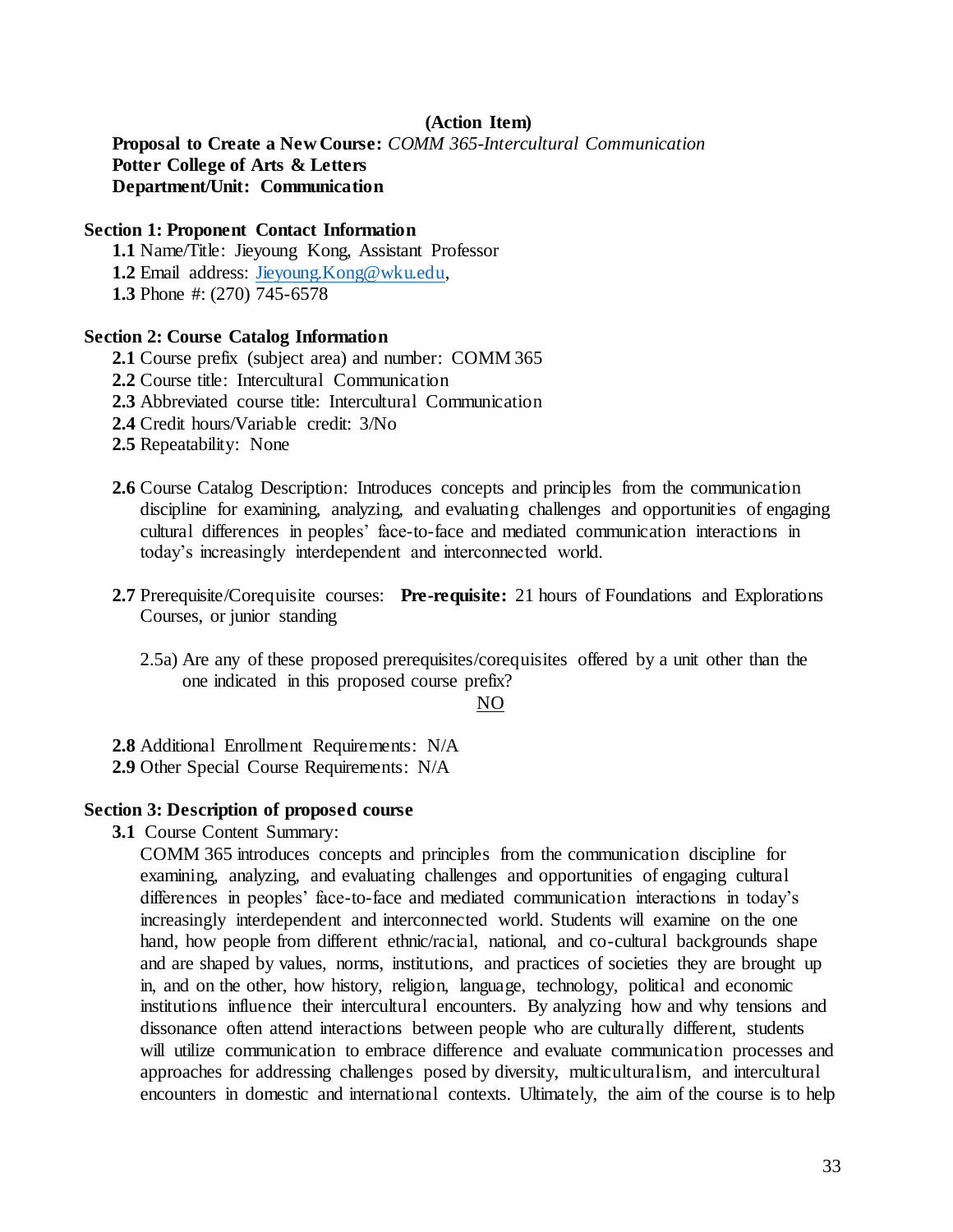students develop their intercultural communication competence critical for ameliorating tensions, working through conflicts, and fostering productive relationships in exercising their shared responsibility as global citizens.

- **3.2** Learning Outcomes: "Upon successful completion of this course, students should be able  $\frac{1}{10}$   $\frac{1}{2}$ 
	- Articulate the connection between communication and culture
	- Analyze the development of self in relation to others through culture and communication
	- Critically analyze individual and cultural similarities and differences
	- Utilize communication to be culturally sensitive and self-aware
	- Cultivate skills to become a competent communicator across contexts and diverse communities
	- Conduct reflective analysis of discourse to analyze complex issues using evidence-based argument
- **3.3** Assessment/Evaluation: Students will be evaluated using exams, quizzes, class activities, reports, projects, and/or essays.

## **Section 4: Rationale**

**4.1** Reason for developing this proposed course:

As all other context-specific core courses (e.g., COMM 362 Organizational Communication, COMM 348 Interpersonal Communication, and COMM 346 Persuasion) in the communication department are 300-level courses, we have revised the course content and expectations of COMM 263 to create curricular alignment. In doing so, we have increased the rigor of the course and have ensured that it better aligns with Colonnade and National Communication Association learning objectives. Since the number is increasing in level, the UCC requested an entirely new course proposal rather than a proposal to change course number.

Note: This course is intended to replace COMM 263. A proposal to suspend COMM 263 will be processed once COMM 365 is approved by the UCC and Colonnade committees.

**4.2** Relationship to similar courses offered by other WKU departments/units:

4.2a) Are there other courses listed in the WKU Undergraduate catalog that present and/or explore content similar to that of this proposed course?

This course may have learning objectives in common with a number of other courses in the Colonnade Connections Social and Cultural category as it is intended to replace COMM 263: Intercultural Communication which resides in that category.

4.2b) Explain how this proposed course is unique in its presentation/exploration of the content it shares with the courses you listed above.

The central content of this course is disciplinarily specific.

4.2c) Have the units offering these courses been consulted regarding this proposal?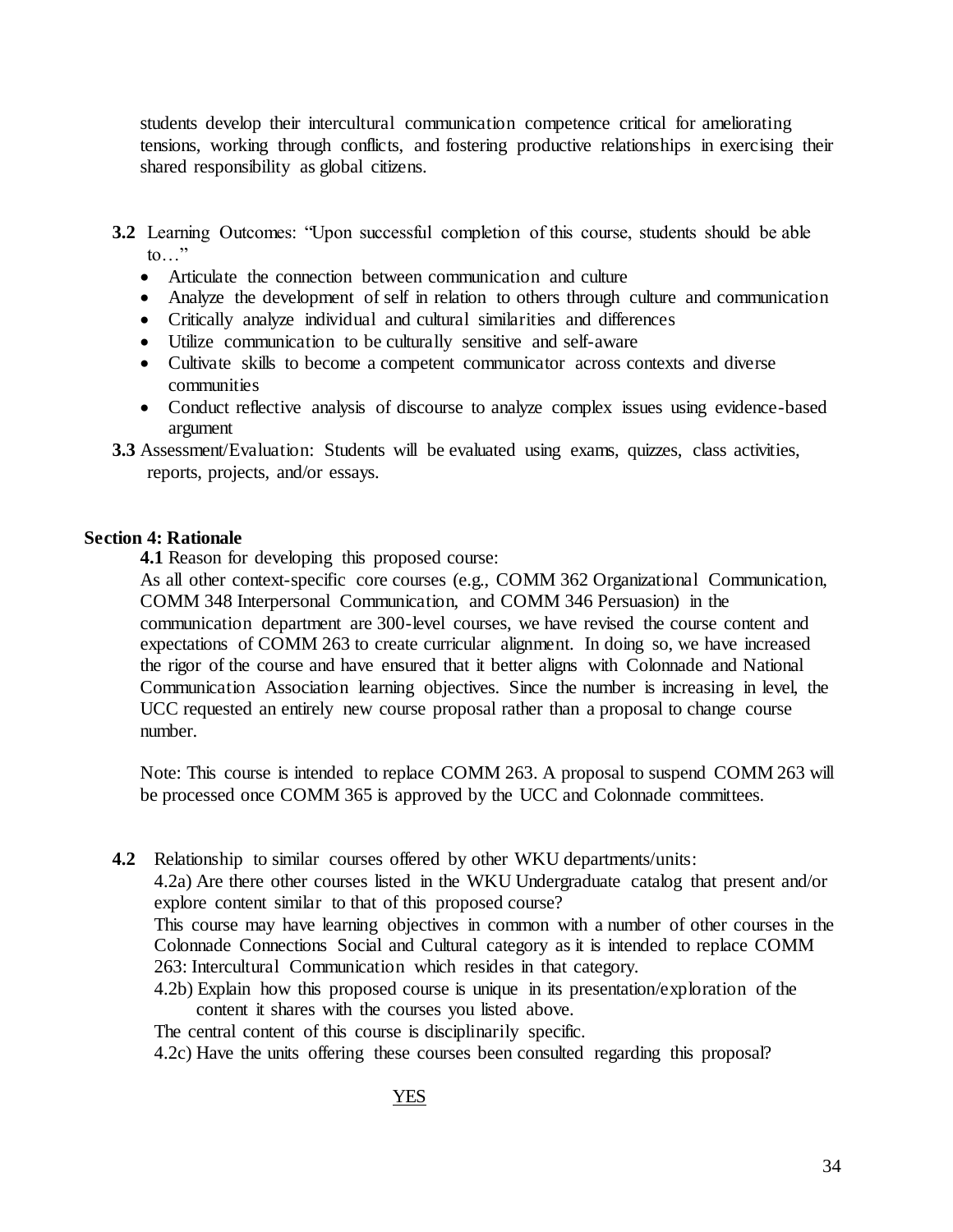Note: The former Colonnade Committee Chair, Marko Dumancic, was made aware that we were revising this course.

# **Section 5: Projected Enrollments/Resources**

**5.1 Enrollments:** Students per section? 25- 30

**5.2 Enrollments:** Sections per academic year? 6-8

**5.3 Enrollments:** Students per academic year? 150-240

**5.4 Supporting evidence/data for these projection:** As this class will replace COMM 263, these number are based on current enrollment trends in COMM 263. As we are also submitting this proposal to the Colonnade Committee for placement in the Social and Cultural category (the paperwork is ready to go), we expect relatively similar enrollments.

**5.5 Proposed method of staffing:** Will additional staff be required in order to offer this course according to the enrollment projections indicated in item 5.1-3?

NO

**5.6 Instructional technology resources:** Are the unit's current instructional technology resources sufficient to support this course?

## YES

**5.7 Library resources:** Will this proposed course require the use of library resources (books, journals, reference materials, audio-visual materials, electronic databases, etc.)?

YES

If YES, is a completed [Library Resources Form](https://www.wku.edu/library/forms.php) appended to this proposal?

YES

**Section 6: Proposed term for implementation:** Fall 2018 **Section 7: Approval Flow Dates:** 

**Communication Department: 11/14/2017**

**Potter College of Arts & Letter Curriculum Committee:**

**Colonnade Committee: N/A**

**Professional Education Council: N/A**

**Undergraduate Curriculum Committee:**

**University Senate:**

**8. Supplemental documentation: (Check if appended, delete if not required.)** Library Resource Form (If applicable)  $X$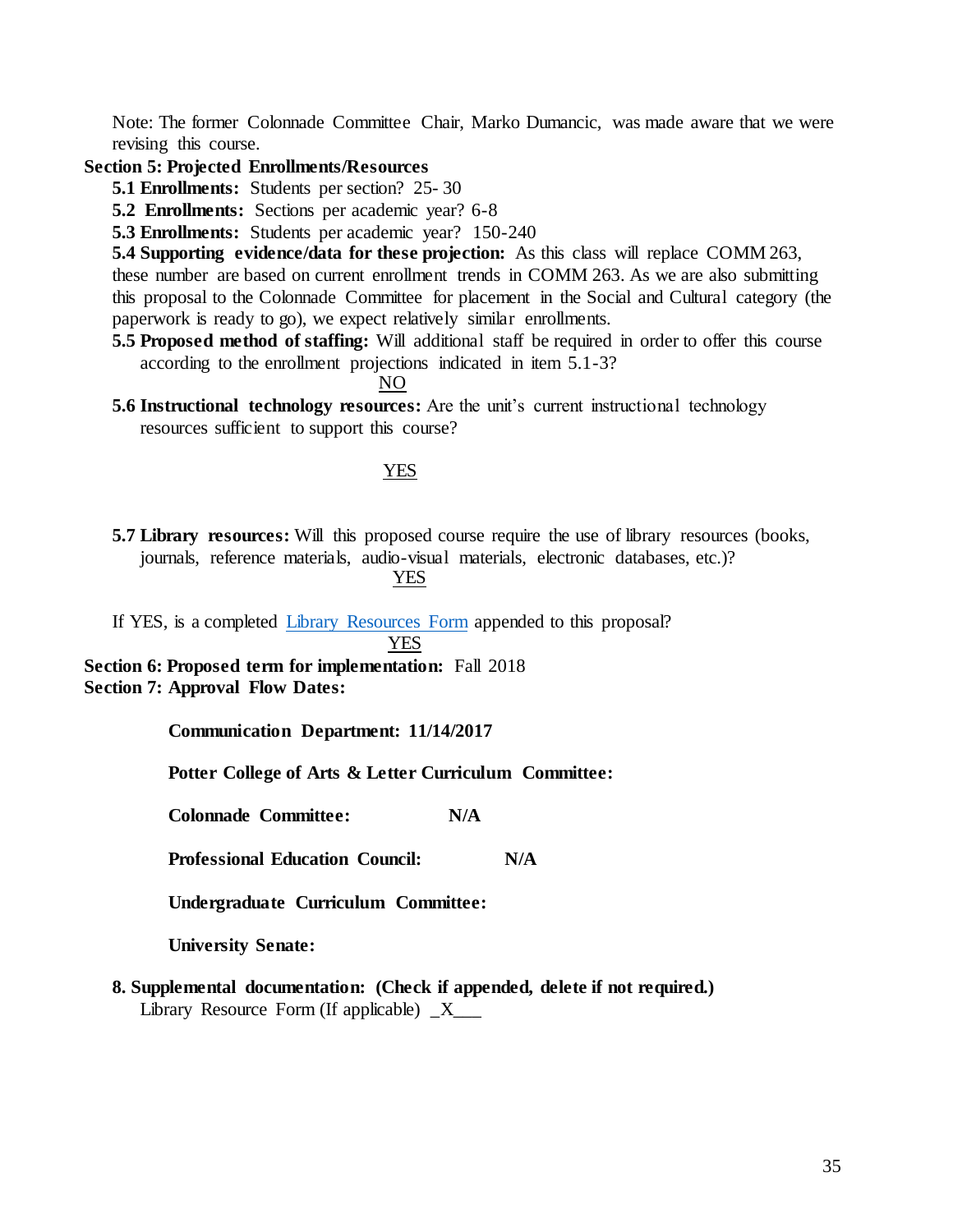# **Potter College of Arts & Letters School of Journalism & Broadcasting Proposal to Revise A Program (Action Item)**

Contact Person: Ron DeMarse, [ron.demarse@wku.edu,](mailto:ron.demarse@wku.edu) 270-745-2840

## **1. Identification of program:**

- 1.1 Current program reference number: 726
- 1.2 Current program title: Major in Broadcasting (A.B.) Ref #726
- 1.3 Credit hours: 39-40

#### **2. Identification of the proposed program changes:**

- Deleted SJB 401 and SJB 495 as capstone options
- Added a required course in diversity
- Deleted the SJ&B Sophomore Elective requirement
- Simplified list of classes required for admission
- Removed restriction against minoring in communication studies
- Removed the track structure of the major
- Increased the number of required courses that are consistent among all majors
- Increased total hours in the major to 45
- Updated and expanded capstone options for all majors
- Updated and expanded the pool of electives for all majors
- Updated course titles for BCOM 366, BCOM 380, BCOM 463 and SJB 402

#### **3. Detailed program description:**

*Current program Proposed program – changes in bold*

| Major in Broadcasting                         | Major in Broadcasting                         |
|-----------------------------------------------|-----------------------------------------------|
| <b>ADMISSION REQUIREMENTS:</b>                | ADMISSION REQUIREMENTS:                       |
| Students wishing to enter the major in        | Students wishing to enter the major in        |
| broadcasting initially are admitted as majors | broadcasting initially are admitted as majors |
| seeking admission (reference 726P).           | seeking admission (reference 726P).           |
| Prospective majors may take no more than      | Prospective majors may take no more than      |
| 15 hours in the major before admission.       | 15 hours in the major before admission.       |
| Students must meet the following              | Students must meet the following              |
| requirements before they can be admitted:     | requirements before they can be admitted:     |
|                                               |                                               |
| 1. Completion of a minimum of 24 hours of     | 1. Completion of a minimum of 24 hours of     |
| course work applicable to a baccalaureate     | course work applicable to a baccalaureate     |
| degree;                                       | degree;                                       |
|                                               |                                               |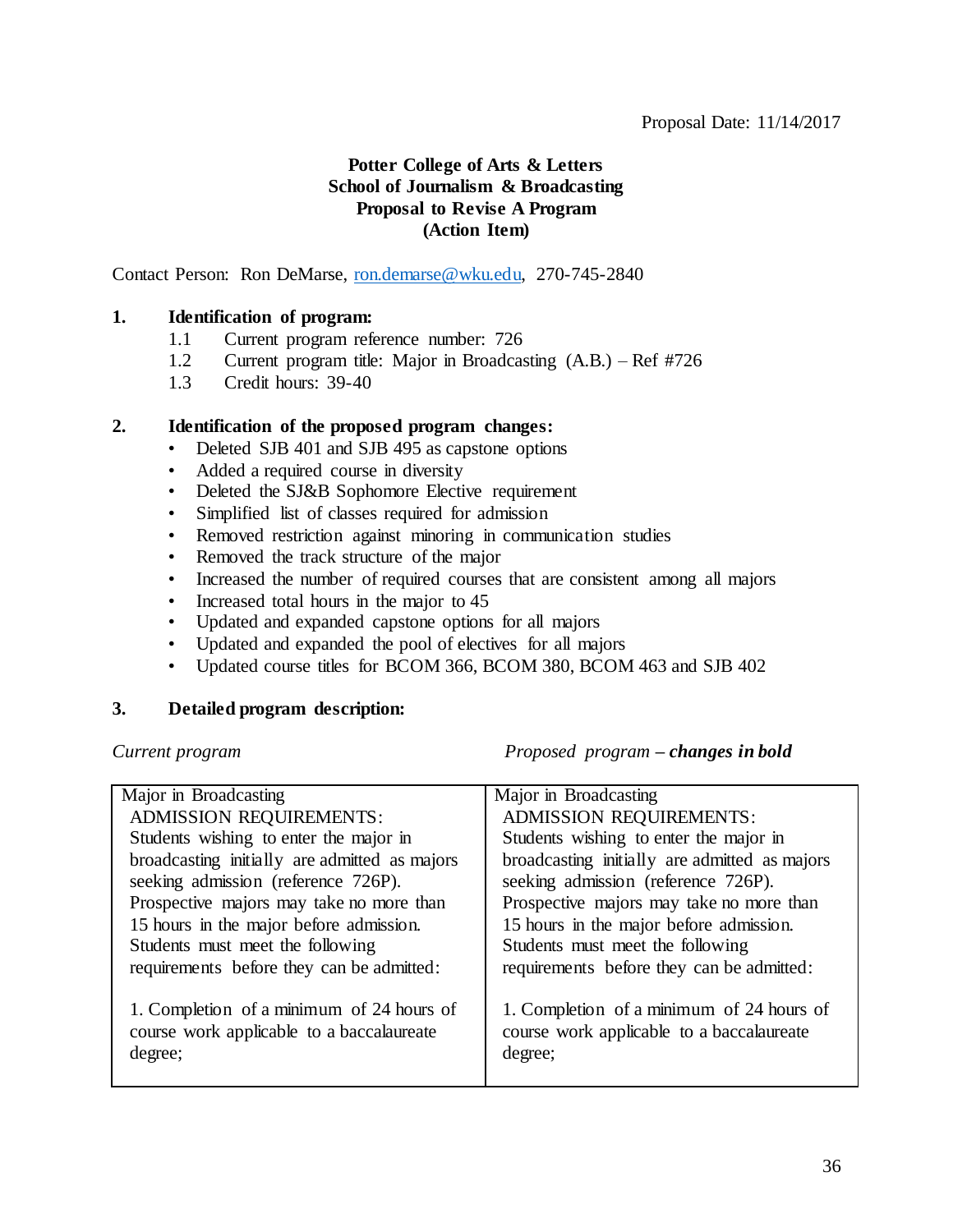2. A minimum overall grade point average of  $2.5$ :

3. Completion of ENG 100 with a grade of 'C' or better and nine additional hours in the General Education Program;

4. Completion of the following courses with a grade of 'C' or better: SJB 101, 102, and the following course according to the intended concentration:

| <b>Broadcast News:</b> | <b>BCOM 265</b> |
|------------------------|-----------------|
| Video Production:      | <b>BCOM 266</b> |
| Radio/TV Operations:   | <b>BCOM 261</b> |

Students not meeting the above admission requirements will not be admitted to the broadcasting major and cannot register for any additional courses in the major.

# **CURRICULUM**

The major in broadcasting (reference number 726) requires a minimum of 39 to 40 semester hours and leads to a Bachelor of Arts degree. Students must take a minimum of 72 semester hours in courses outside of the School of Journalism & Broadcasting unit, including the University's general education requirements.

In addition to meeting institutional requirements for graduation, the broadcasting major must have a minor or second major outside of the School of Journalism & Broadcasting, the Department of Communication, and Film Studies that is approved by the major faculty advisor. Students may not select a minor in film studies, communication studies, or from those offered within the School, unless taken as a second minor.

No course with a grade of "D" or below may be counted toward this major or used as a prerequisite. One-half of the hours in the

2. A minimum overall grade point average of  $2.5$ :

3. Completion of ENG 100 with a grade of 'C' or better and nine additional hours in the General Education Program;

4. Completion of the following courses with a grade of 'C' or better: SJB 101, SJB 102, **BCOM 201 and BCOM 266.**

| <b>Broadcast News:</b> | <b>BCOM 265</b> |
|------------------------|-----------------|
| Video Production:      | <b>BCOM 266</b> |
| Radio/TV Operations:   | <b>BCOM 261</b> |

Students not meeting the above admission requirements will not be admitted to the broadcasting major and cannot register for any additional courses in the major.

# CURRICULUM

The major in broadcasting (reference number 726) requires a minimum of **45** semester hours and leads to a Bachelor of Arts degree. Students must take a minimum of 72 semester hours in courses outside of the School of Journalism & Broadcasting unit, including the University's general education requirements.

In addition to meeting institutional requirements for graduation, the broadcasting major must have a minor or second major outside of the School of Journalism & Broadcasting, the Department of Communication, and Film Studies that is approved by the major faculty advisor. Students may not select a minor in film studies, communication studies, or from those offered within the School, unless taken as a second minor.

No course with a grade of "D" or below may be counted toward this major or used as a prerequisite. One-half of the hours in the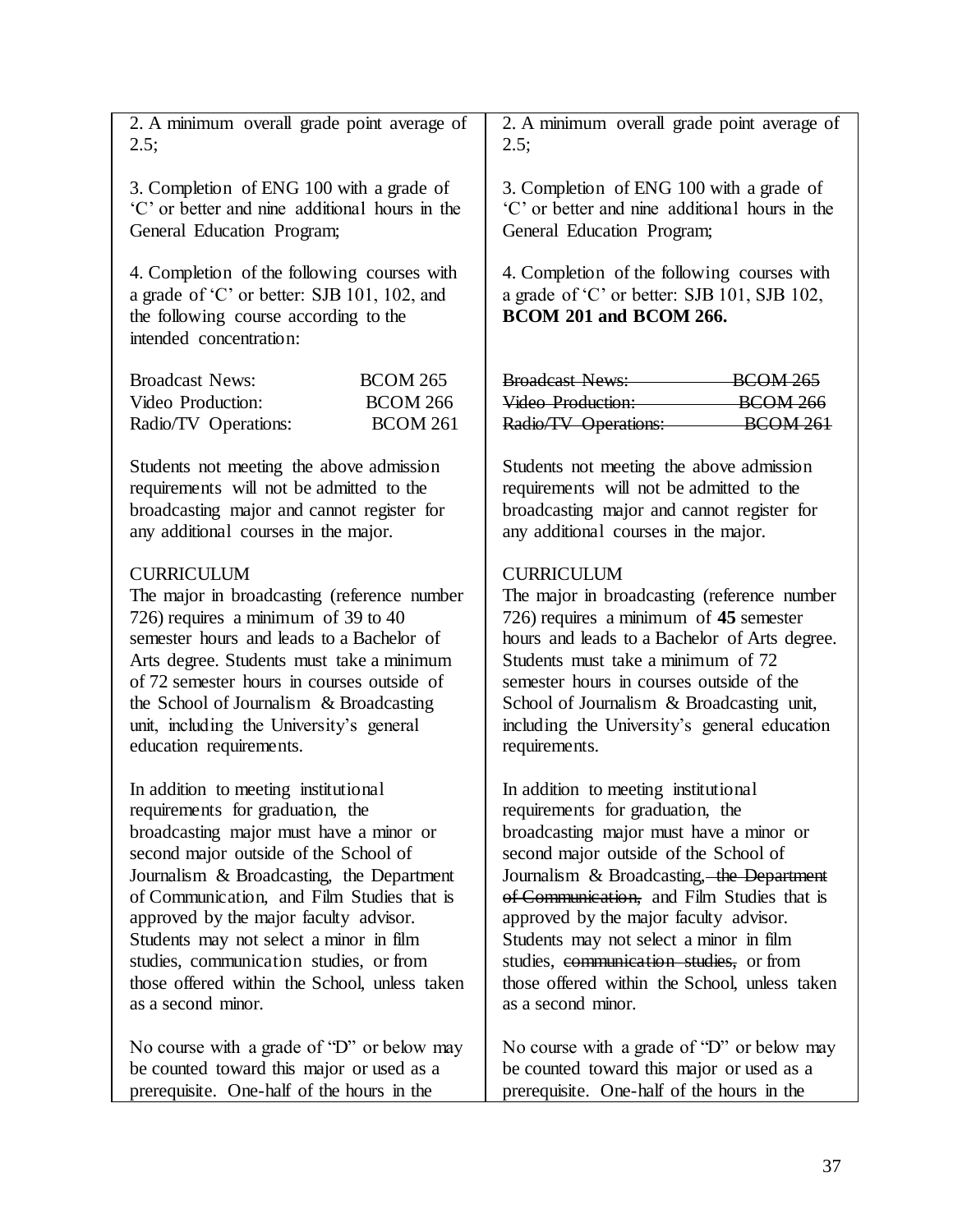major must be at the 300- or 400-level. Only 3 hours of internship or co-op may be counted within the major. One-hour workshops may be repeated in different topics up to 4 hours. Only 3 hours of workshop credit may be counted within the 39/40-hour major.

Students entering the major may choose from three concentrations for their study emphasis as listed below.

Broadcast News Concentration Required courses for all majors (12 hours) SJB 101 Understanding Media Content, Ethics and Technology SJB 102 Media Content, Collaboration and **Community** BCOM 201 Process and Effects of Mass Communication BCOM 301 Mass Communication Law and **Ethics** 

Requirements within concentration (15 hours)

BCOM 265 Basic Broadcast News BCOM 266 Basic Television Production BCOM 335 News Discovery and Selection BCOM 365 Broadcast News Reporting and Producing BCOM 368 News Videography/Editing

Elective (3 hours) *During the sophomore year, select one 3-hour course outside the BCOM major subject code, but within the School of Journalism & Broadcasting (AD, FILM, JOUR, PJ, PR and SJB) and approved by departmental faculty advisor.*

major must be at the 300- or 400-level. Only 3 hours of internship or co-op may be counted within the major. One-hour workshops may be repeated in different topics up to 4 hours. Only 3 hours of workshop credit may be counted within the **45-hour** major.

Students entering the major may choose from three concentrations for their study emphasis as listed below.

## Broadcast News Concentration

Required courses for all majors (**18** hours) SJB 101 Understanding Media Content, Ethics and Technology SJB 102 Media Content, Collaboration and **Community** BCOM 201 Process and Effects of Mass Communication **BCOM 266 Basic Television Production** BCOM 301 Mass Communication Law and **Ethics** 

## **BCOM 366 Editing I**

Requirements within concentration (15 hours) BCOM 265 Basic Broadcast News BCOM 266 Basic Television Production BCOM 335 News Discovery and Selection BCOM 365 Broadcast News Reporting and **Producing** BCOM 368 News Videography/Editing

Elective (3 hours) *During the sophomore year, select one 3-hour course outside the BCOM major subject code, but within the School of Journalism & Broadcasting (AD, FILM, JOUR, PJ, PR and SJB) and approved by departmental faculty advisor.*

**Writing Elective (3 hours) Select one course from the following list: BCOM 265 Basic Broadcast News BCOM 325 Electronic Media Writing**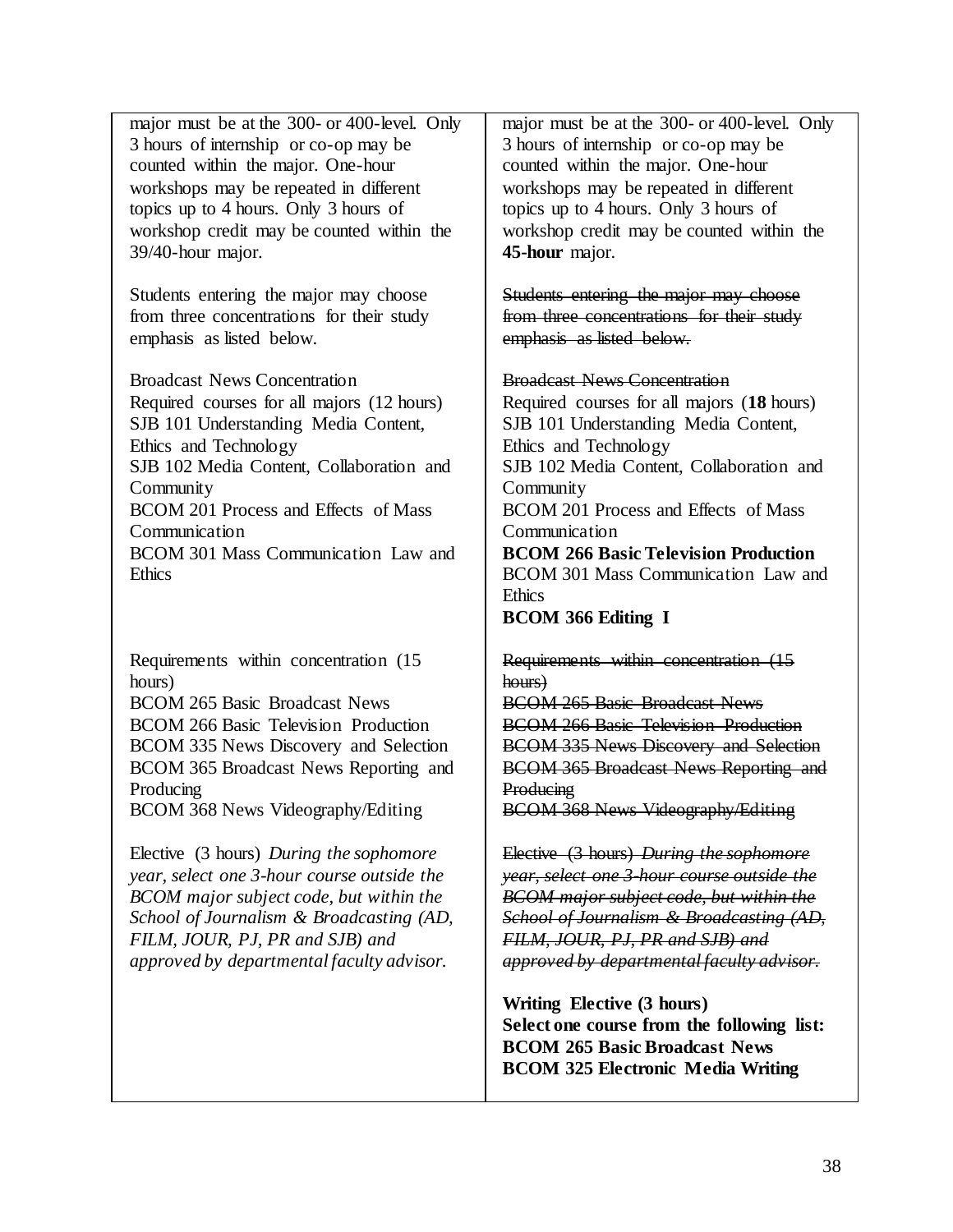| Diversity Elective (3 hours)                  |                                                   |
|-----------------------------------------------|---------------------------------------------------|
|                                               | Select one course from the following list:        |
|                                               | <b>SJB 310 Media Diversity</b>                    |
|                                               | <b>ANTH 448 Visual Anthropology</b>               |
|                                               | <b>COMM 463 Intercultural Communication</b>       |
|                                               | <b>CRIM 446 Gender, Crime, and Justice</b>        |
|                                               | <b>FLK 330 Cultural Connections and</b>           |
| <b>Diversity</b>                              |                                                   |
|                                               | <b>SOCL 355 Sociology of Gender</b>               |
|                                               | <b>SOCL 362 Social Institutions: Race, Class,</b> |
| and Gender                                    |                                                   |
|                                               | <b>SOCL 375 Diversity in American Society</b>     |
|                                               | <b>SPAN 345 Hispanic Representation in the</b>    |
| Media                                         |                                                   |
|                                               | Or a diversity class approved by an               |
|                                               | academic advisor                                  |
|                                               |                                                   |
| Select one of the following three capstone    | Select one of the following four capstone         |
| experiences (3-4 hours)                       | experiences (3 hours)                             |
| <b>BCOM 465 Advanced Broadcast News</b>       | <b>BCOM 465 Advanced Broadcast News</b>           |
| or by application either SJB 495              | <b>BCOM 482 Television Program</b>                |
| Collaborative Journalism<br><b>Production</b> |                                                   |
| or SJB 401 Team Investigative Reporting I     | <b>BCOM 491 Internship</b>                        |
| and SJB 402 Team Investigative Reporting      | or by application either SJB 495                  |
| $\mathbf{I}$                                  | Collaborative Journalism                          |
|                                               | or SJB 401 Team Investigative Reporting I         |
| and                                           |                                                   |
|                                               | <b>SJB 402 First Amendment Studies</b>            |
| Restricted electives (6 hours) Chosen in      | Restricted Electives (18 hours) Chosen in         |
| consultation with department faculty          | consultation with department faculty              |
| advisor. Select courses totaling six hours    | advisor. Select eighteen additional hours,        |
| from the following list:                      | including at least 12 upper-division hours,       |
| BCOM 325 Electronic Media Writing             | from the following list.:                         |
| <b>BCOM326 Radio/TV News Performance</b>      | <b>BCOM 261 Basic Radio Production</b>            |
| <b>BCOM 328 Broadcast Weather Graphics</b>    | <b>BCOM 265 Basic Broadcast News</b>              |
| <b>BCOM 329 Broadcast Weather Data</b>        | <b>BCOM 300 American Popular Arts</b>             |
| <b>BCOM 385 Broadcast Commercial Sales</b>    | <b>BCOM 303 Acting for the Camera</b>             |
| <b>BCOM 467 Workshop</b>                      | BCOM 325 Electronic Media Writing                 |
| BCOM 485 Broadcast Operations &               | <b>BCOM 326 Radio/TV News Performance</b>         |
| Management                                    | <b>BCOM 328 Broadcast Weather Graphics</b>        |
| BCOM 491 Internship                           | <b>BCOM 329 Broadcast Weather Data</b>            |
|                                               | <b>BCOM 335 News Discovery and Selection</b>      |
|                                               | <b>BCOM 360 Media</b>                             |
|                                               | <b>Programming/Research</b>                       |
|                                               | <b>BCOM 361 Advanced Radio Performance</b>        |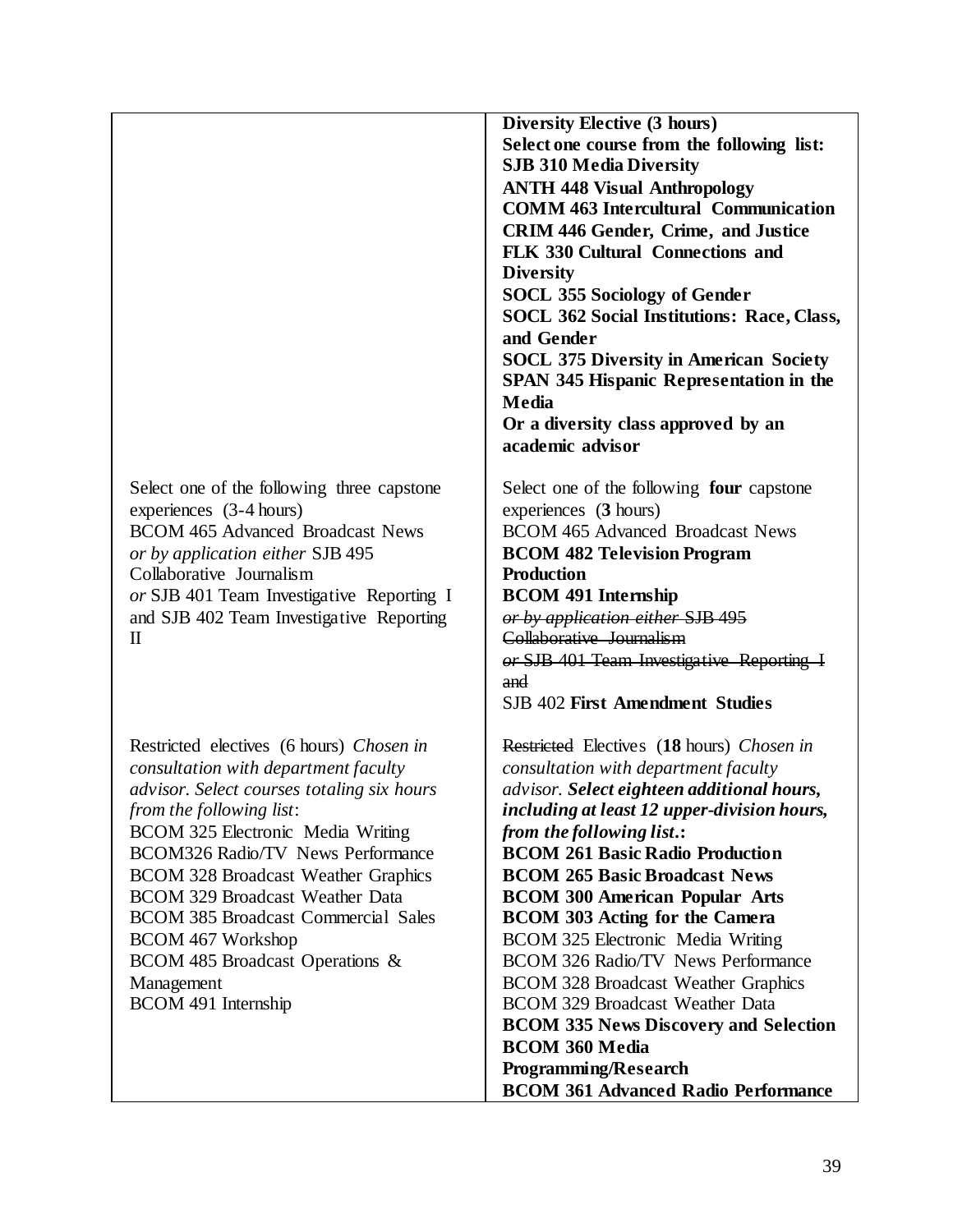|                                                            | <b>BCOM 365 Broadcast News Reporting</b>                   |
|------------------------------------------------------------|------------------------------------------------------------|
|                                                            | and Producing                                              |
|                                                            | <b>BCOM 367 Field Production</b>                           |
|                                                            | <b>BCOM 368 News Videography and</b>                       |
|                                                            | Editing                                                    |
|                                                            | <b>BCOM 369 Cooperative Education in</b>                   |
|                                                            | <b>Broadcast Communication</b>                             |
|                                                            | <b>BCOM 378 Film Animation</b>                             |
|                                                            | <b>BCOM 380 Editing II</b>                                 |
|                                                            | <b>BCOM 385 Broadcast Commercial Sales</b>                 |
|                                                            |                                                            |
|                                                            | <b>BCOM 401 History of Broadcasting in</b><br>America      |
|                                                            |                                                            |
|                                                            | <b>BCOM 429 Broadcast Meteorology</b>                      |
|                                                            | <b>BCOM 461 Radio Workshop</b>                             |
|                                                            | <b>BCOM 463 Field Production II</b>                        |
|                                                            | <b>BCOM 466 Television Directing</b>                       |
|                                                            | <b>BCOM 467 Workshop</b>                                   |
|                                                            | <b>BCOM 476 Advanced Radio Sales</b>                       |
|                                                            | <b>BCOM 480 Editing III</b>                                |
|                                                            | <b>BCOM 481 Problems in Mass Comm.</b>                     |
|                                                            | BCOM 485 Broadcast Operations &                            |
|                                                            | Management                                                 |
|                                                            | BCOM 491 Internship                                        |
|                                                            | FILM 201 Introduction to the Cinema                        |
|                                                            | <b>FILM 250 Screenwriting</b>                              |
|                                                            | <b>JOUR 202 Introduction to News Writing</b>               |
|                                                            | PJ 261 Introduction to Multimedia                          |
|                                                            | <b>SJB 210 Software Studio for Designers</b>               |
|                                                            |                                                            |
| Video Production Concentration                             | Video Production Concentration                             |
| Required courses for all majors (12 hours)                 | Required courses for all majors (12 hours)                 |
| SJB 101 Understanding Media Content,                       | SJB 101 Understanding Media Content,                       |
| Ethics and Technology                                      | Ethics and Technology                                      |
| SJB 102 Media Content, Collaboration and                   | SJB 102 Media Content, Collaboration and                   |
| Community                                                  | Community                                                  |
| BCOM 201 Process and Effects of Mass                       | <b>BCOM 201 Process and Effects of Mass</b>                |
| Communication                                              | Communication                                              |
| BCOM 301 Mass Communication Law and                        | <b>BCOM 301 Mass Communication Law and</b>                 |
| Ethics                                                     | <b>Ethics</b>                                              |
|                                                            |                                                            |
| Requirements within concentration (18)                     | Requirements within concentration (18                      |
| hours)                                                     | hours)                                                     |
| <b>BCOM 266 Basic Television Production</b>                | <b>BCOM 266 Basic Television Production</b>                |
|                                                            |                                                            |
| BCOM 325 Electronic Media Writing                          | <b>BCOM 325 Electronic Media Writing</b>                   |
| BCOM 366 Video Editing<br><b>BCOM 367 Field Production</b> | BCOM 366 Video Editing<br><b>BCOM 367 Field Production</b> |
|                                                            |                                                            |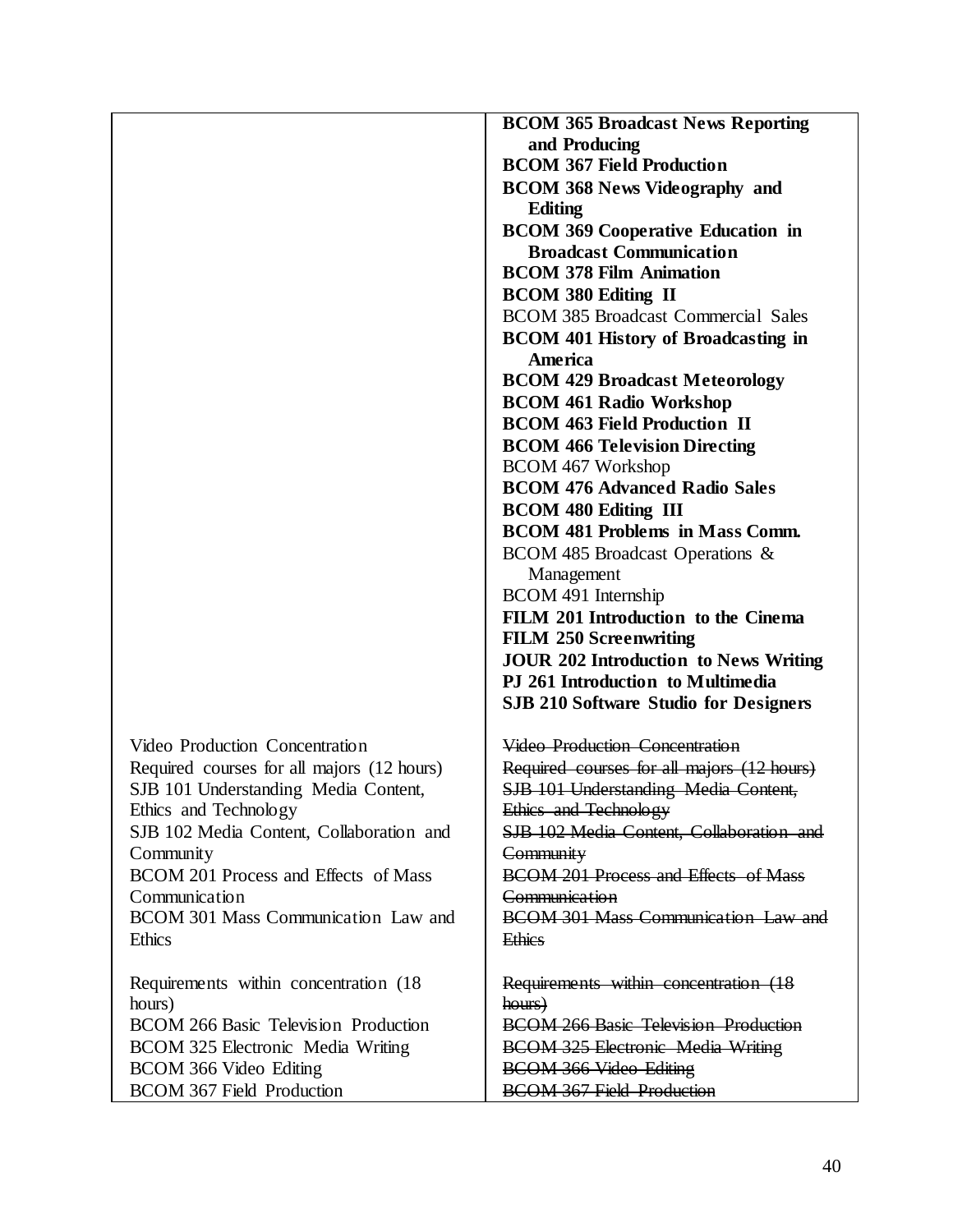BCOM 463 Producing and Directing BCOM 480 Advanced Post Production

Elective (3 hours) *During the sophomore year, select one 3-hour course outside the BCOM major subject code, but within the School of Journalism & Broadcasting (AD, FILM, JOUR, PJ, PR and SJB) and approved by departmental faculty advisor.*

Select one of the following three capstone experiences (3-4 hours) BCOM 482 Television Program Production *or by application either* SJB 495 Collaborative Journalism *or* SJB 401 Team Investigative Reporting I and SJB 402 Team Investigative Reporting II

Elective (3 hours) Select any additional BCOM course or any course totaling three hours from the following list: SJB 241 Visualizing Data PJ 131 Introduction to Digital Photography PJ 261 Introduction to Multimedia AD 341 Principles of Advertising AD 348 Introduction to Interactive Design ENG 309 Documentary Film ENG 365 Film Adaptation Film FILM 201 Introduction to Cinema FILM 250 Screenwriting FILM 366 History of Narrative Film FILM 376 Cinematography FILM 465 Film Genres FILM 466 Film Theory Radio and Television Operations

**Concentration** Required courses for all majors (15 hours) SJB 101 Understanding Media Content, Ethics and Technology SJB 102 Media Content, Collaboration and **Community** SJB 103 Digital Storytelling in the  $21<sup>st</sup>$ **Century** 

BCOM 463 Producing and Directing BCOM 480 Advanced Post Production

Elective (3 hours) *During the sophomore year, select one 3-hour course outside the BCOM major subject code, but within the School of Journalism & Broadcasting (AD, FILM, JOUR, PJ, PR and SJB) and approved by departmental faculty advisor.*

Select one of the following three capstone experiences (3-4 hours) BCOM 482 Television Program Production *or by application either* SJB 495 Collaborative Journalism *or* SJB 401 Team Investigative Reporting I and SJB 402 Team Investigative Reporting II

Elective (3 hours) Select any additional BCOM course or any course totaling three hours from the following list: SJB 241 Visualizing Data PJ 131 Introduction to Digital Photography PJ 261 Introduction to Multimedia AD 341 Principles of Advertising AD 348 Introduction to Interactive Design ENG 309 Documentary Film ENG 365 Film Adaptation Film FILM 201 Introduction to Cinema FILM 250 Screenwriting FILM 366 History of Narrative Film FILM 376 Cinematography FILM 465 Film Genres FILM 466 Film Theory

Radio and Television Operations **Concentration** Required courses for all majors (15 hours) SJB 101 Understanding Media Content, Ethics and Technology SJB 102 Media Content, Collaboration and **Community**  $SJB$  103 Digital Storytelling in the  $21<sup>st</sup>$ **Century**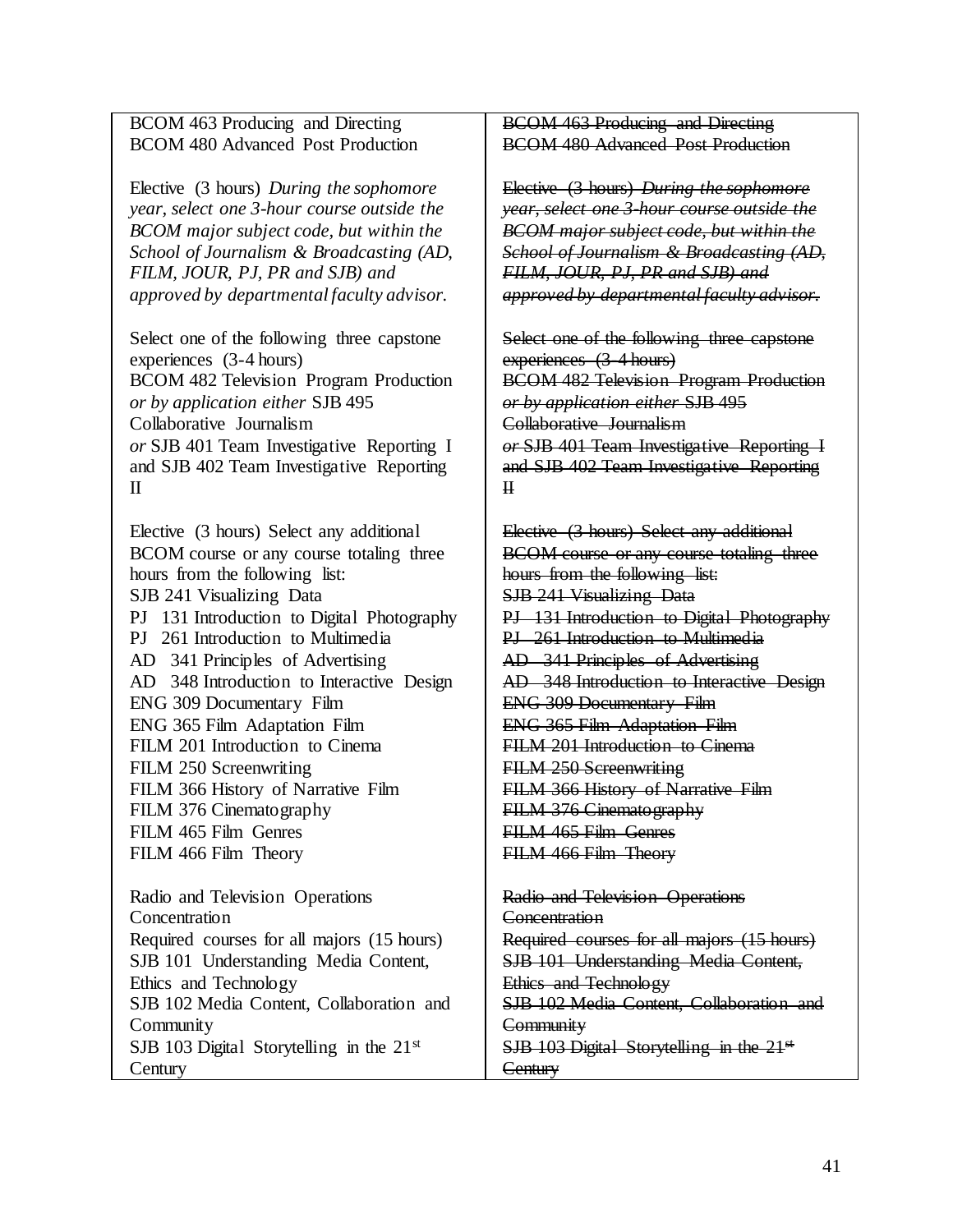BCOM 201 Process and Effects of Mass Communication BCOM 301 Mass Communication Law and Ethics *(PS110, BCOM 201)* Requirements within concentration (18 hours) BCOM 261 Basic Radio Production *(SJB 101 or 102 or 103)* BCOM 266 Basic Television Production *(SJB 101 or BCOM 201)* BCOM 360 Electronic Media Programming/Research [fall] *(BCOM 301 or permission)* BCOM 385 Broadcast Commercial Sales *(Sophomore Standing)* Select o*ne of the following two courses* BCOM 265 Basic Broadcast News *(SJB 101 or 102 or 103)* BCOM 325 Electronic Media Writing*(SJB 103)* Select o*ne of the following two courses* BCOM 361 Advanced Radio Performance *(BCOM 261)* BCOM 476 Advanced Radio Sales (BCOM 385 or permission) Elective (3 hours) *During the sophomore year, select one 3-hour course outside the BCOM major subject code, but within the School of Journalism & Broadcasting (AD, FILM, JOUR, PJ, PR or SJB) and approved by departmental faculty advisor.* Select one of the following three capstone experiences (3-4 hours) BCOM 485 Broadcast Operations & Management *(BCOM 385 or permission) or by application either* SJB 495 Collaborative Journalism *or* SJB 401 Team Investigative Reporting I [1hr] [fall] and SJB 402 II [3hr] [spring] Elective (3 hours) *Chosen in consultation with department faculty advisor. Note that 50% of coursework in the major must be at the 300/400 level.* Select any additional BCOM course or any course totaling three hours from the following list:

BCOM 201 Process and Effects of Mass **Communication** BCOM 301 Mass Communication Law and Ethics *(PS110, BCOM 201)* Requirements within concentration (18 hours) BCOM 261 Basic Radio Production *(SJB 101 or 102 or 103)* BCOM 266 Basic Television Production *(SJB 101 or BCOM 201)* BCOM 360 Electronic Media Programming/Research [fall] *(BCOM 301 or permission)* BCOM 385 Broadcast Commercial Sales *(Sophomore Standing)* Select o*ne of the following two courses* BCOM 265 Basic Broadcast News *(SJB 101 or 102 or 103)* BCOM 325 Electronic Media Writing*(SJB 103)* Select o*ne of the following two courses* BCOM 361 Advanced Radio Performance *(BCOM 261)* BCOM 476 Advanced Radio Sales (BCOM 385 or permission) Elective (3 hours) *During the sophomore year, select one 3-hour course outside the BCOM major subject code, but within the School of Journalism & Broadcasting (AD, FILM, JOUR, PJ, PR or SJB) and approved by departmental faculty advisor.* Select one of the following three capstone experiences (3-4 hours) BCOM 485 Broadcast Operations & Management *(BCOM 385 or permission) or by application either* SJB 495 Collaborative Journalism *or* SJB 401 Team Investigative Reporting I  $[1hr]$   $[fall]$  and  $SJB$  402 II  $[3hr]$   $[spring]$ Elective (3 hours) *Chosen in consultation with department faculty advisor. Note that 50% of coursework in the major must be at the 300/400 level.* Select any additional BCOM course or any course totaling three hours from the following list: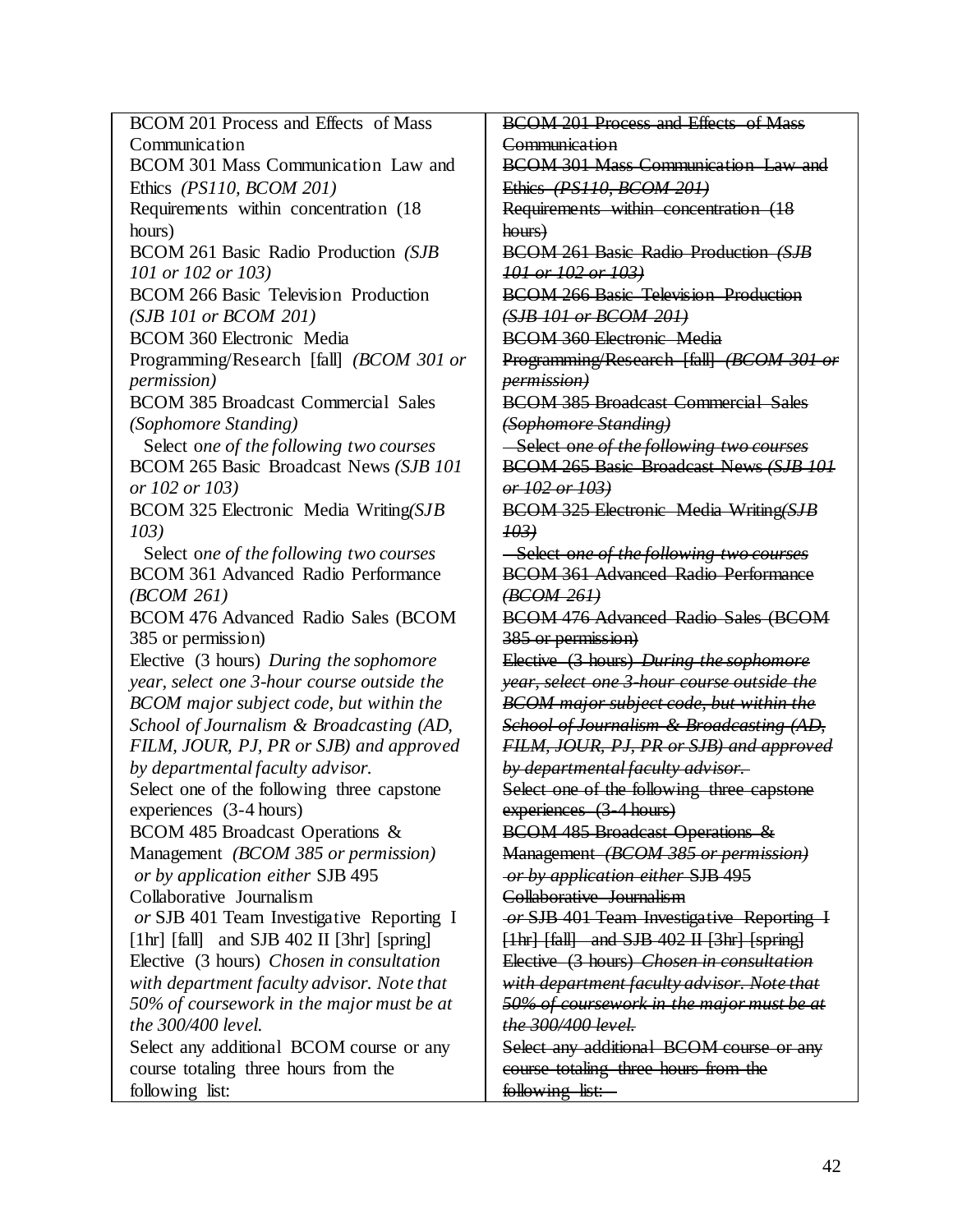| Any BCOM course--BCOM 491 Internship,                | Any BCOM course BCOM 491 Internship,           |
|------------------------------------------------------|------------------------------------------------|
| strongly recommended                                 | strongly recommended                           |
| SJB 241 Visualizing Data                             | <b>SJB 241 Visualizing Data</b>                |
| <b>PJ</b> 131<br>Introduction to Digital Photography | PJ 131 Introduction to Digital Photography     |
| AD 300 Research in Advertising/Public                | AD 300 Research in Advertising/Public          |
| Relations (MKT 220 and Stats course)                 | Relations (MKT 220 and Stats course)           |
| AD 341 Principles of Advertising (SJB                | AD 341 Principles of Advertising (SJB          |
| <i>101</i> )                                         | 40H                                            |
| <b>PR</b> 355 Fundamentals of Public Relations       | <b>PR</b> 355 Fundamentals of Public Relations |
| $(SJB 101, 102, 103$ and $JOUR 202)$                 | (SJB 101,102,103 and JOUR 202)                 |
| MGT 210 Organization & Management                    | MGT 210 Organization & Management              |
| <i>(Sophomore Standing)</i>                          | (Sophomore Standing)                           |
| <b>MKT 220 Basic Marketing Concepts</b>              | <b>MKT 220 Basic Marketing Concepts</b>        |
| <i>(Sophomore Standing)</i>                          | (Sophomore Standing)                           |
| MKT 325 Personal Selling (MKT 220)                   | MKT 325 Personal Selling (MKT 220)             |
| MKT 329 Business-to-Business Mkt. (MKT)              | MKT 329 Business to Business Mkt. (MKT         |
| <b>220</b>                                           | 22O)                                           |
| MKT 425 Advanced Personal Selling <i>(MKT</i> )      | MKT 425 Advanced Personal Selling (MKT         |
| 220, 325)                                            | <del>220, 325)</del>                           |
| PSY 371 Psychology of Sales ( <i>PSY 100</i> )       | PSY 371 Psychology of Sales (PSY 100)          |

# **4. Rationale for the proposed program change:**

- This revision reflects several School-wide changes, including the removal of two capstone classes that have not been offered, the addition of a required diversity course (as advised by ACEJMC, our accrediting council) and the removal of an unfocused "Sophomore Elective".
- Rather than requiring different courses for admission to different tracks, all majors can now be admitted with the same courses. This makes the admission process simpler and attainable more quickly.
- The restriction against minoring in communication studies is no longer stipulated by our accrediting council and gives our majors an additional option for a minor.
- Our most significant changes including the removal of our three-track structure and changing our lists of required and elective courses – are designed to simplify the major, to make the requirements consistent and to discourage majors from becoming overly specialized at the expense of learning about other aspects of the broadcasting industry (including journalism, performance and production). This consistency will make staffing easier, despite the increase in total hours, because distinct specialized (and often low-enrolled) courses will not be needed to accommodate students in each of three tracks. Instead, our majors will be taking the same 18 core hours, with electives drawn from the same consistent pool, and no required track-specific coursework.
- The total hours in the major were increased to create room for the new diversity elective and the expanded, diversified list of required courses. This ensures student exposure to all relevant aspects of broadcasting and still allows for intensive study in a specific field or specialization.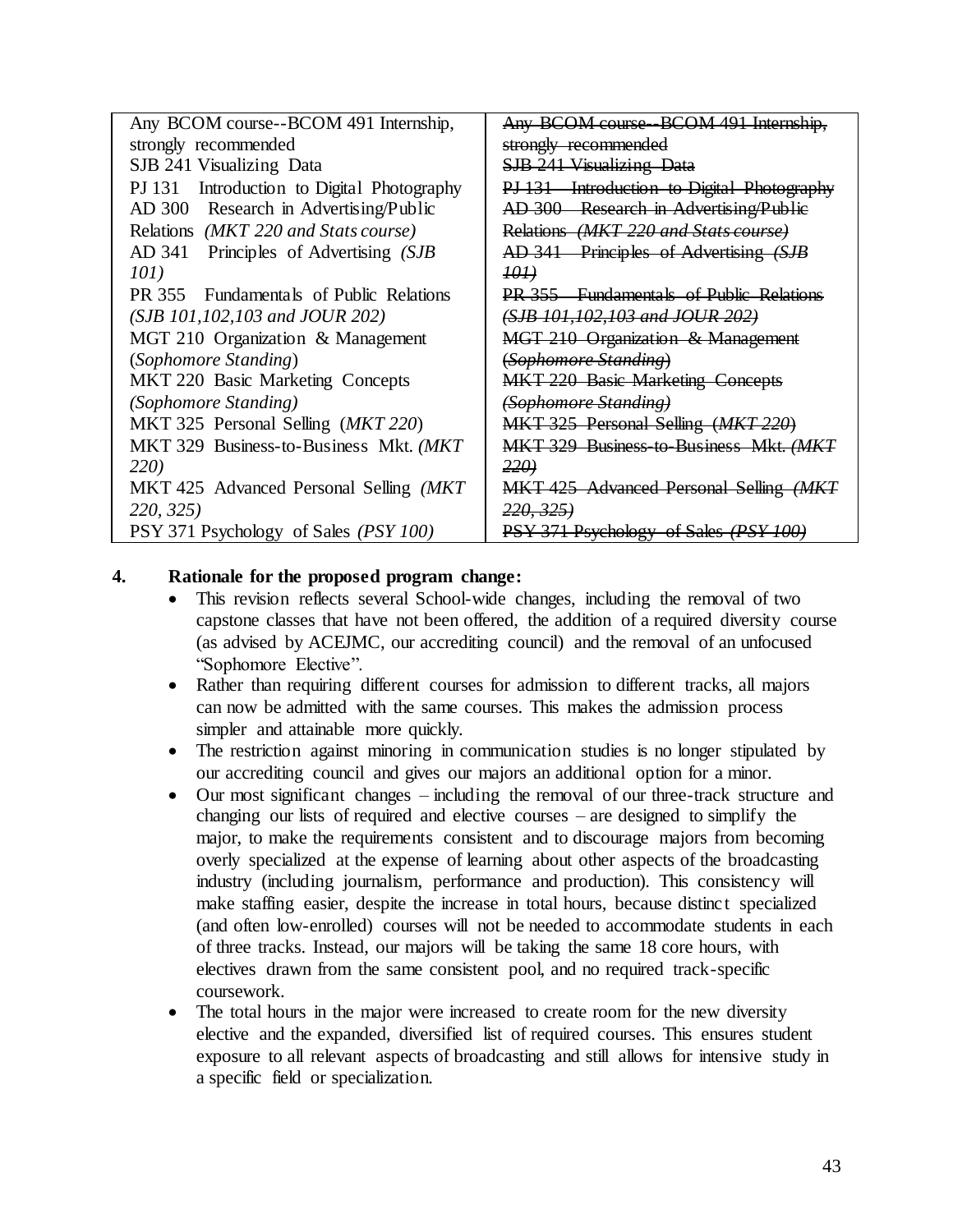- The list of capstone options was updated to remove courses that are no longer offered, to allow all of our majors to take any capstone course for which they qualify, and to allow internship credit to stand in for a traditional capstone.
- The list of elective options was expanded, and made uniform for all BCOM majors. This was designed to simplify staffing and to provide students with more options for completing their requirements.
- Several changes were made to reflect revised course titles, including BCOM 366, 380, 463 and SJB 402.

# **5. Proposed term for implementation and special provisions (if applicable):** 2018(30)

| <b>Broadcasting Faculty</b>        | 11/8/2017       |
|------------------------------------|-----------------|
| SJ&B Curriculum Committee          | 11/20/2017      |
| <b>PCAL Curriculum Committee</b>   | 6 December 2017 |
| Undergraduate Curriculum Committee |                 |
| University Senate                  |                 |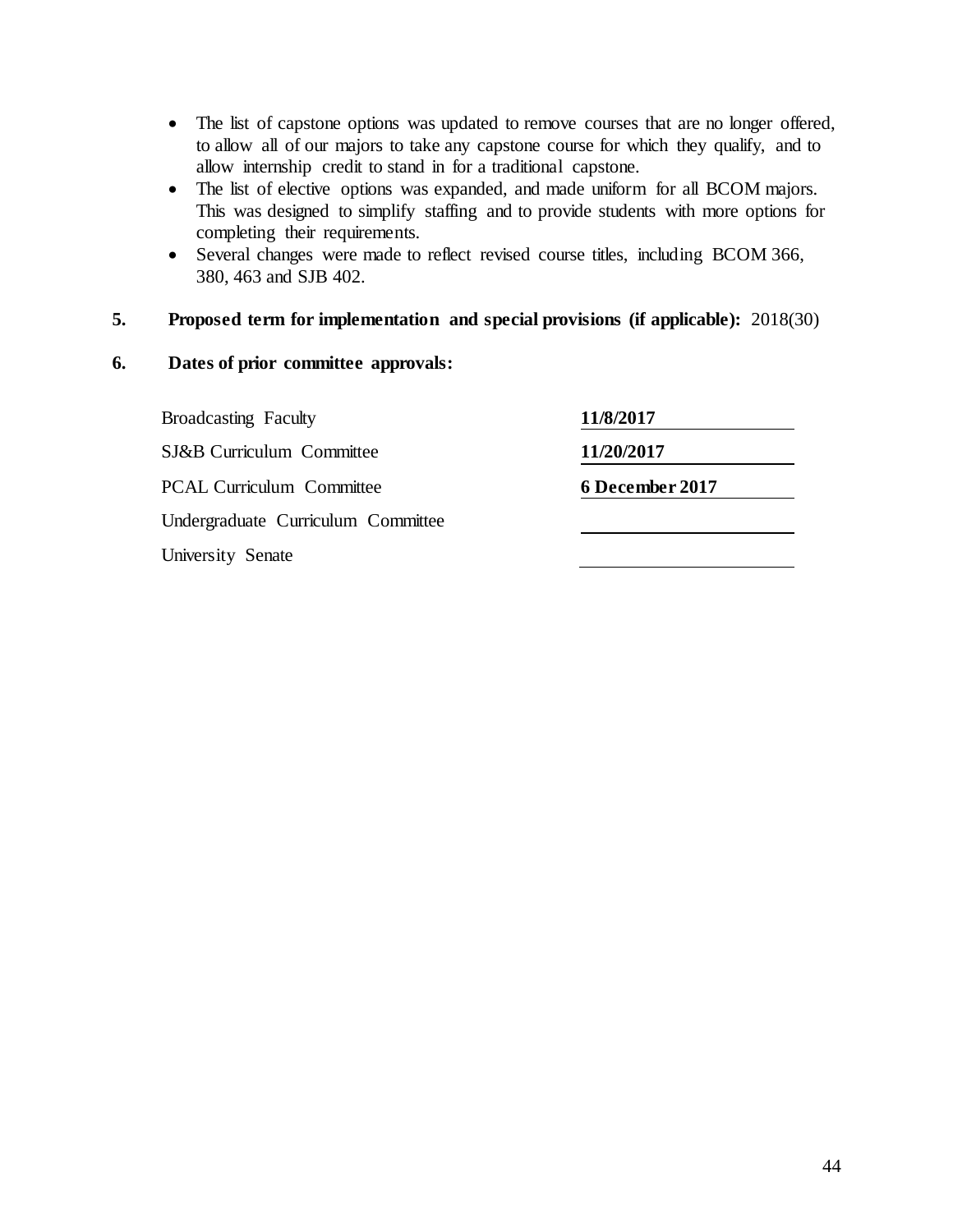#### Proposal Date: 11/14/2017

# **Potter College of Arts & Letters School of Journalism & Broadcasting Proposal to Revise A Program (Action Item)**

Contact Person: Ron DeMarse, [ron.demarse@wku.edu,](mailto:ron.demarse@wku.edu) 270-745-2840

# **1. Identification of program:**

- 1.1 Current program reference number: 667
- 1.2 Current program title: Major in Film (A.B.)
- 1.3 Credit hours: 42

# **2. Identification of the proposed program changes:**

- Added BCOM 380 to the list of available Film Production electives
- Updated course titles for BCOM 366 and BCOM 480
- Replaced PJ 433 with PJ 330 in Production Elective category

| 3. | Detailed program description: |
|----|-------------------------------|
|    | <b>Current Program</b>        |

# **Current Program Revised Program (Changes in bold)**

| <b>CATALOG DESCRIPTION:</b>                  | <b>CATALOG DESCRIPTION:</b>                  |
|----------------------------------------------|----------------------------------------------|
| The major in film provides                   | The major in film provides                   |
| undergraduates a strong foundation in        | undergraduates a strong foundation in        |
| both film production and film                | both film production and film                |
| studies. This combination allows students    | studies. This combination allows students    |
| to gain the practical skills to succeed on a | to gain the practical skills to succeed on a |
| film set in both "below the line" and        | film set in both "below the line" and        |
| "above the line" roles, to experience the    | "above the line" roles, to experience the    |
| mechanics of film production in industry     | mechanics of film production in industry     |
| and independent settings, and to develop     | and independent settings, and to develop     |
| facility in critical and analytical thinking | facility in critical and analytical thinking |
| through the study of global film culture,    | through the study of global film culture,    |
| history and aesthetics.                      | history and aesthetics.                      |
|                                              |                                              |
| The major in film requires 42 semester       | The major in film requires 42 semester       |
| hours. No course with a grade of "D" or      | hours. No course with a grade of "D" or      |
| below may be counted toward this major       | below may be counted toward this major       |
| or fulfill prerequisite requirements for     | or fulfill prerequisite requirements for any |
| any major in the School of Journalism $\&$   | major in the School of Journalism $\&$       |
| Broadcasting. One-half of the hours in       | Broadcasting. One-half of the hours in the   |
| the film major must be at the 300- or        | film major must be at the $300-$ or $400-$   |
| 400-level. Students must take a minimum      | level. Students must take a minimum of       |
| of 72 semester hours in courses outside      | 72 semester hours in courses outside of      |
| of the School of Journalism &                | the School of Journalism & Broadcasting      |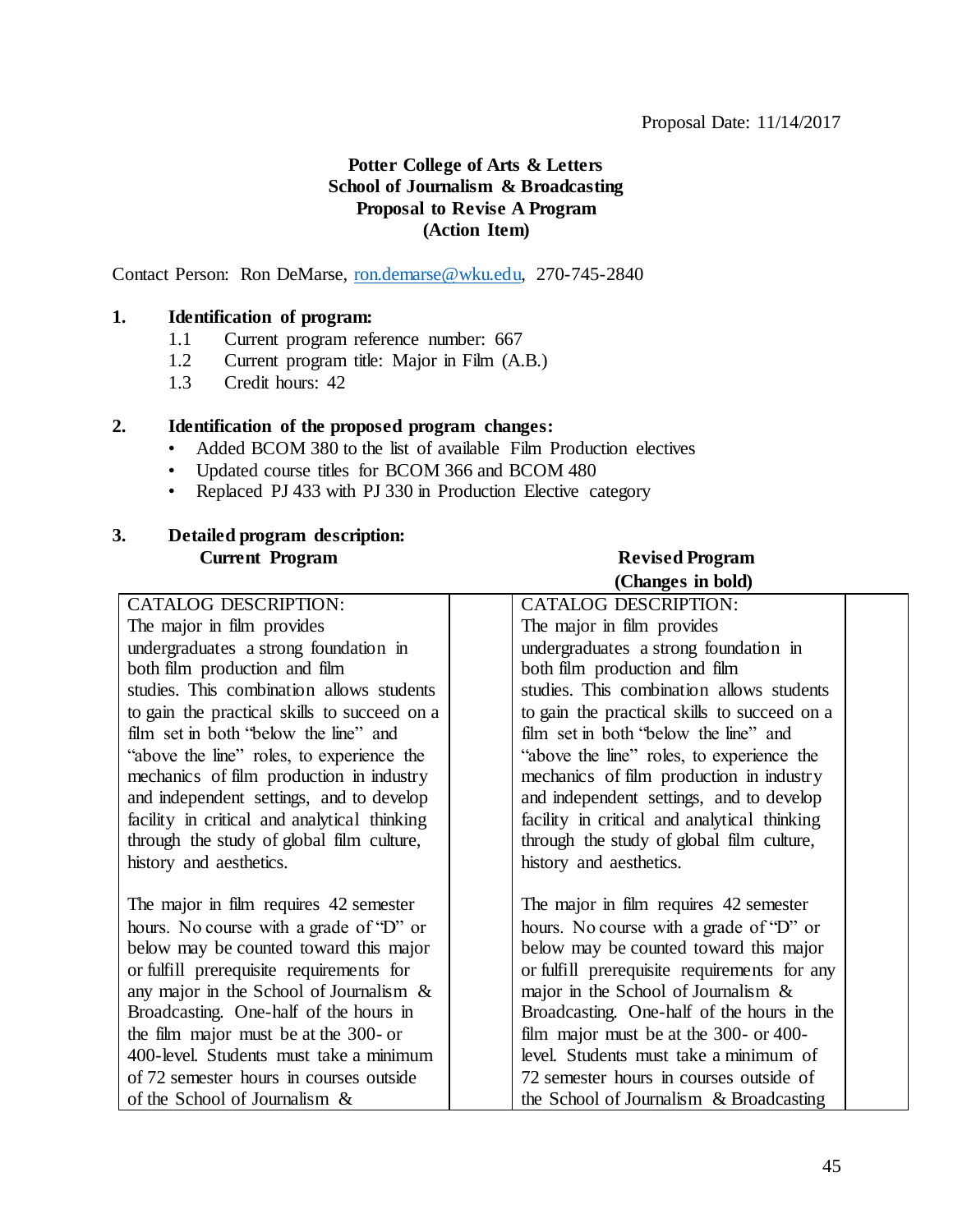Broadcasting unit including the general education requirements.

In addition to meeting institutional requirements for graduation, the film major must have a minor or second major outside of the School of Journalism & Broadcasting and the Film Studies minor that is approved by the major faculty advisor. Students may not select a minor from those offered within the School, unless taken as a second minor.

The major requires the following courses: FILM 100, FILM 155, FILM 201, FILM 202, FILM 250, FILM 282, FILM 369, FILM 382, FILM 486, and BCOM 366. Students must take five of the following courses, including at least two in the Film Studies category and two in the Film Production category. Other courses may be approved as restricted electives upon approval of the faculty advisor in the major and the program coordinator.

*Film Studies:* FILM 399, FILM 469, ENG 309, ENG/FILM 365, ENG 366, ENG/FILM 465, ENG/FILM 466, BCOM 481, PS 303, ANTH 448, GERM 437, FREN 450, SPAN 490, SUS 295.

*Film Production:* FILM 376, FILM 377, FILM 378, FILM 379, FILM 450, FILM 482, BCOM 378, BCOM 480, PJ 231, PJ 433, PERF 101, THEA/BCOM 303.

# ADMISSION REQUIREMENTS:

Prospective majors may take no more than 12 hours in the major before admission. Students must meet the following requirements before they can be admitted:

unit including the general education requirements.

In addition to meeting institutional requirements for graduation, the film major must have a minor or second major outside of the School of Journalism & Broadcasting and the Film Studies minor that is approved by the major faculty advisor. Students may not select a minor from those offered within the School, unless taken as a second minor.

The major requires the following courses: FILM 100, FILM 155, FILM 201, FILM 202, FILM 250, FILM 282, FILM 369, FILM 382, FILM 486, and BCOM 366. Students must take five of the following courses, including at least two in the Film Studies category and two in the Film Production category. Other courses may be approved as restricted electives upon approval of the faculty advisor in the major and the program coordinator.

*Film Studies:* FILM 399, FILM 469, ENG 309, ENG/FILM 365, ENG 366, ENG/FILM 465, ENG/FILM 466, BCOM 481, PS 303, ANTH 448, GERM 437, FREN 450, SPAN 490, SUS 295.

*Film Production:* FILM 376, FILM 377, FILM 378, FILM 379, FILM 450, FILM 482, BCOM 378, **BCOM 380,** BCOM 480, PJ 231, PJ **330**, PERF 101, THEA/BCOM 303.

# ADMISSION REQUIREMENTS:

Prospective majors may take no more than 12 hours in the major before admission. Students must meet the following requirements before they can be admitted: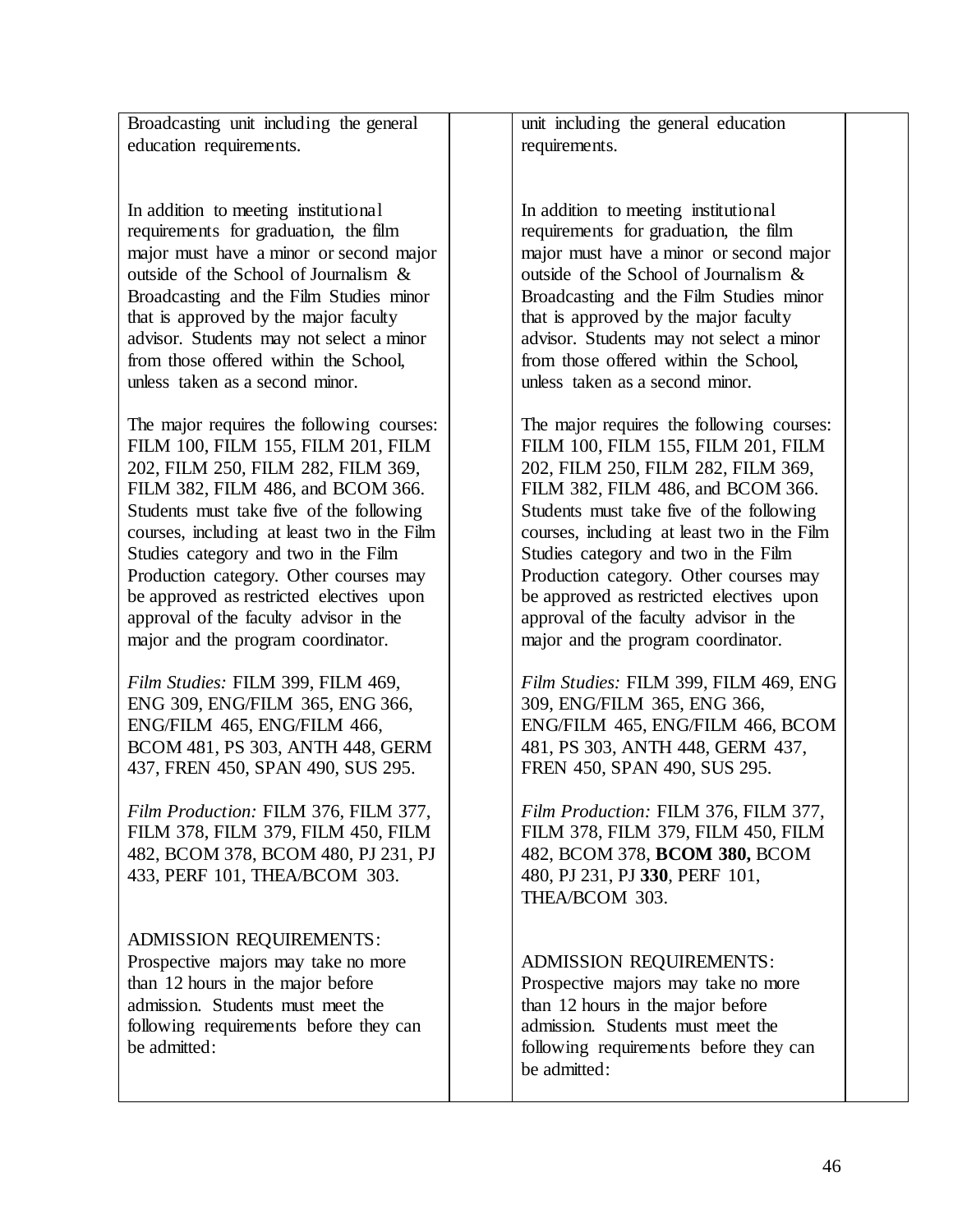| 1. Completion of a minimum of 24                                                        |                | 1. Completion of a minimum of 24                                                        |                |
|-----------------------------------------------------------------------------------------|----------------|-----------------------------------------------------------------------------------------|----------------|
| hours of course work applicable                                                         |                | hours of course work applicable to                                                      |                |
| to a baccalaureate degree;                                                              |                | a baccalaureate degree;                                                                 |                |
| 2. A minimum overall grade point                                                        |                | 2. A minimum overall grade point                                                        |                |
| average of 2.5;                                                                         |                | average of 2.5;                                                                         |                |
| 3. Completion of ENG 100 with a                                                         |                | 3. Completion of ENG 100 with a                                                         |                |
| grade of 'C' or better and 9                                                            |                | grade of 'C' or better and 9                                                            |                |
| additional hours in the Colonnade                                                       |                | additional hours in the Colonnade                                                       |                |
| Program;                                                                                |                | Program;                                                                                |                |
| 4. Completion of the following                                                          |                | 4. Completion of the following                                                          |                |
| courses with a grade of 'C' or                                                          |                | courses with a grade of 'C' or                                                          |                |
| better: FILM 100, FILM 201,                                                             |                | better: FILM 100, FILM 201,                                                             |                |
| <b>FILM 202.</b>                                                                        |                | <b>FILM 202.</b>                                                                        |                |
|                                                                                         |                |                                                                                         |                |
| Students seeking admission to the film                                                  |                | Students seeking admission to the film                                                  |                |
| major may choose from the following                                                     | Hours          | major may choose from the following                                                     | Hours          |
| courses: FILM 100, FILM 155, FILM                                                       |                | courses: FILM 100, FILM 155, FILM                                                       |                |
| 201, FILM 202, FILM 250, BCOM 366,                                                      |                | 201, FILM 202, FILM 250, BCOM 366,                                                      |                |
| FILM 369. Students not meeting the                                                      |                | FILM 369. Students not meeting the                                                      |                |
| above admission requirements will not be                                                |                | above admission requirements will not be                                                |                |
| admitted to the Film major and cannot                                                   |                | admitted to the Film major and cannot                                                   |                |
| register for any additional courses in the                                              |                | register for any additional courses in the                                              |                |
| major.                                                                                  |                | major.                                                                                  |                |
|                                                                                         |                |                                                                                         |                |
|                                                                                         |                |                                                                                         |                |
| Required Courses (27 hours)                                                             |                | Required Courses (27 hours)                                                             |                |
| FILM 100 (Film Industry and                                                             | 3              | FILM 100 (Film Industry and                                                             | $\overline{3}$ |
| Techniques)<br>FILM 155 (Film Attendance) [must be                                      |                | Techniques)<br>FILM 155 (Film Attendance) [must be                                      |                |
| completed four (4) times]                                                               | $\theta$       | completed four (4) times]                                                               | $\overline{0}$ |
| FILM 201 (Intro to the Cinema)                                                          | $\overline{3}$ | FILM 201 (Intro to the Cinema)                                                          | $\overline{3}$ |
| FILM 202 (Basic Film Production)                                                        | 3              | FILM 202 (Basic Film Production)                                                        | 3              |
| FILM 250 (Screenwriting)                                                                | 3              | FILM 250 (Screenwriting)                                                                | 3              |
| FILM 282 (Film Production Workshop I)                                                   | 3              | FILM 282 (Film Production Workshop I)                                                   | $\overline{3}$ |
| BCOM 366 (Video Editing, Aesthetics                                                     |                |                                                                                         |                |
| $&$ Techniques)                                                                         | 3              | BCOM 366 (Editing I)                                                                    | 3              |
| FILM 369 (Introduction to World                                                         | 3              | FILM 369 (Introduction to World                                                         | 3              |
| Cinema)                                                                                 |                | Cinema)                                                                                 |                |
| FILM 382 (Film Production Workshop                                                      | 3              | FILM 382 (Film Production Workshop II)                                                  | 3              |
| $\mathbf{I}$                                                                            |                |                                                                                         |                |
| FILM 486 (Film Studies Capstone)                                                        | 3              | FILM 486 (Film Studies Capstone)                                                        | 3              |
| Electives (15 hours)                                                                    |                | Electives (15 hours)                                                                    |                |
| Students must take five of the following<br>courses, including at least two in the Film |                | Students must take five of the following<br>courses, including at least two in the Film |                |
|                                                                                         |                |                                                                                         |                |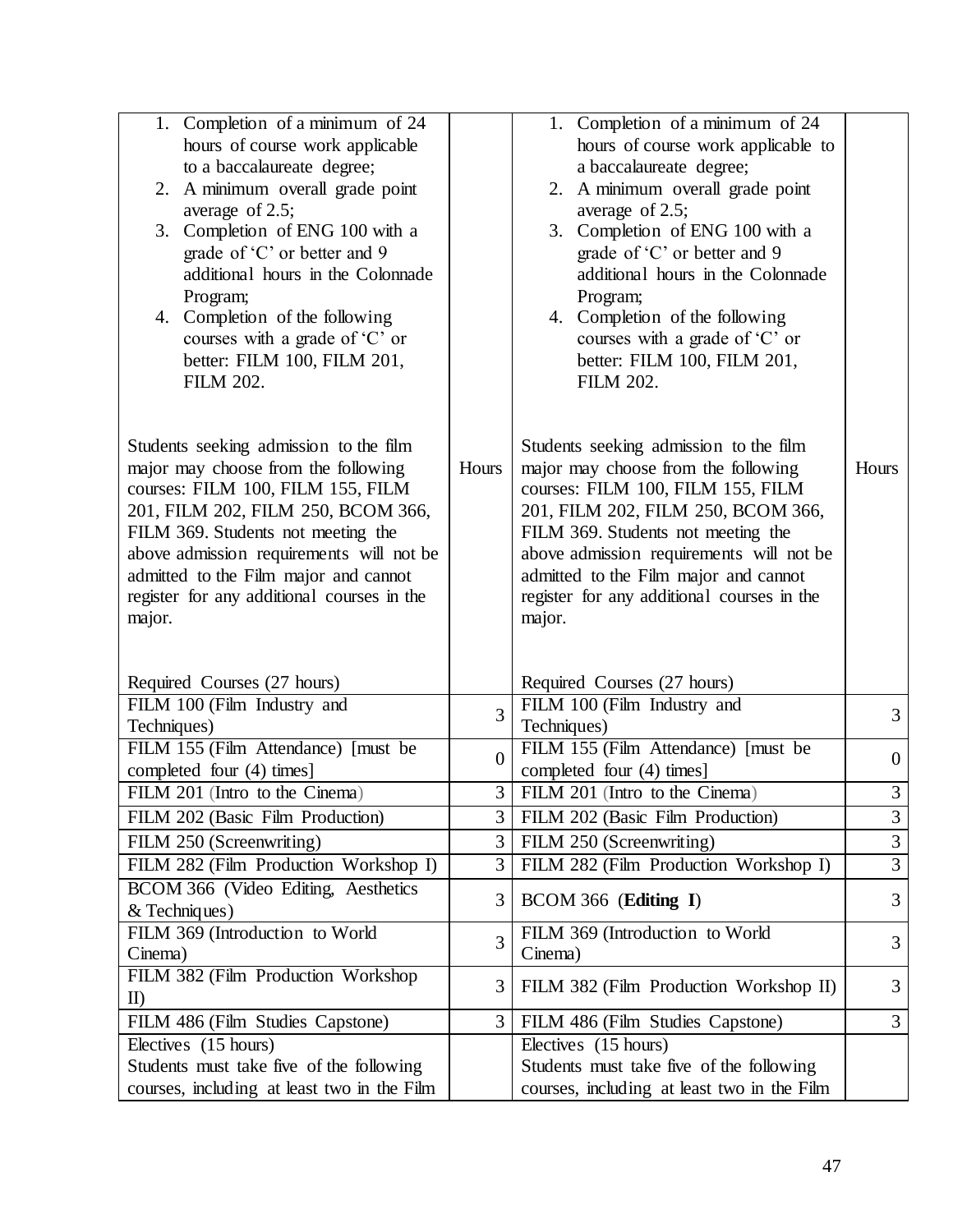| Studies category and two in the Film       |                | Studies category and two in the Film       |                |
|--------------------------------------------|----------------|--------------------------------------------|----------------|
| Production category. Other courses may     |                | Production category. Other courses may     |                |
| be approved as a restricted elective upon  |                | be approved as a restricted elective upon  |                |
| approval of the faculty advisor in the     |                | approval of the faculty advisor in the     |                |
| major and the program coordinator.         |                | major and the program coordinator.         |                |
|                                            |                |                                            |                |
| <b>Film Studies</b>                        |                | <b>Film Studies</b>                        |                |
| FILM 399 (Special Topics in Film)          | 3              | FILM 399 (Special Topics in Film)          | 3              |
| [repeatable]                               |                | [repeatable]                               |                |
| FILM 469 (Topics in World Cinema)          | 3              | FILM 469 (Topics in World Cinema)          | 3              |
| ENG 309 (Documentary Film)                 | 3              | ENG 309 (Documentary Film)                 | $\mathfrak{Z}$ |
| ENG/FILM 365 (Film Adaptation)             | $\overline{3}$ | ENG/FILM 365 (Film Adaptation)             | $\overline{3}$ |
| ENG/FILM 366 (History of Narrative         | 3              | ENG/FILM 366 (History of Narrative         | 3              |
| Film)                                      |                | Film)                                      |                |
| ENG/FILM 465 (Film Genres)                 | 3              | ENG/FILM 465 (Film Genres)                 | $\mathfrak{Z}$ |
| ENG/FILM 466 (Film Theory)                 | 3              | ENG/FILM 466 (Film Theory)                 | 3              |
| BCOM 481 (Problems in Mass                 |                | BCOM 481 (Problems in Mass                 |                |
| Communication [Special Topic: World        | 3              | Communication [Special Topic: World        | 3              |
| Cinema /Study Abroad])                     |                | Cinema /Study Abroad])                     |                |
| PS 303 (Politics and Film)                 | 3              | PS 303 (Politics and Film)                 | 3              |
| <b>ANTH 448 (Visual Anthropology)</b>      | $\overline{3}$ | ANTH 448 (Visual Anthropology)             | $\overline{3}$ |
| GERM 437 (German Literature and            | 3              | GERM 437 (German Literature and            | 3              |
| Film)                                      |                | Film)                                      |                |
| FREN 450 (Topics in Francophone            | 3              | FREN 450 (Topics in Francophone            | 3              |
| Cinema)                                    |                | Cinema)                                    |                |
| SPAN 490 (Hispanic Cinema)                 | 3              | SPAN 490 (Hispanic Cinema)                 | 3              |
| SUS 295 (Pop Culture and Gender)           | 3              | SUS 295 (Pop Culture and Gender)           | $\overline{3}$ |
| <b>Film Production</b>                     |                | <b>Film Production</b>                     |                |
| FILM 376 (Cinemato graphy)                 | 3              | FILM 376 (Cinemato graphy)                 | 3              |
| FILM 377 (Film Sound)                      | 3              | FILM 377 (Film Sound)                      | $\overline{3}$ |
| FILM 378 (Film Directing)                  | 3              | FILM 378 (Film Directing)                  | 3              |
| FILM 379 (Producing for Film)              | 3              | FILM 379 (Producing for Film)              | 3              |
| FILM 450 (Feature Screenwriting)           | 3              | FILM 450 (Feature Screenwriting)           | 3              |
| FILM 482 (Film Production Workshop         |                | FILM 482 (Film Production Workshop         |                |
| III) [may be repeated one time for general | 3              | III) [may be repeated one time for general | 3              |
| elective credit]                           |                | elective credit]                           |                |
|                                            |                | <b>BCOM 380 (Editing II)</b>               | $\mathbf{3}$   |
| BCOM 378 (Film Animation)                  | 3              | BCOM 378 (Film Animation)                  | 3              |
| <b>BCOM 480 (Advanced Post Production)</b> | 3              | <b>BCOM 480 (Editing III)</b>              | 3              |
| PJ 231 (Intro to Photojournalism)          | $\overline{3}$ | PJ 231 (Intro to Photojournalism)          | $\overline{3}$ |
|                                            | 3              | PJ 330 (Intro to Short Form                | 3              |
| PJ 433 (Short Form Documentary)            |                | Documentary)                               |                |
| PERF 101 (Acting)                          | 3              | PERF 101 (Acting)                          | $\overline{3}$ |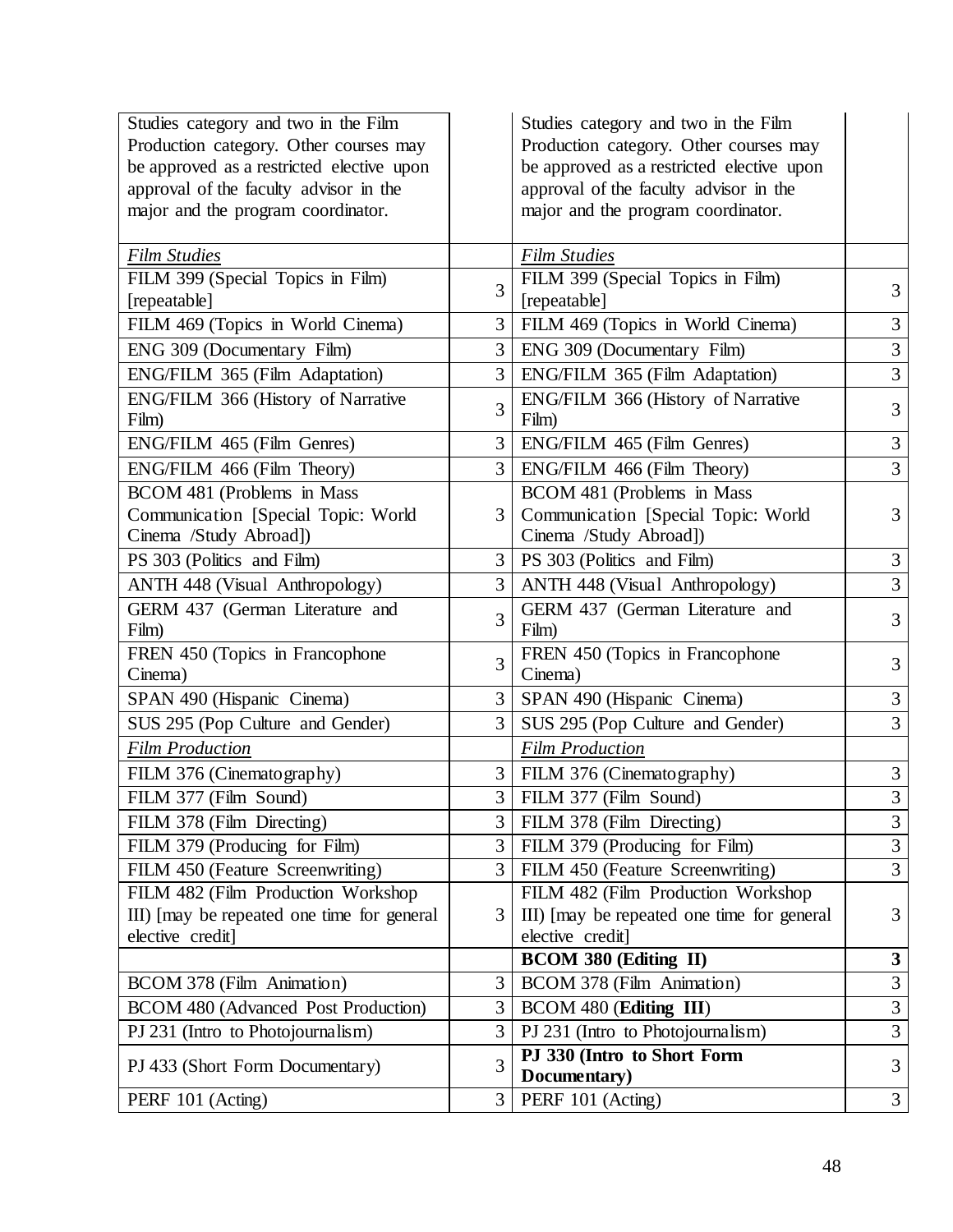| <b>BCOM/THEA 303 (Acting for the</b><br>Camera) | $\alpha$ BCOM/THEA 303 (Acting for the<br>Camera) |  |
|-------------------------------------------------|---------------------------------------------------|--|
| Total Number of Hours                           | 42 Total Number of Hours                          |  |

# **4. Rationale for the proposed program change:**

 All changes are necessitated by changes to curriculum in the Broadcasting and Photojournalism curriculum. Most are cosmetic course name changes (BCOM 366 and BCOM 480). BCOM 380 is being inserted into the BCOM post-production curriculum and is added to the FILM curriculum because it serves the needs of both groups of students. PJ 330 is being revised as a precursor to PJ 433, so it fits more logically as a production elective in Film.

# **5. Proposed term for implementation and special provisions (if applicable):** 2018(30)

| Film Faculty                        | 11/20/2017      |
|-------------------------------------|-----------------|
| School of Journalism & Broadcasting | 11/20/2017      |
| <b>PCAL Curriculum Committee</b>    | 6 December 2017 |
| Undergraduate Curriculum Committee  |                 |
| University Senate                   |                 |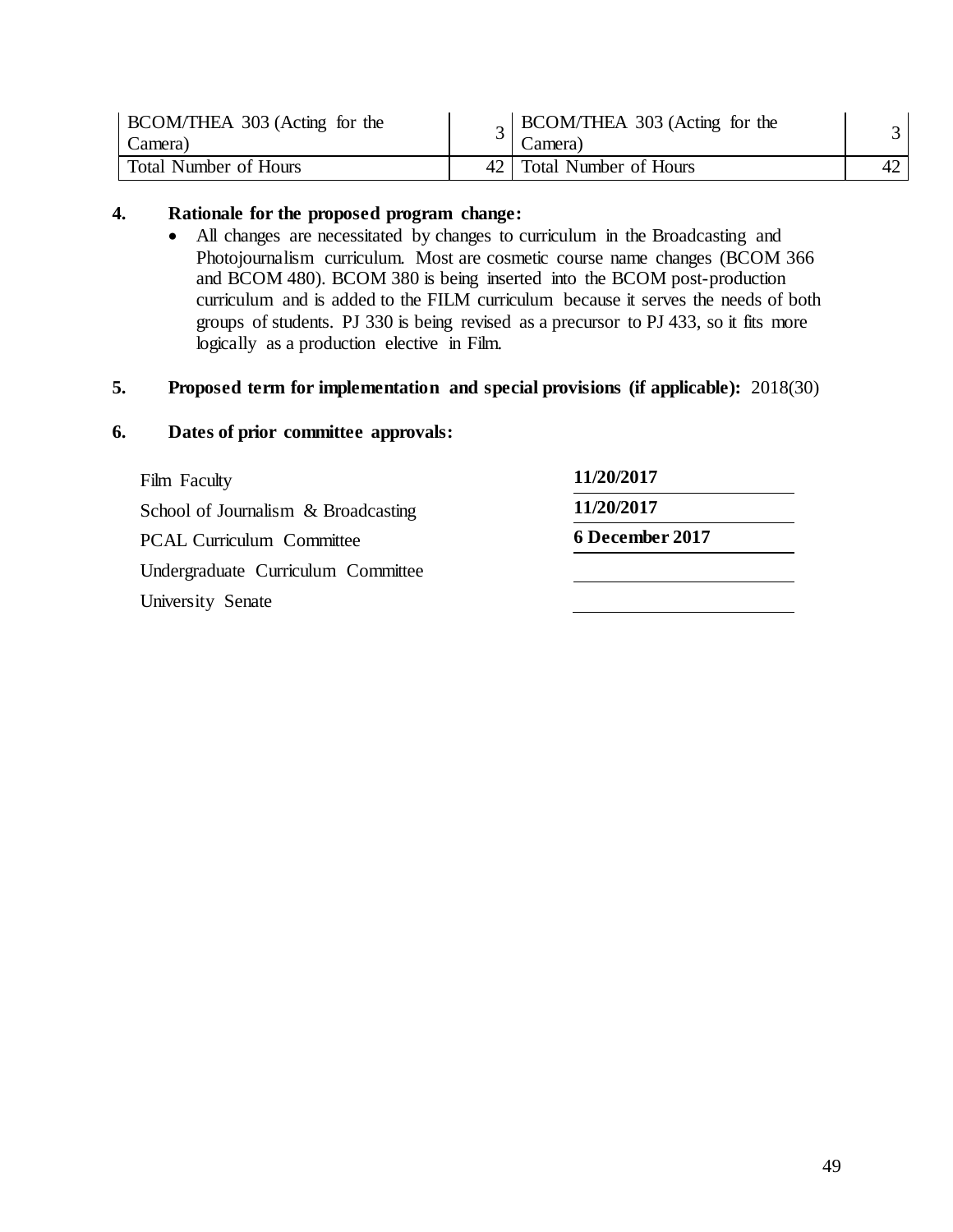# **Potter College of Arts & Letters School of Journalism & Broadcasting Proposal to Revise a Program (Action Item)**

Contact Person: Mac McKerral, mac.mckerral@wku.edu, 745-5882

# **1. Identification of program:**

- 1.1 Current program reference number: 736
- 1.2 Current program title: Major in Journalism (A.B.)
- 1.3 Credit hours: 42

# **2. Identification of the proposed program changes:**

- Suspends JOUR 401, 427, 428, and SJB 495
- Adds a required course in diversity
- Deletes the SJ&B Sophomore Elective requirement
- Reduces required hours for the major to 42
- Changes course prefix for JOUR 421
- Revises SJB 402 Team Investigative Reporting II to specify course content
- Changes 3-hour elective to 3-hour diversity Elective

# **3. Detailed program description:**

## **Current Program Proposed Program**

| Major in Journalism                           | Major in Journalism                                 |
|-----------------------------------------------|-----------------------------------------------------|
| <b>ADMISSION REQUIREMENTS:</b>                | <b>ADMISSION REQUIREMENTS:</b>                      |
| Prospective majors may take no more than 15   | Prospective majors may take no more than 15         |
| hours in the major before admission. Students | hours in the major before admission. Students must  |
| must meet the following requirements before   | meet the following requirements before they can     |
| they can be admitted:                         | be admitted:                                        |
| 1. Completion of a minimum of 24 hours of     | 1. Completion of a minimum of 24 hours of course    |
| course work applicable to a baccalaureate     | work applicable to a baccalaureate degree;          |
| degree;                                       | 2. A minimum overall grade point average of 2.5;    |
| 2. A minimum overall grade point average of   | 3. Completion of ENG 100 with a grade of 'C' or     |
| 2.5;                                          | better and 9 additional hours in general education; |
| 3. Completion of ENG 100 with a grade of 'C'  | 4. Completion of the following courses with a       |
| or better and 9 additional hours in general   | grade of 'C' or better: SJB 101, 102 and JOUR 202.  |
| education;                                    |                                                     |
| 4. Completion of the following courses with a | Students not meeting the above admission            |
| grade of 'C' or better: SJB 101, 102 and JOUR | requirements will not be admitted to the major in   |
| 202.                                          | journalism and cannot register for any additional   |
|                                               | courses in the major.                               |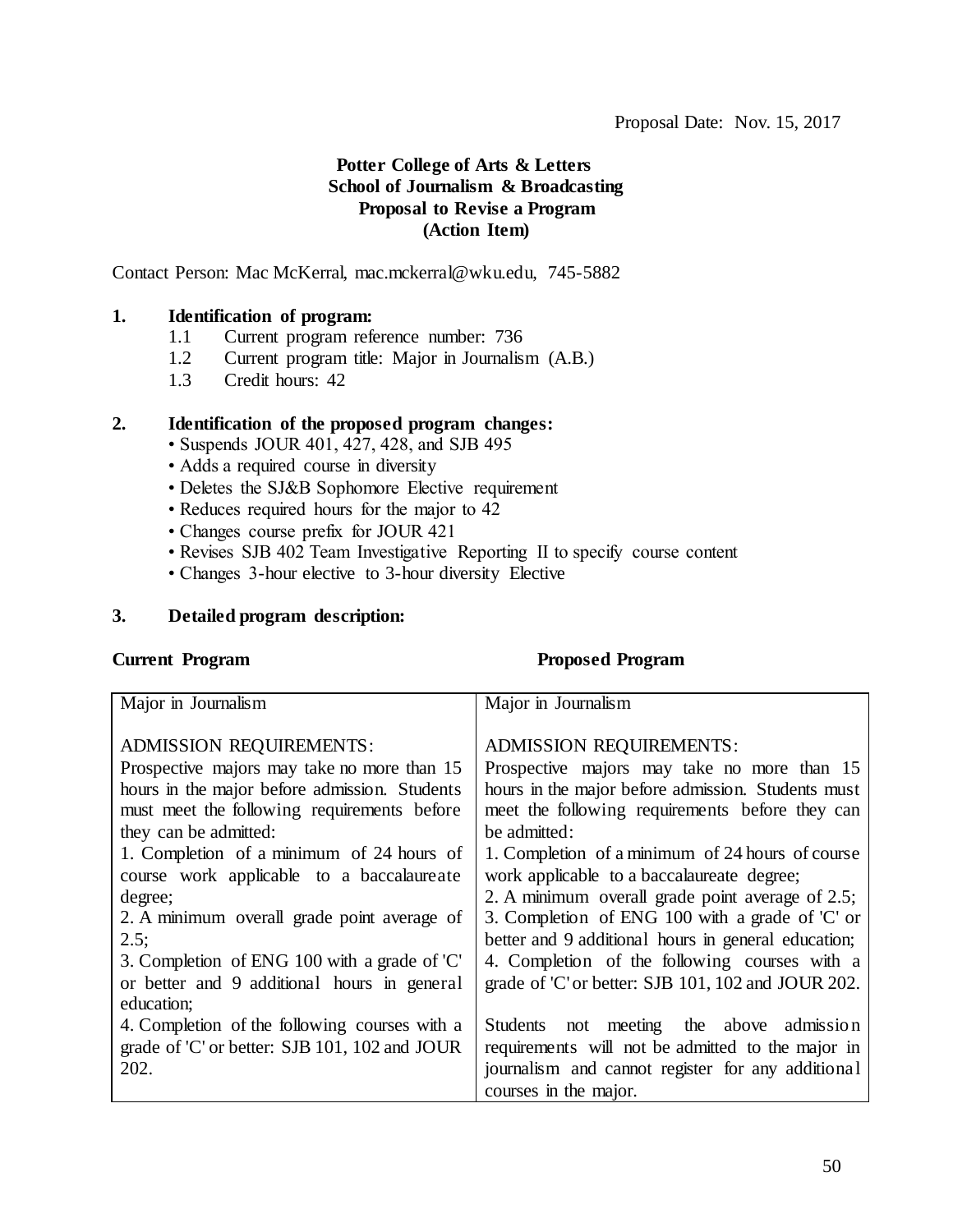Students not meeting the above admission requirements will not be admitted to the major in journalism and cannot register for any additional courses in the major.

# CURRICULUM:

The major in journalism (reference number 736) requires 42 to 43 semester hours and leads to the Bachelor of Arts degree. No course with a grade of "D" or below may be counted toward the major or fulfill prerequisite requirements. One-half of the hours in the major must be at the 300- or 400 level. Students must take a minimum of 72 semester hours in courses outside of the School of Journalism & Broadcasting unit including the University's general education requirements.

In addition to meeting institutional requirements for graduation, the journalism major must have a minor or second major outside of the School of Journalism & Broadcasting and Film Studies that is approved by the major faculty advisor. Students may not select a minor in film studies, or those offered within the School, unless taken as a second minor. Refer to the University Undergraduate Catalog for additional information.

REQUIRED COURSES (33 hours)

SJB 101 Understanding Media Content, Ethics and Technology SJB 102 Media Content, Collaboration and **Community** SJB 210 Software Studio for Designers JOUR 202 Introduction to Media Writing BCOM 264 Digital Video Production and **Distribution** PJ 131 Introduction to Digital Photography PJ 261 Introduction to Multimedia JOUR 301 Press Law and Ethics JOUR 302 Intermediate Reporting JOUR 323 Multiplatform News Presentation JOUR 325 Feature Writing

# CURRICULUM:

The major in journalism (reference number 736) requires 42-43 semester hours **42 semester hour**s and leads to the Bachelor of Arts degree. No course with a grade of "D" or below may be counted toward the major or fulfill prerequisite requirements. One-half of the hours in the major must be at the 300- or 400-level. Students must take a minimum of 72 semester hours in courses outside of the School of Journalism & Broadcasting unit including the University's general education requirements.

In addition to meeting institutional requirements for graduation, the journalism major must have a minor or second major outside of the School of Journalism & Broadcasting and Film Studies that is approved by the major faculty advisor. Students may not select a minor in film studies, or those offered within the School, unless taken as a second minor. Refer to the University Undergraduate Catalog for additional information.

## REQUIRED COURSES (33 hours)

SJB 101 Understanding Media Content, Ethics and Technology SJB 102 Media Content, Collaboration and **Community** SJB 210 Software Studio for Designers JOUR 202 Introduction to Media Writing BCOM 264 Digital Video Production and **Distribution** PJ 131 Introduction to Digital Photography PJ 261 Introduction to Multimedia JOUR 301 Press Law and Ethics JOUR 302 Intermediate Reporting JOUR 323 Multiplatform News Presentation JOUR 325 Feature Writing Elective (3) hours During the sophomore year, select one 3-credit hour upper division elective outside the major in

journalism from one of the following subject areas: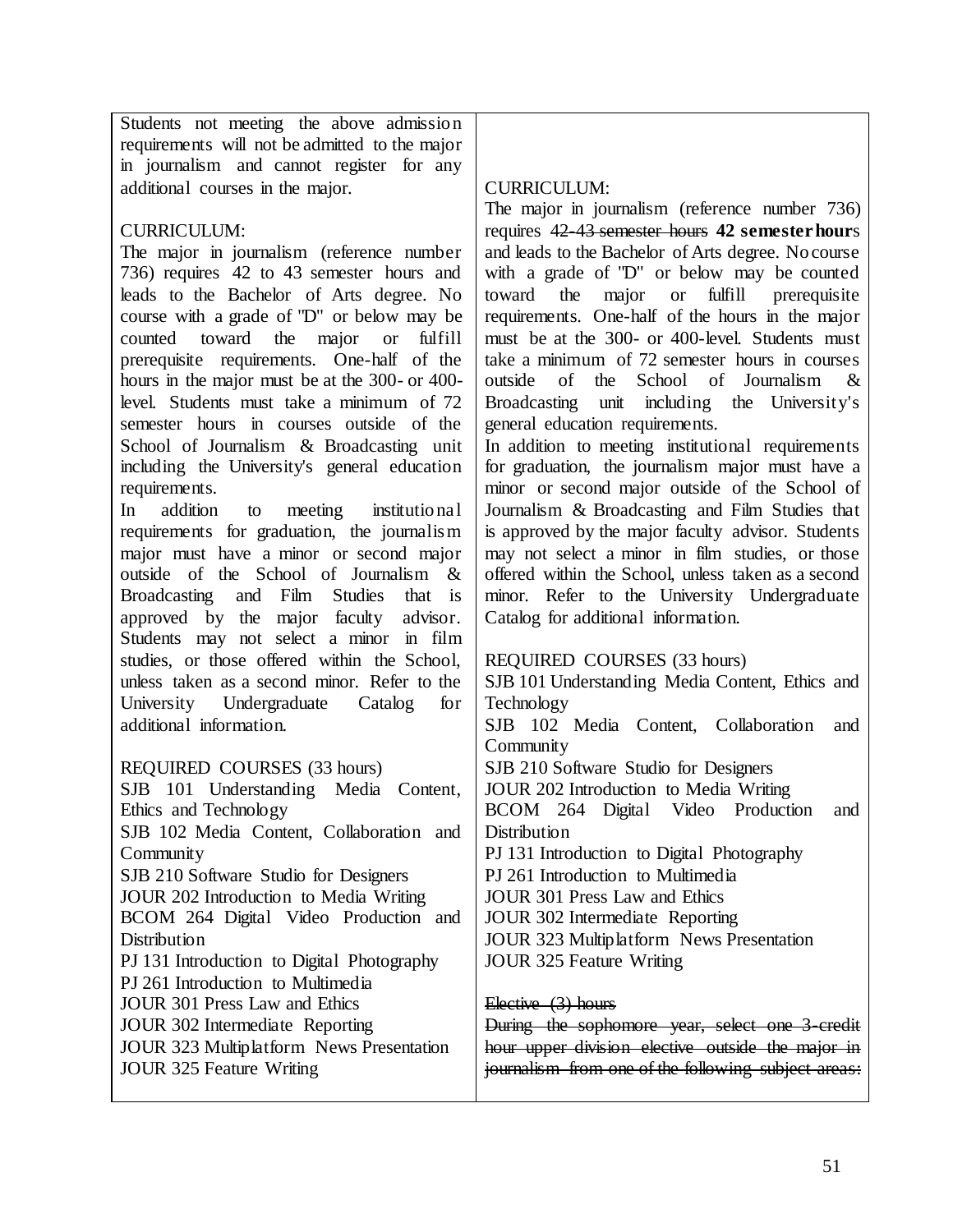| Elective (3 hours)                              | AD, BCOM, FILM, PJ, PR or SJB. Must be                      |
|-------------------------------------------------|-------------------------------------------------------------|
| During the sophomore year, select one 3-        | approved by faculty advisor in the major.                   |
| credit hour upper division elective outside the |                                                             |
| major in journalism from one of the following   | Diversity Elective (3 hours)                                |
| subject areas: AD, BCOM, FILM, PJ, PR or        | Take SJB 310 Media Diversity or:                            |
| SJB. Must be approved by faculty advisor in     | <b>ANTH 448 Visual Anthropology</b>                         |
| the major.                                      | <b>COMM 463 Intercultural Communication</b>                 |
|                                                 | CRIM 446 Gender, Crime, and Justice                         |
|                                                 | FLK 330 Cultural Connections and Diversity                  |
|                                                 | <b>SOCL 355 Sociology of Gender</b>                         |
|                                                 | <b>SOCL</b><br>362<br><b>Institutions:</b><br><b>Social</b> |
|                                                 | Race/Class/Gender                                           |
|                                                 | <b>SOCL 375 Diversity in American Society</b>               |
|                                                 | SPAN 345 Hispanic Representation in the                     |
|                                                 | Media                                                       |
|                                                 | Or a diversity class approved by an academic                |
|                                                 | adviser                                                     |
|                                                 |                                                             |
|                                                 | Restricted Elective (3 hours)                               |
|                                                 | Select one 3-hour elective from the following list:         |
|                                                 | AD 343 Print Design/Production/Typography                   |
| Restricted Elective (3 hours)                   | BCOM 325 Writing TV/Radio                                   |
| Select one 3-hour elective from the following   | BCOM 368 News Videography & Editing                         |
| list:                                           | <b>JOUR 421 American Press History</b>                      |
| AD 343 Print Design/Production/Typography       | JOUR 422 Current Issues in Mass                             |
| BCOM 325 Writing TV/Radio                       | JOUR 427 Journalism and Media in the Schools                |
| BCOM 368 News Videography & Editing             | JOUR 428 News Media Management                              |
| <b>JOUR 421 American Press History</b>          | JOUR 467 News/Editorial Practicum (1-hour)                  |
| JOUR 422 Current Issues in Mass                 | JOUR 481 Problems in Mass Communication                     |
| JOUR 427 Journalism and Media in the            | JOUR 491 Internship                                         |
| Schools                                         | PJ 336 Picture Editing                                      |
| JOUR 428 News Media Management                  | SJB 310 Diversity in Media                                  |
| JOUR 467 News/Editorial Practicum (1-hour)      | SJB 330 Interactive Design                                  |
| JOUR 481 Problems in Mass Communication         | <b>SJB 421 American Press History</b>                       |
| JOUR 491 Internship or Practicum                | <b>ENG 311 Creative Nonfiction</b>                          |
| PJ 336 Picture Editing                          | ENG 402 Editing/Publishing                                  |
| SJB 310 Diversity in Media                      | ENG 403 Memoir/Autobiography                                |
| SJB 330 Interactive Design                      | FLK 373 Folklore and Media                                  |
| <b>ENG 311 Creative Nonfiction</b>              |                                                             |
| ENG 402 Editing/Publishing                      | Select one of the following capstone experiences            |
| ENG 403 Memoir/Autobiography                    | (3 hours)                                                   |
| FLK 373 Folklore and Media                      | <b>JOUR 426 Advanced Reporting</b>                          |
|                                                 | SJB 495 Collaborative Journalism                            |
|                                                 | SJB 401 & 402 Team Investigative Reporting I $&$            |
| Select one of the following three capstone      | $H(4$ -hours)                                               |
| experiences (3-4 hours)                         |                                                             |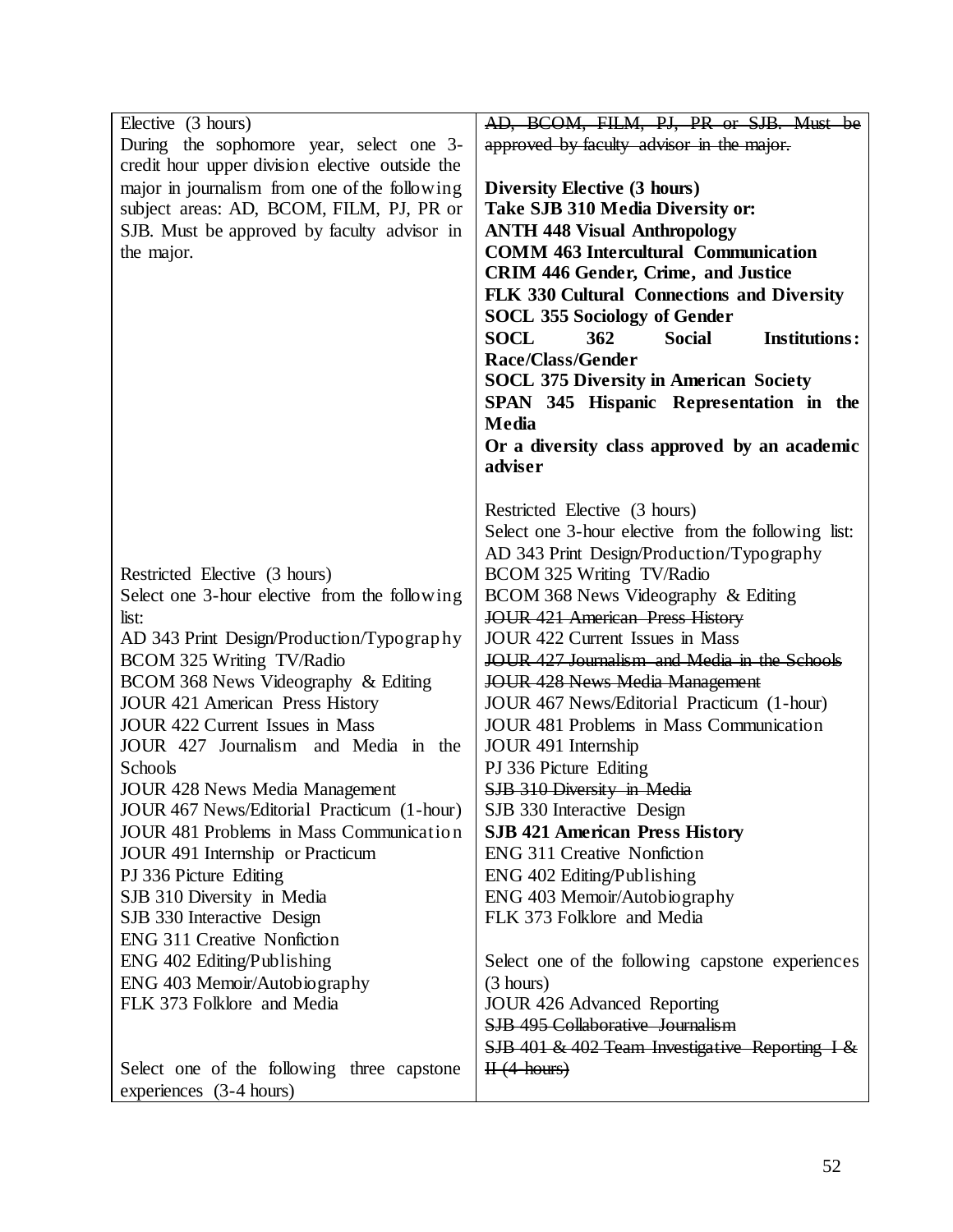JOUR 426 Advanced Reporting SJB 495 Collaborative Journalism SJB 401 & 402 Team Investigative Reporting I & II (4-hours)

# **4. Rationale for the proposed program change:**

• suspends classes not taught for a decade.

• changes a prefix to reflect American Press History as an SJ&B-wide course.

• adds an upper-level diversity class to the elective block, as per the WKU diversity mission.

• corrects the major's deficiency in WKU-required upper-division hours caused by a previous program change that replaced a 300-level course with a 200-level.

• specifies the content area for the investigative reporting course.

• correctly reflects the major's required hours for degree completion.

# **5. Proposed term for implementation and special provisions (if applicable):** 2018 (30)

## **6. Dates of prior committee approvals:**

Journalism Program Committee Nov. 15, 2017 SJ&B Curriculum Committee Nov. 20, 2017 PCAL Curriculum Committee **6 December 2017** Undergraduate Curriculum Committee University Senate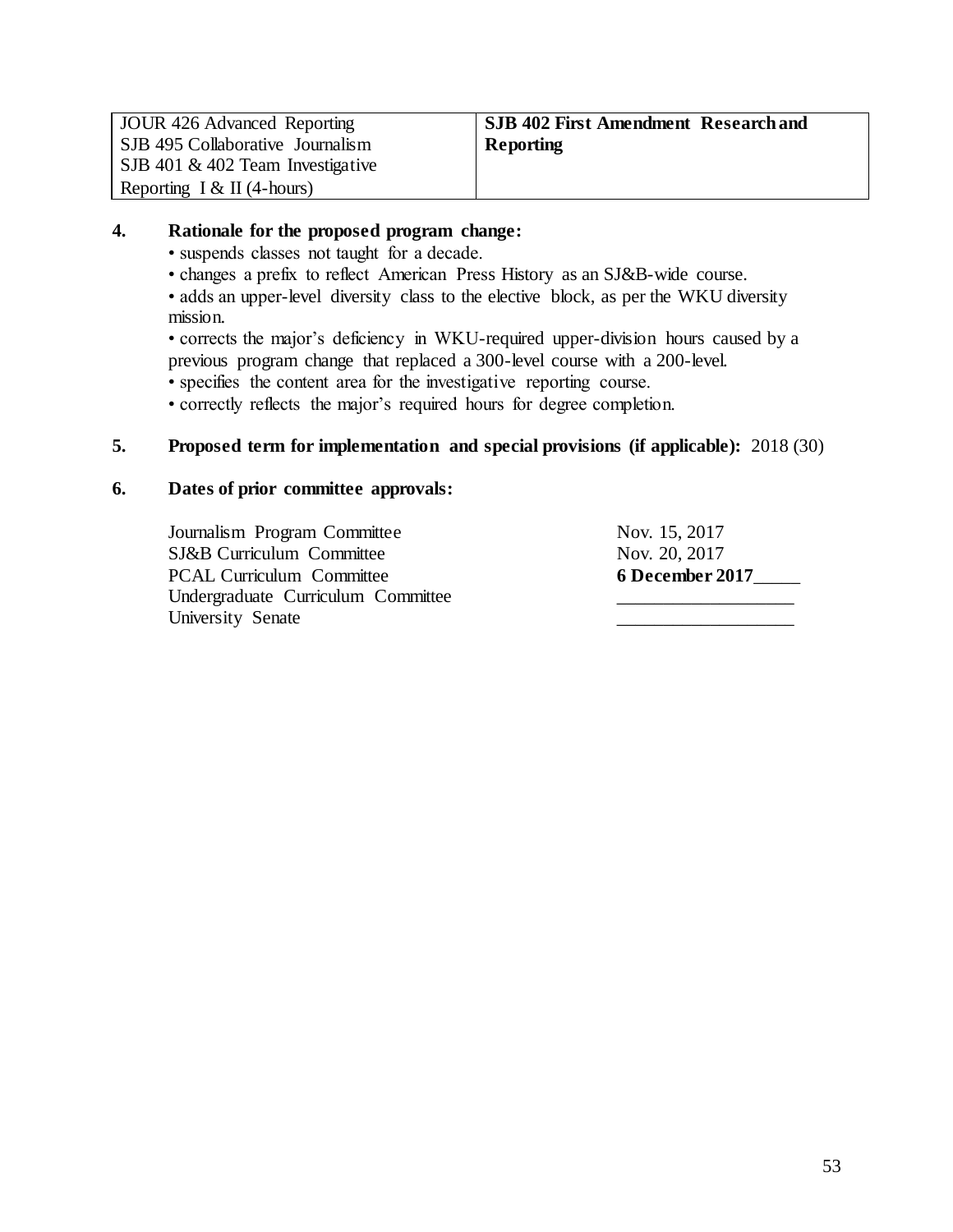# **Potter College of Arts & Letters School of Journalism & Broadcasting Proposal to Revise a Program (Action Item)**

Contact Person: Professor James Kenney, [james.kenney@wku.edu,](mailto:james.kenney@wku.edu) 270.745.6307

# **1. Identification of program:**

- 1.1 Current program reference number: 750
- 1.2 Current program title: Major in Photojournalism (A.B.)
- 1.3 Credit hours: 42

# **2. Identification of the proposed program changes:**

- Deleted AD 348, SJB 401, and SJB 495 as electives, and added as an elective SJB 402.
- Added a required course in diversity.
- Added FILM 377 as a restricted elective.
- Deleted the SJ&B Sophomore Elective requirement.
- Updated course titles for PJ 330, PJ 433, and SJB 402.
- Updated admission requirements.
- Increased restricted elective from 3-4 to 6 hours.
- Changed required courses from 39 to 36 hours.

# **3. Detailed program description:**

# **Current Program Proposed Program**

| Major in Photojournalism                       | Major in Photojournalism                   |
|------------------------------------------------|--------------------------------------------|
| ADMISSION REQUIREMENTS:                        | <b>ADMISSION REQUIREMENTS:</b>             |
| Prospective majors may take no more than 15    | Prospective majors may take no more        |
| hours in the major before admission. Students  | than 15 hours in the major before          |
| must meet the following requirements before    | admission. Students must meet the          |
| they can be admitted:                          | following requirements before they can     |
| 1. Completion of a minimum of 24 hours of      | be admitted:                               |
| course work applicable to a baccalaureate      | 1. Completion of a minimum of 24 hours     |
| degree;                                        | of course work applicable to a             |
| 2. A minimum overall grade point average of    | baccalaureate degree;                      |
| $2.5$ ;                                        | 2. A minimum overall grade point           |
| 3. Completion of ENG 100 with a grade of 'C'   | average of 2.5;                            |
| or better and 9 additional hours in general    | 3. Completion of ENG 100 with a grade      |
| education;                                     | of 'C' or better and 9 additional hours in |
| 4. Completion of the following courses with a  | general education;                         |
| grade of 'C' or better: SJB 101, 102, 103, and | Completion of the following cours          |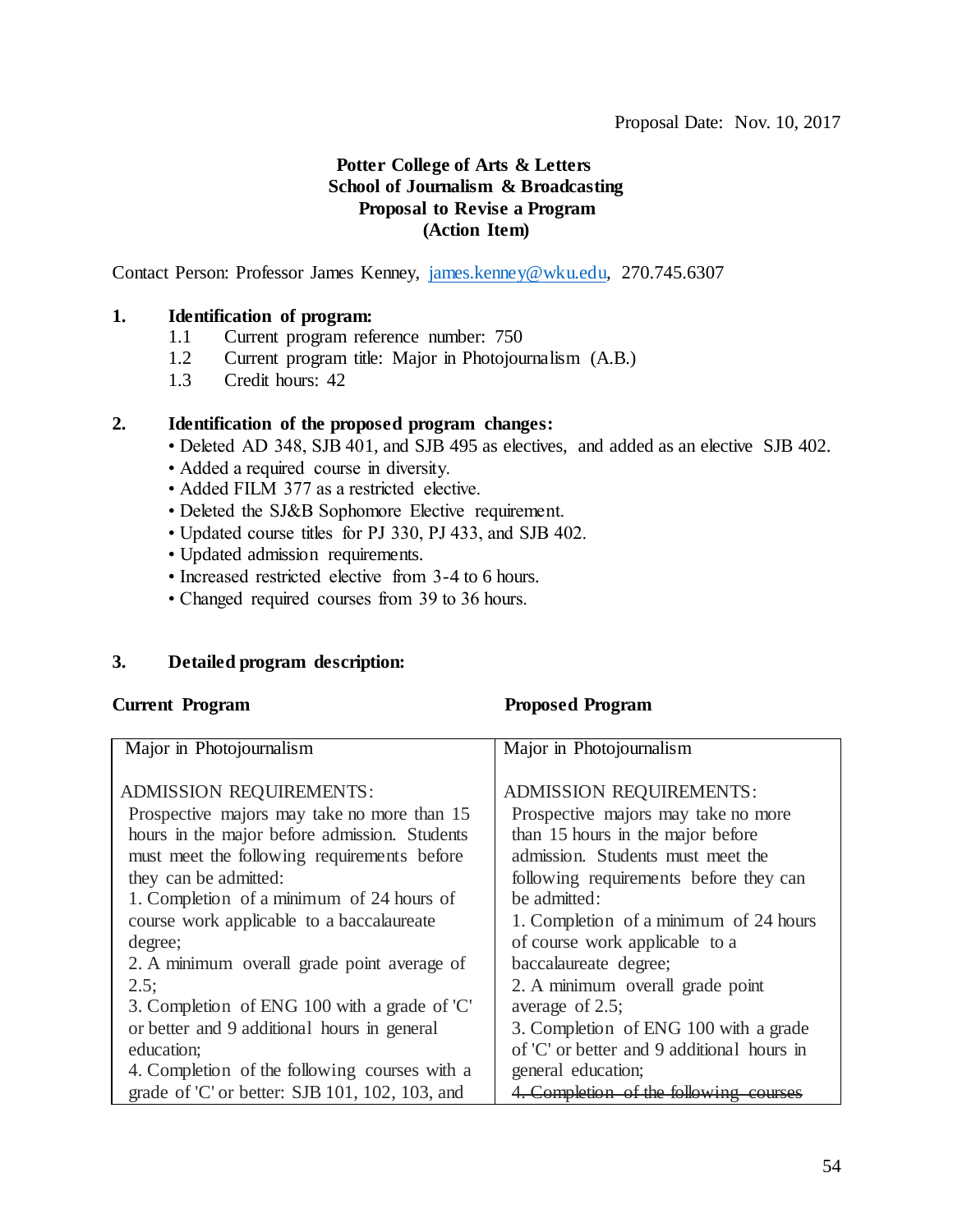231**.** Students not meeting the above admission requirements will not be admitted to the major in photojournalism and cannot register for any additional courses in the major without special permission.

## **CURRICULUM**

The major in photojournalism (reference number 750) requires 45-46 semester hours and leads to the Bachelor of Arts degree. No course with a grade of "D" or below may be counted toward the major or fulfill prerequisite requirements. Students must take a minimum of 72 semester hours in courses outside of the School of Journalism & Broadcasting unit including the University's general education requirements.

In addition to meeting institutional requirements for graduation, the photojournalism major must have a minor or second major outside of the School of Journalism & Broadcasting and Film Studies that is approved by the major faculty advisor. Students may not select a minor in film studies, or those offered within the School, unless taken as a second minor. One-half of the hours in the major must be at the 300- or 400 level.

with a grade of 'C' or better: SJB 101, 102, 103, and 231**.**  4. Completion of the following courses

with a grade of 'C' or better: **SJB 101, SJB 102, PJ 231, and PJ 233.** Students not meeting the above admission requirements will not be admitted to the major in photojournalism and cannot register for any additional courses in the major without special permission.

# **CURRICULUM**

The major in photojournalism (reference number 750) requires 45-46 **45** semester hours and leads to the Bachelor of Arts degree. No course with a grade of "D" or below may be counted toward the major or fulfill prerequisite requirements. Students must take a minimum of 72 semester hours in courses outside of the School of Journalism & Broadcasting unit including the University's general education requirements.

In addition to meeting institutional requirements for graduation, the photojournalism major must have a minor or second major outside of the School of Journalism & Broadcasting and Film Studies that is approved by the major faculty advisor. Students may not select a minor in film studies, or those offered within the School, unless taken as a second minor.

One-half of the hours in the major must be at the 300- or 400-level.

| <b>REQUIRED COURSES -</b>                  | 39 | <b>REQUIRED COURSES</b> - 39<br><b>HOURS</b> |  |
|--------------------------------------------|----|----------------------------------------------|--|
| <b>HOURS</b>                               |    | 36                                           |  |
|                                            |    | <b>HOURS</b>                                 |  |
| SJB 101 Understanding Media (3)            |    | SJB 101 Understanding Media (3)              |  |
| SJB 102 Media Content, Collaboration (3)   |    | SJB 102 Media Content, Collaboration         |  |
| JOUR 202 Intro. to Media Writing (3)       |    | (3)                                          |  |
| PJ 231 Introduction to Photojournalism (3) |    | JOUR 202 Intro. to Media Writing (3)         |  |
|                                            |    |                                              |  |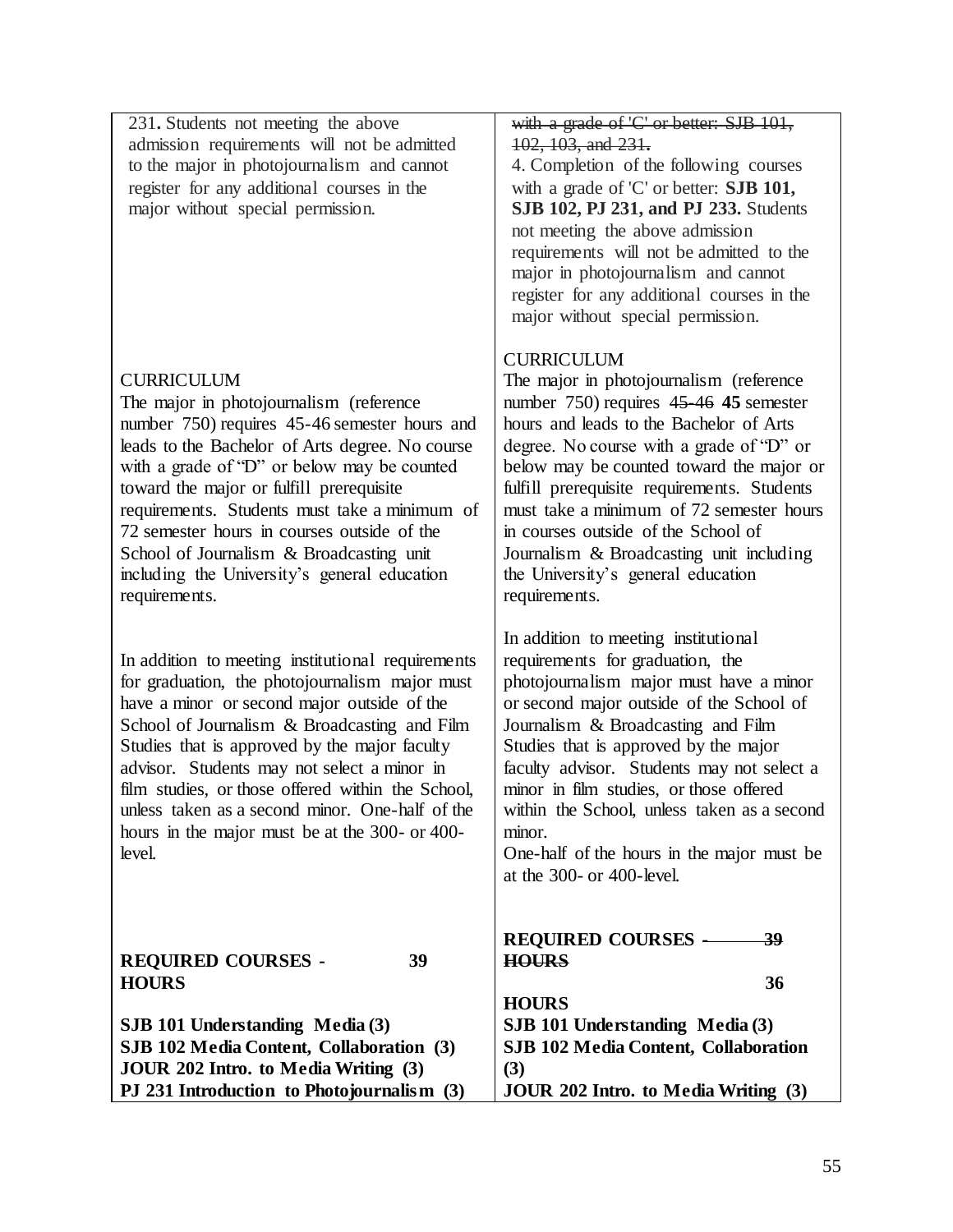| PJ 233 Intermediate Photojournalism (3)                                                      | PJ 231 Introduction to Photojournalism         |
|----------------------------------------------------------------------------------------------|------------------------------------------------|
|                                                                                              | (3)                                            |
| One of the following two law classes<br>JOUR 301 Press Law & Ethics (3)                      | PJ 233 Intermediate Photojournalism (3)        |
| BCOM 301 Mass Comm. Law & Ethics (3)                                                         | One of the following two law classes           |
|                                                                                              | JOUR 301 Press Law & Ethics (3)                |
| PJ 302 Intermediate Reporting (3)                                                            | <b>BCOM 301 Mass Comm. Law &amp; Ethics</b>    |
| PJ 330 Multimedia Technologies (3)                                                           | (3)                                            |
| PJ 333 Lighting Technologies (3)                                                             |                                                |
| PJ 334 Picture Stories (3)                                                                   | PJ 302 Intermediate Reporting (3)              |
| PJ 433 Short Form Documentary (3)                                                            | PJ 330 Multimedia Technologies (3)             |
| PJ 436 Photojournalism Projects (3)                                                          | PJ 330 Introduction to Short Form              |
|                                                                                              | Documentary (3)                                |
|                                                                                              | PJ 333 Lighting Technologies (3)               |
|                                                                                              | PJ 334 Picture Stories (3)                     |
|                                                                                              | PJ 433 Short Form Documentary (3)              |
|                                                                                              | <b>PJ 433 Advanced Short Form</b>              |
|                                                                                              | Documentary (3)                                |
|                                                                                              | PJ 436 Photojournalism Projects (3)            |
| <b>UNRESTRICTED ELECTIVE - 3 HOURS</b>                                                       |                                                |
| During the sophomore year select one 3-hour                                                  | UNRESTRICTED ELECTIVE - 3                      |
| course outside the major, but within the School<br>of Journalism & Broadcasting and approved | <b>HOURS</b>                                   |
| by departmental faculty advisor.                                                             | During the sophomore year select one 3-        |
|                                                                                              | hour course outside the major, but within      |
|                                                                                              | the School of Journalism & Broadcasting        |
|                                                                                              | and approved by departmental faculty           |
|                                                                                              | advisor.                                       |
|                                                                                              |                                                |
|                                                                                              | <b>Diversity Elective (3 hours)</b>            |
|                                                                                              | Select one course from the following list:     |
|                                                                                              | <b>SJB 310 Media Diversity</b>                 |
|                                                                                              | <b>ANTH 448 Visual Anthropology</b>            |
|                                                                                              | <b>COMM 463 Intercultural</b><br>Communication |
|                                                                                              | <b>CRIM 446 Gender, Crime, and Justice</b>     |
|                                                                                              | <b>FLK 330 Cultural Connections and</b>        |
|                                                                                              | <b>Diversity</b>                               |
|                                                                                              | <b>SOCL 355 Sociology of Gender</b>            |
|                                                                                              | SOCL 362 Social Institutions: Race,            |
|                                                                                              | <b>Class, and Gender</b>                       |
|                                                                                              | <b>SOCL 375 Diversity in American Society</b>  |
| <b>RESTRICTED ELECTIVES - 3-4 HOURS</b>                                                      | <b>SPAN 345 Hispanic Representation in</b>     |
| AD 348 Intro to Interactive Media (3)                                                        | the Media                                      |
| FILM 376 Cinematography (3)                                                                  | Or a diversity class approved by an            |
| JOUR 323 News Editing (3)                                                                    | academic advisor                               |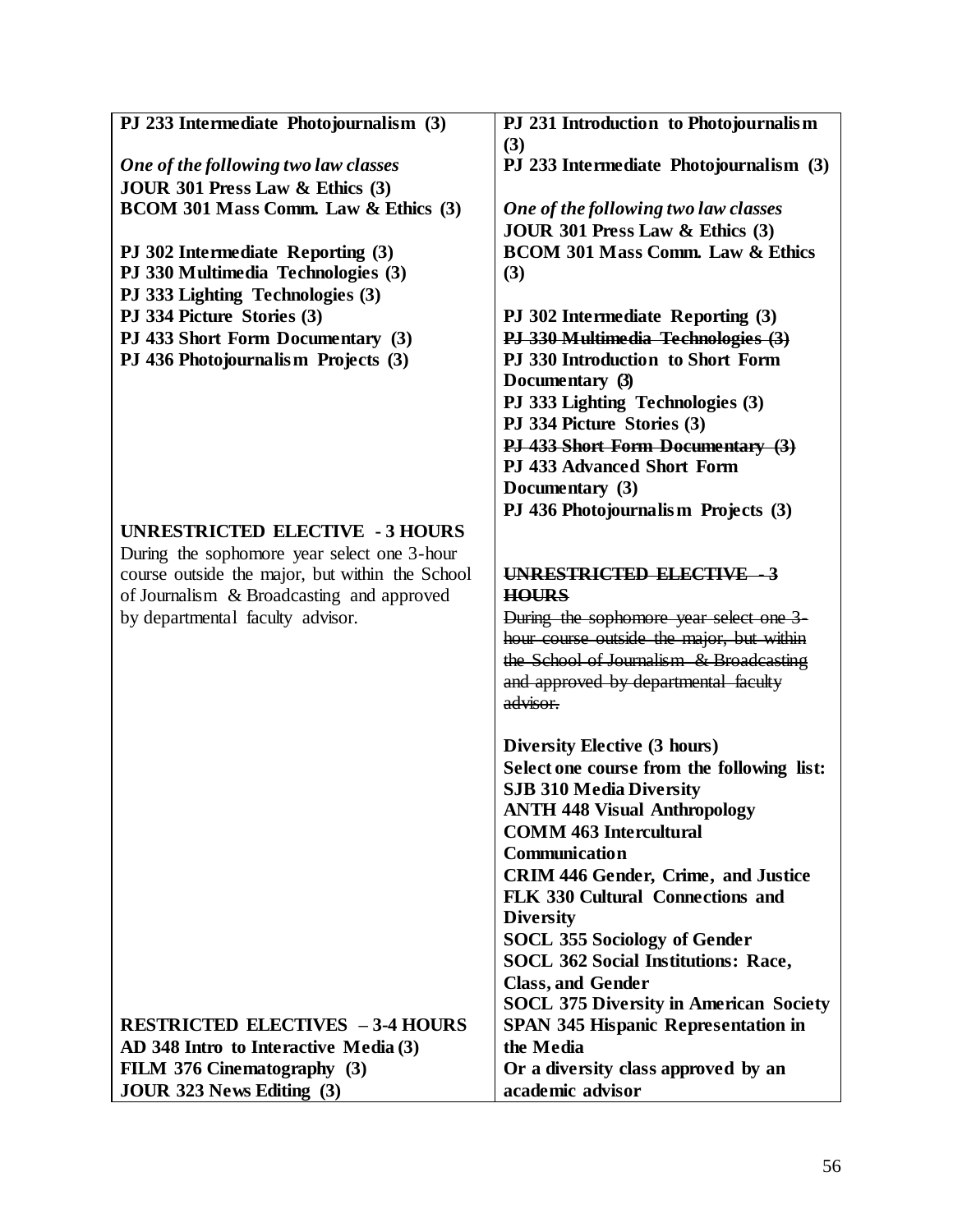| <b>JOUR 325 Feature Writing (3)</b>          |                                        |
|----------------------------------------------|----------------------------------------|
| PJ 336 Picture Editing (3)                   | <b>RESTRICTED ELECTIVES - 6</b>        |
| PJ 390 Cultural History of Photography       | <b>HOURS</b>                           |
| PJ 432 Photojournalism Practicum (3)         | AD 348 Intro to Interactive Media (3)  |
| PJ 439 Advanced Studio Lighting (3)          | FILM 376 Cinematography (3)            |
| SJB 495 Collaborative Journalism (3)         | FILM 377 Film Sound (3)                |
| SJB 401/402 Team Investigative Reporting (4) | JOUR 323 News Editing (3)              |
|                                              | <b>JOUR 325 Feature Writing (3)</b>    |
|                                              | PJ 336 Picture Editing                 |
|                                              | PJ 390 Cultural History of Photography |
|                                              | PJ 432 Photojournalism Practicum       |
|                                              | <b>PJ 439 Advanced Studio Lighting</b> |
|                                              | SJB 495 Collaborative Journalism (3)   |
|                                              | SJB 401/402 Team Investigative         |
|                                              | Reporting (4)                          |
|                                              | <b>SJB 402 First Amendment</b>         |
|                                              | <b>Research/Reporting (3)</b>          |

## **4. Rationale for the proposed program change:**

- This revision reflects several School-wide changes, including the removal of two capstone courses that are no longer offered; the addition of a required diversity course (as advised by ACEJMC, our accrediting council); the addition of FILM 377 as a restricted elective for students who want more extensive training in sound editing for their documentary projects; and the removal of an unfocused Sophomore Elective.
- The PJ 330 and PJ 433 course titles were changed to more accurately reflect the content of the classes and the progression of these two courses in the Photojournalism sequence.
- The SJB 402 course title was changed to more accurately reflect the content of the class.
- Admission requirements were updated to reflect the SJB core class requirement change and to verify specific classification.
- Changed required course hours from 39 to 36 to correct an error in math.

# **5. Proposed term for implementation and special provisions (if applicable):** 2018(30)

#### **6. Dates of prior committee approvals:**

Photojournalism Program Committee \_\_\_\_11/13/2017\_\_\_\_\_\_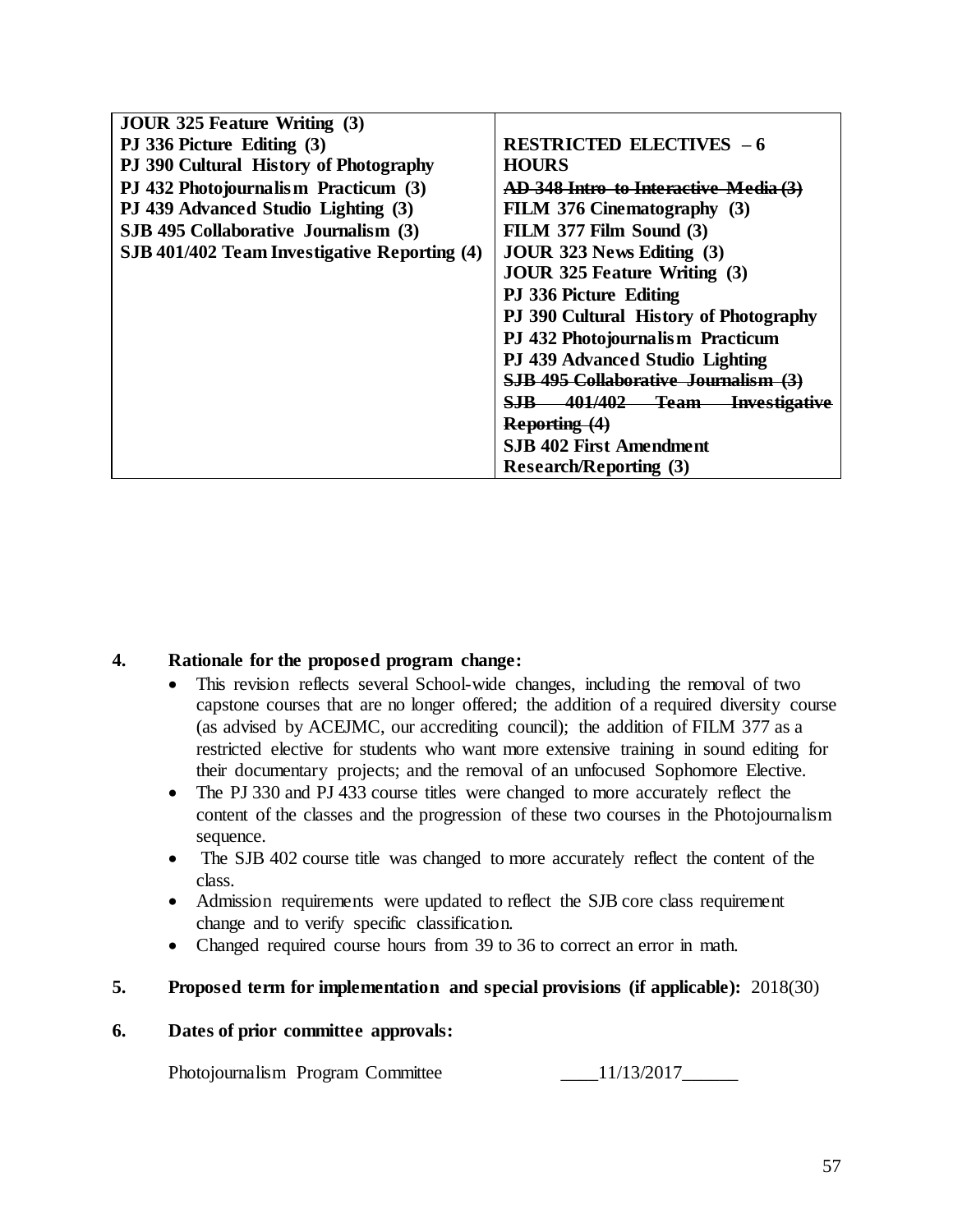SJ&B Curriculum Committee \_\_\_\_11/20/2017\_\_\_\_\_\_

PCAL Curriculum Committee **6 December 2017\_\_\_\_** 

Undergraduate Curriculum Committee \_\_\_\_\_\_\_\_\_\_\_\_\_\_\_\_\_\_\_

University Senate \_\_\_\_\_\_\_\_\_\_\_\_\_\_\_\_\_\_\_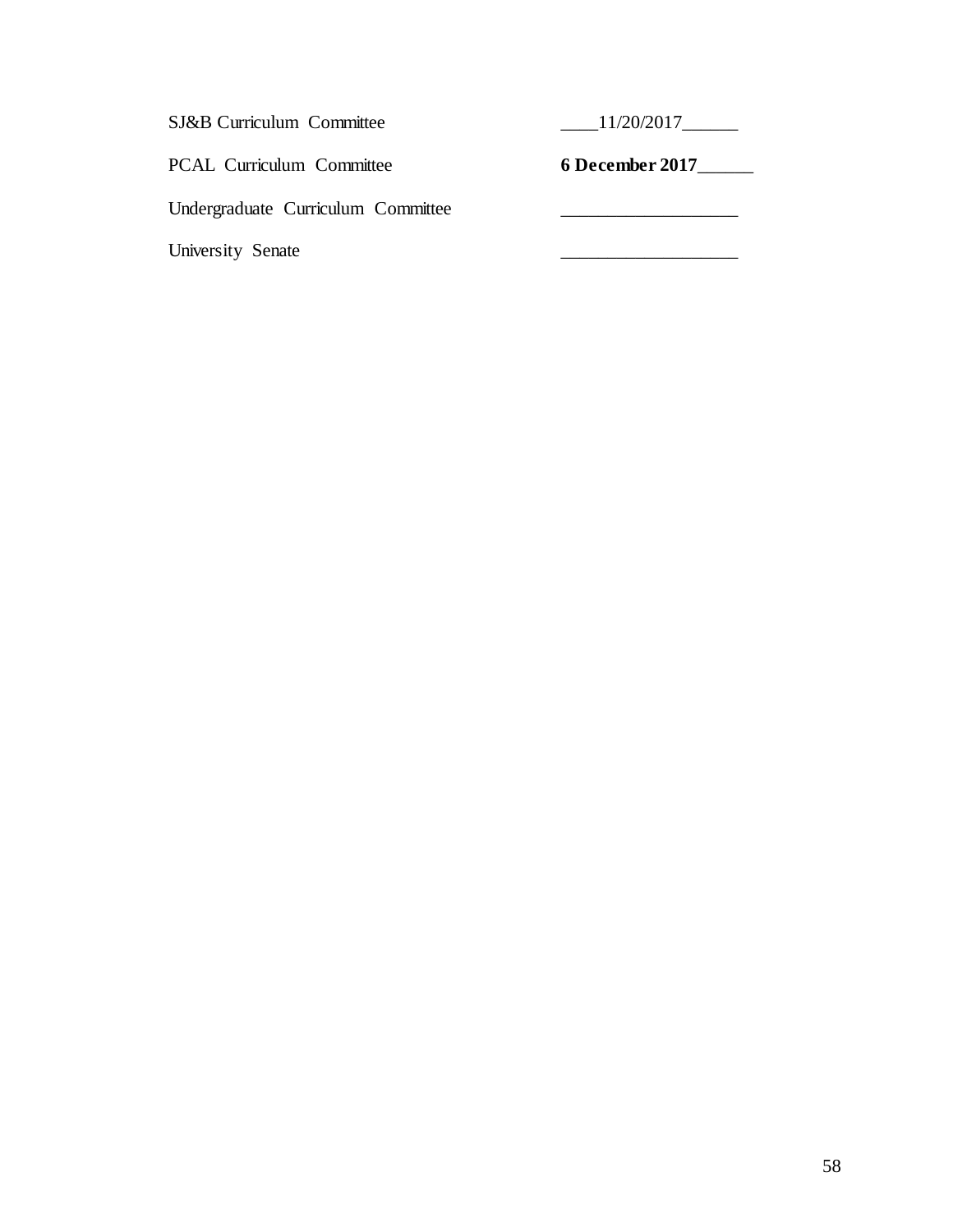## **Potter College of Arts & Letters Department of Communication Proposal to Revise a Program (Action Item)**

Contact Person: Angela M. Jerome, [angela.jerome@wku.edu,](mailto:angela.jerome@wku.edu) 270-745-3296

## **1. Identification of program:**

- 1.1 Current program reference number: 792<br>1.2 Current program title: Maior in Commun
- Current program title: Major in Communication Studies
- 1.3 Credit hours: Current: 33-34; Revised: 36

#### **2. Identification of the proposed program changes:**

- Modifying admission requirements (deleting COMM 145, ENG 100 and MATH 109/116, using COMM 200)
- Deleting 2 courses from the core, moving to electives (COMM 300 and 463)
- Adding COMM 365 to the core
- Adding COMM 346 as a core option
- Modifying elective categories
- Modifying prerequisites (to better reflect student preparation needed and align with programmatic changes)
- Updating catalog descriptions

#### **3. Detailed program description:**

**Current Program Revised Program**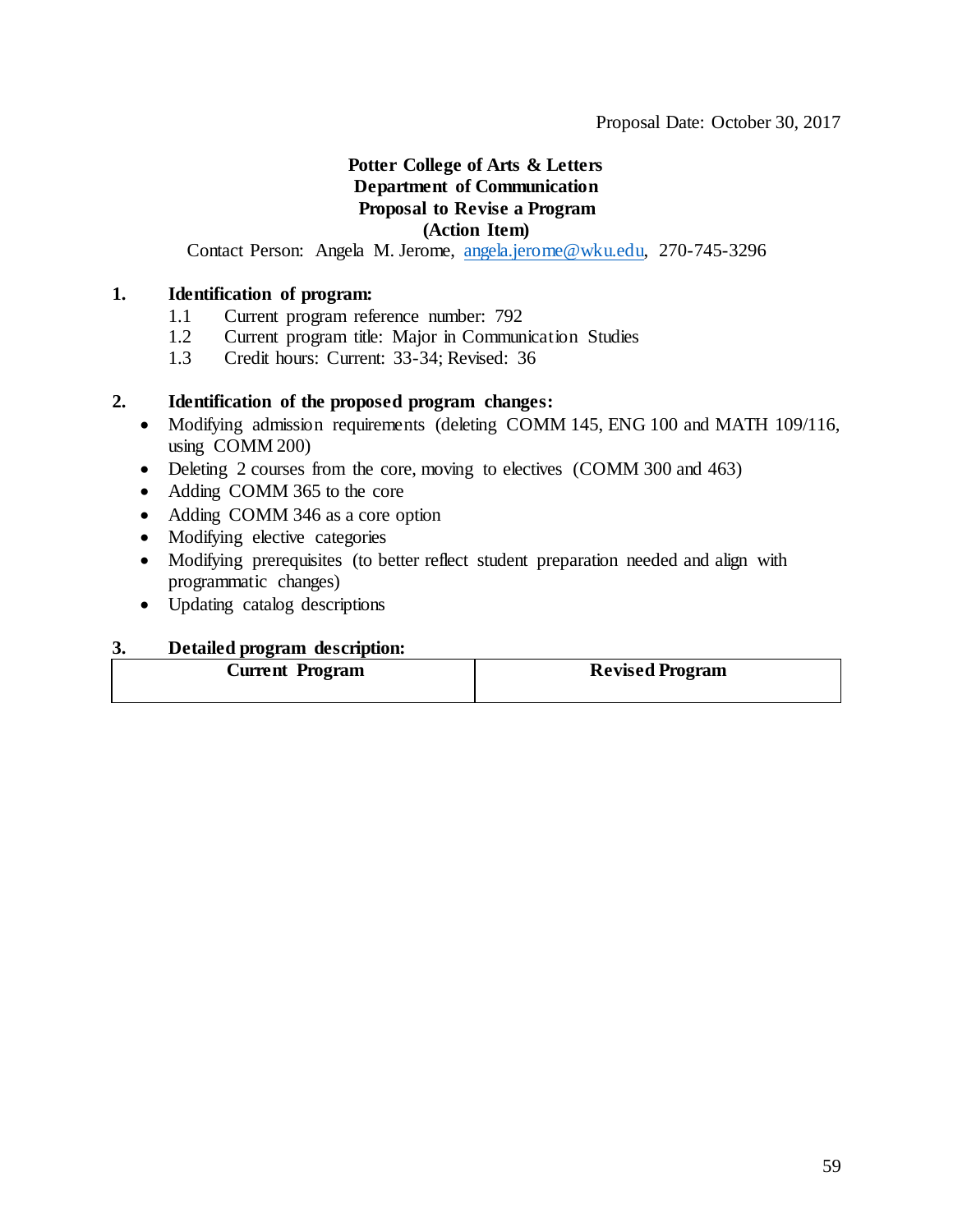The major requires the following admission requirements: A minimum GPA of 2.3, and the completion of COMM 145, ENG 100, and MATH 109 or MATH 116 with a grade of "C" or higher. *Note: Students can take no more than 15 hours in the Department of Communication before being admitted to the major.*

All courses within the major must be completed with a grade of "C" or better. The following 18 hours of Communication Core courses are required: COMM 200, COMM 300\*, COMM 345, COMM 348, COMM 362, and COMM 463.

In addition, students must take 15-16 hours of electives from the following areas, with at least one course from each area (12 hours must be at the 300 or 400 level):

*Organizational Communication:* COMM 330, COMM 349, COMM 462

*Interpersonal Communication*: COMM 240, COMM 374, COMM 448, COMM 450 *Communication in Specialized Contexts:* COMM 388, COMM 440, COMM 451 *Public Communication:* COMM 245, COMM 247, COMM 343, COMM 346 *Capstone Electives:* COMM 494 or COMM 489 (up to 6 credits, only 3 count toward

major).

With departmental approval, students may opt to substitute one of the following courses in fulfillment of a communication studies elective other than the Capstone elective:

COMM 400 or COMM 495. *Communication: COMM 410.* A minor or second major outside of the department is required.

*\*COMM 300 may be waived if the student has a second major or minor that requires an equivalent research methods course. Students would then take three additional hours from the electives list.* 

**Admission Requirements: Students wishing to enter the major in** 

**Communication Studies initially are admitted as majors seeking admission (reference 792P). Prospective majors may**  take no more than 15 hours in **the major before admission. Students must meet the following requirements before they can be admitted:**

- 1. **Completion of a minimum of 24 hours of coursework applicable to a baccalaureate degree;**
- 2. **A minimum overall grade point average of 2.3;**
- 3. **Completion of COMM 200 with a grade of "C" or better**

All courses in the major must be completed with a grade of "C" or better. **One-half of the hours in the major must be at the 300- or 400-level.**

The following **15** hours of Communication **Studies** Core courses are required**:**  COMM 200**,** COMM 345 *OR* **COMM 346,**  COMM 348, COMM 362, **and COMM 365**.

**In addition, 21 hours of electives are required. 3 elective hours must be taken from the Advanced Study in Communication category, 12 hours must be taken from the Communication in Context category (only one course taken in this category may be taken at the 200 level), and 6 hours of must be taken from the Communication Skills and Applications category (only one course taken in this category may be taken at the 200 level).** 

*Advanced Study in Communication:* COMM 440, COMM 448, COMM 450, COMM 451, COMM 463.

**Note: The course taken to meet the Advanced Study in Communication**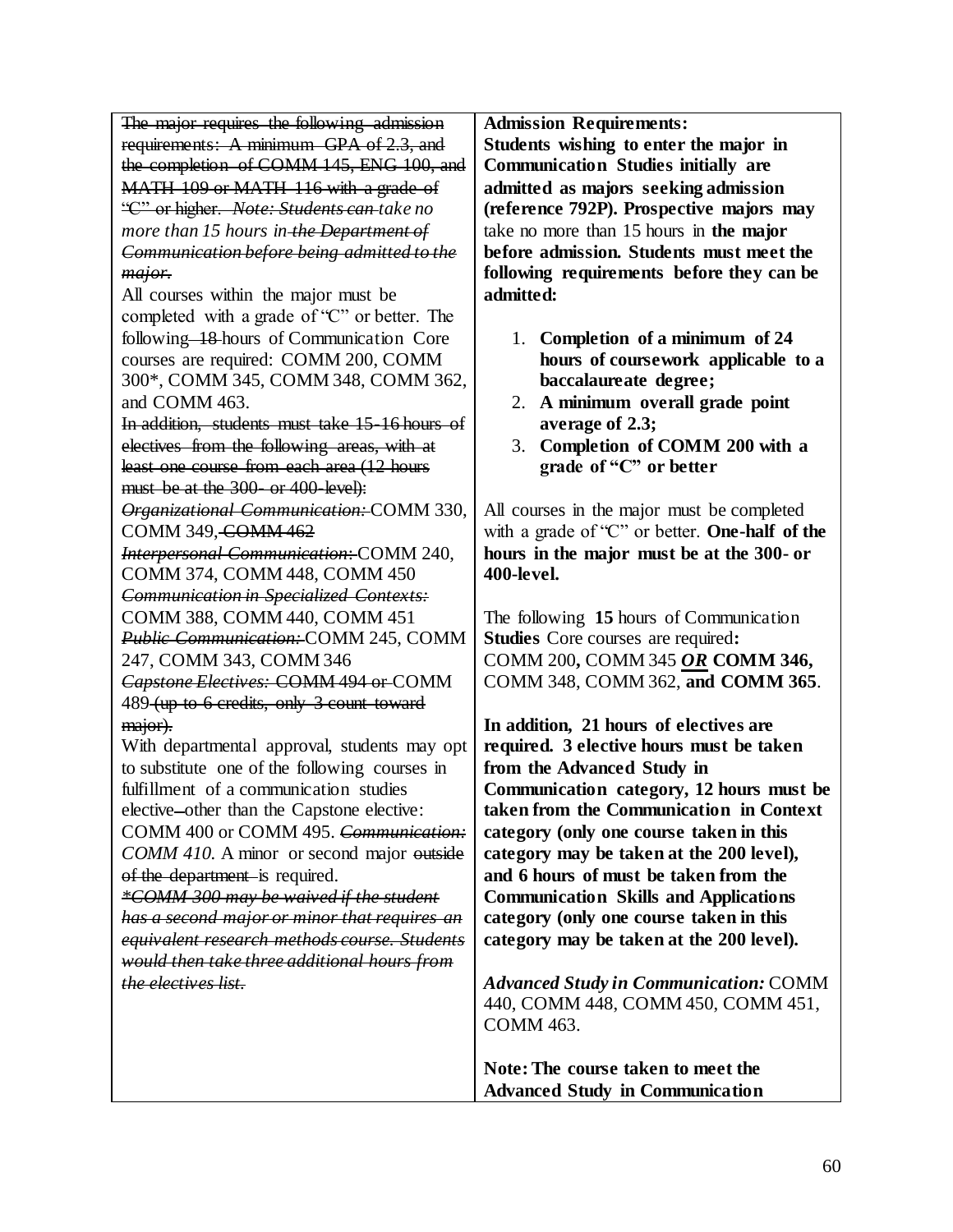| requirement may not be double counted in<br>the Communication in Context category.                                                                                                                              |
|-----------------------------------------------------------------------------------------------------------------------------------------------------------------------------------------------------------------|
| <b>Communication in Context: POP 201, AD</b><br>240, PR 255, COMM 315, COMM 364,<br>COMM 374, COMM 388, COMM 440,<br>COMM 448, COMM 450, COMM 451, C-<br>OMM 463.                                               |
| <b>Communication Skills and Applications: AD</b><br>210, COMM 212 OR ENG 212, COMM 240,<br>COMM 245, COMM 247, COMM 260,<br>COMM 300 OR PS 301 OR SOC 302,<br>COMM 330, COMM 345, COMM 346,<br><b>COMM 349.</b> |
| With departmental approval, students may opt<br>to substitute one of the following courses in<br>fulfillment of a Communication Studies<br>Elective: COMM 400, COMM 415, COMM<br>489, COMM 495.                 |
| A minor of second major is required; neither<br>the Communication Studies minor nor the<br><b>Corporate and Organizational</b><br>Communication major may be used to<br>fulfill this requirement.               |
|                                                                                                                                                                                                                 |
|                                                                                                                                                                                                                 |
|                                                                                                                                                                                                                 |
|                                                                                                                                                                                                                 |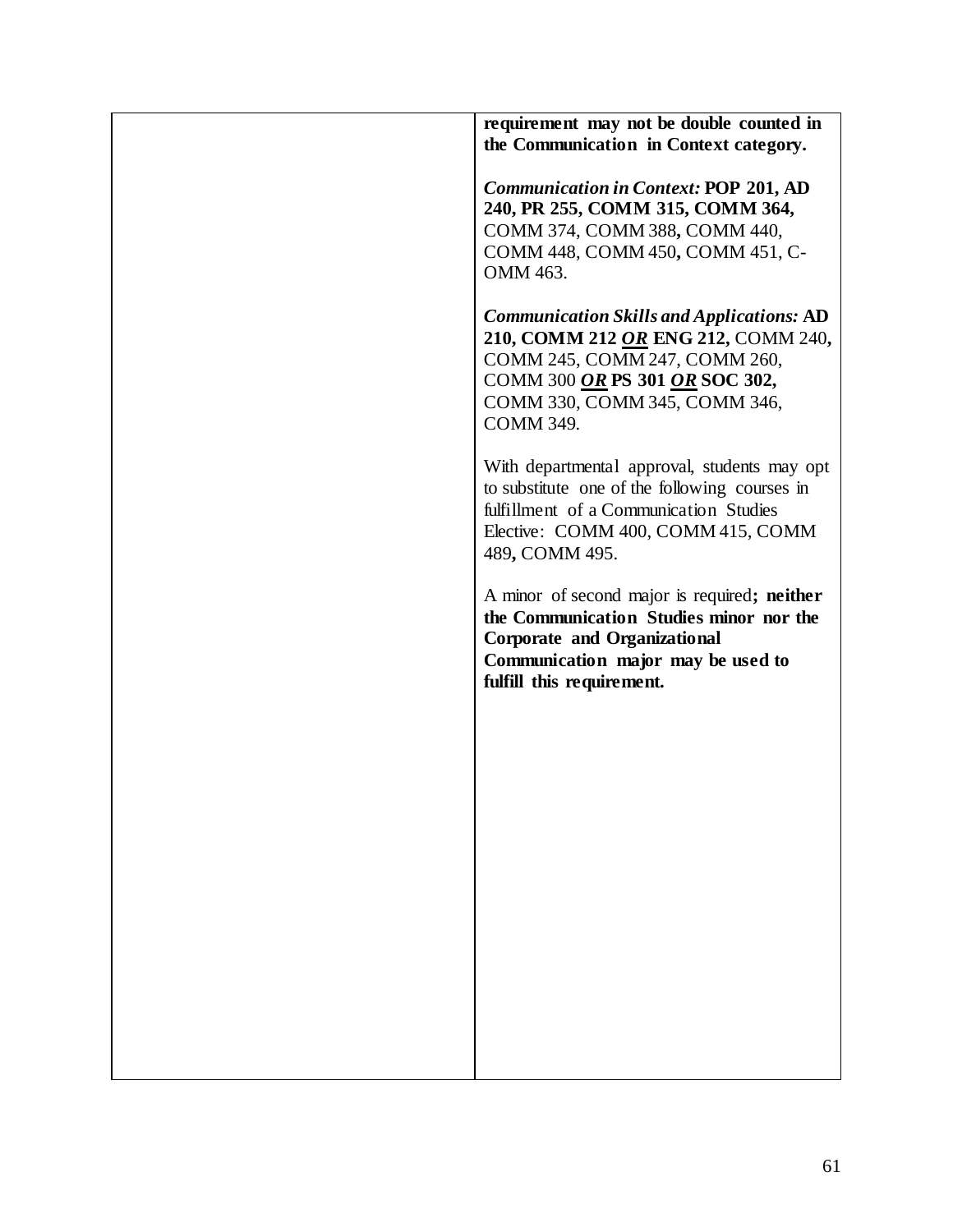# **4. Rationale for the proposed program change:**

The impetus for this change came with the restructuring of the Department of Communication. Many of these changes reflect the merger of the AD, COMM, PR, and POP majors into one department as well as partnerships forged with other departments across campus. This merger and these partnerships afford students the opportunity to take a broader array of courses that will benefit them in their careers. Further, COMM faculty took great care to better distinguish the COMM Studies and Corporate and Organizational Communication majors in this revision by adding some electives to this major and dropping others. Pre-reqs and Co-reqs on several classes are also being altered to better align with the program's goals and to more accurately reflect the knowledge base needed by students prior to entering specific courses in the major. In sum, this revision affords students more flexibility in a number of ways and better prepares them for careers in the communication industry.

Further, we argue that this major meets the CPE's 50% rule because each course in the *Advanced Study in Communication Category* meets all 9 of the National Communication Association's Learning Outcomes.

LOC #1: Describe the communication discipline and its central questions

LOC #2: Employ communication theories, perspectives principles, and concepts

LOC #3: Engage in communication inquiry

LOC #4 Create messages appropriate to the audience, purpose, and context

LOC #5: Critically analyze messages

LOC #6: Demonstrate the ability to accomplish communicative goals

LOC #7: Apply ethical communication principles and practices

LOC #8: Utilize communication to embrace difference

LOC #9: Influence public discourse

Thus, regardless of which course students select from that category, they should be able to meet the learning outcomes outlined as important for the discipline. The major difference will be the context in which those lessons are learned.

## **5. Proposed term for implementation and special provisions (if applicable): Fall 2018**

| Department of Communication                    | 11-14-2017      |
|------------------------------------------------|-----------------|
| Potter College Curriculum Committee            | 6 December 2017 |
| Professional Education Council (if applicable) | N/A             |
| Undergraduate Curriculum Committee             |                 |
| University Senate                              |                 |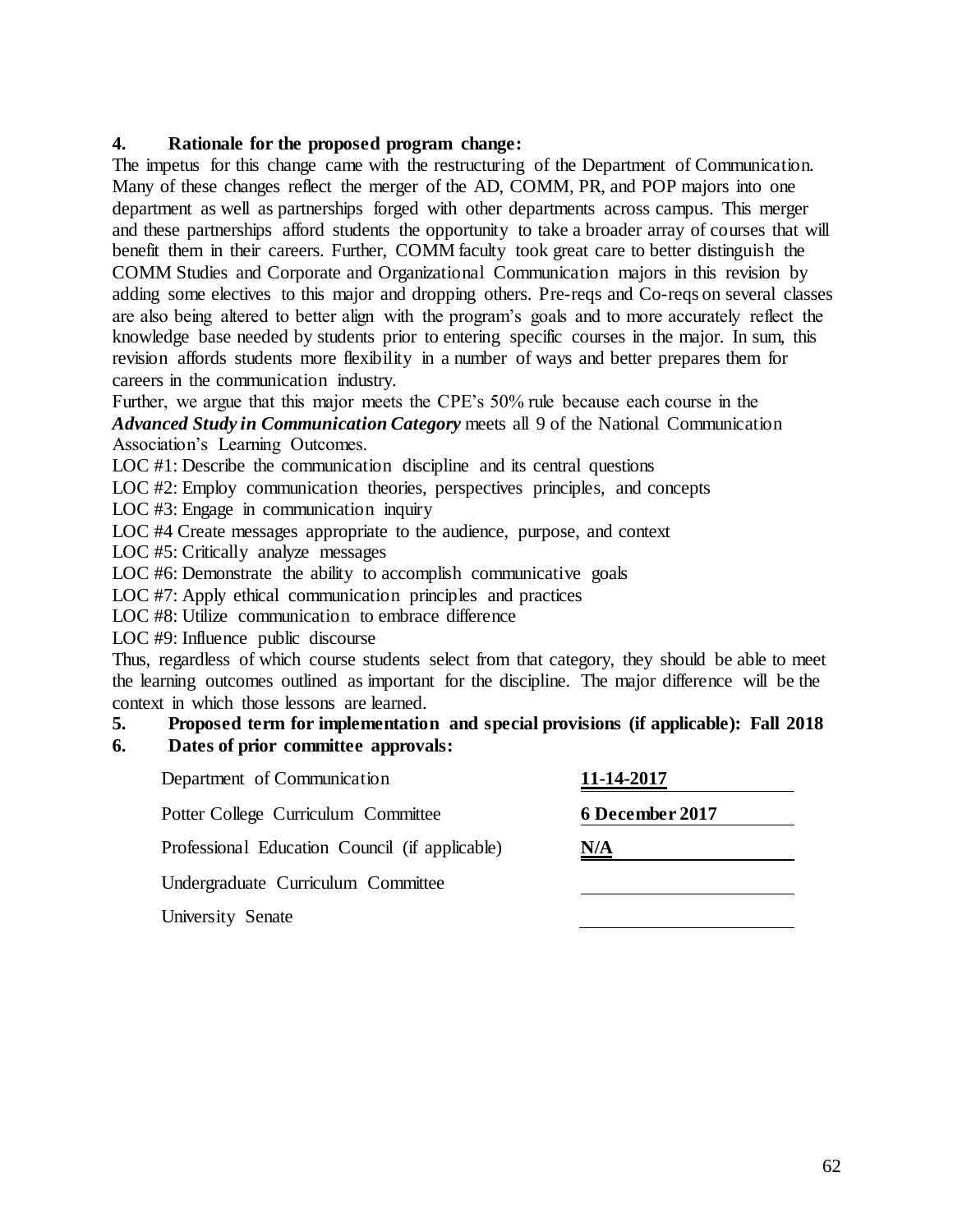# **Potter College of Arts and Letters Department of Modern Languages Proposal to Revise a Program (Action Item)**

Contact Person: David DiMeo [david.dimeo@wku.edu](mailto:david.dimeo@wku.edu) 5-6408

# **1. Identification of program:**

- 1.1 Current program reference number: 609
- 1.2 Current program title: AB in Arabic
- 1.3 Credit hours: 36

# **2. Identification of the proposed program changes:**

- Creates three new concentrations (Arabic for Journalism, Arabic for Business and Arabic for International Service)
- Keeps the current, non-career specific Arabic major as a fourth concentration, Arabic Language and Culture.
- Eliminates the option of counting two non-Arabic electives toward the major, replacing these with specific elective options in the concentrations
- Increases the credit hours for three concentrations to 39 (see rationale for explanation)
- Replaces ARBC 437 (Advanced Media Arabic) in the core with ARBC 321 (Colloquial Arabic).

## **3. Detailed Program description**

| Current                                         | Proposed                                        |
|-------------------------------------------------|-------------------------------------------------|
| AB Arabic<br>hr.                                | AB Arabic Language and Culture<br>hr.           |
| ARBC 102 Elementary Arabic II<br>3              | ARBC 102 Elementary Arabic II<br>$\mathcal{R}$  |
| ARBC 201 Intermediate Arabic I<br>$\mathcal{R}$ | ARBC 201 Intermediate Arabic I<br>$\mathcal{R}$ |
| ARBC 202 Intermediate Arabic II<br>3            | ARBC 202 Intermediate Arabic II<br>3            |
| ARBC 301 Advanced Arabic I<br>3                 | 3<br>ARBC 301 Advanced Arabic I                 |
| $\mathcal{R}$<br>ARBC 302 Advanced Arabic II    | 3<br>ARBC 302 Advanced Arabic II                |
| ARBC 437 Advanced Media Arabic 3                | <b>ARBC 321 Colloquial Arabic 3</b>             |
| Any 300- or 400- level ARBC courses 18          | Any 300- or 400- level ARBC courses 18          |
| Students may include among the six courses      | Students may include among the six              |
| up to six credit hours of 300- or 400- level    | courses up to six credit hours of 300- or       |
| courses delivered in English but related to     | 400-level courses delivered in English but      |
| Arabic studies (HIST 462, GEOG 467, PS          | related to Arabic studies (HIST 462,            |
| 365, RELS 306, RELS 311, RELS 320 or            | GEOG 467, PS 365, RELS 306, RELS 311,           |
| other courses with permission of program        | RELS 320 or other courses with permission       |
| advisor).                                       | of program advisor).                            |
| 36<br><b>Total Semester Hours</b>               | <b>Total Semester Hours</b><br>36               |
|                                                 |                                                 |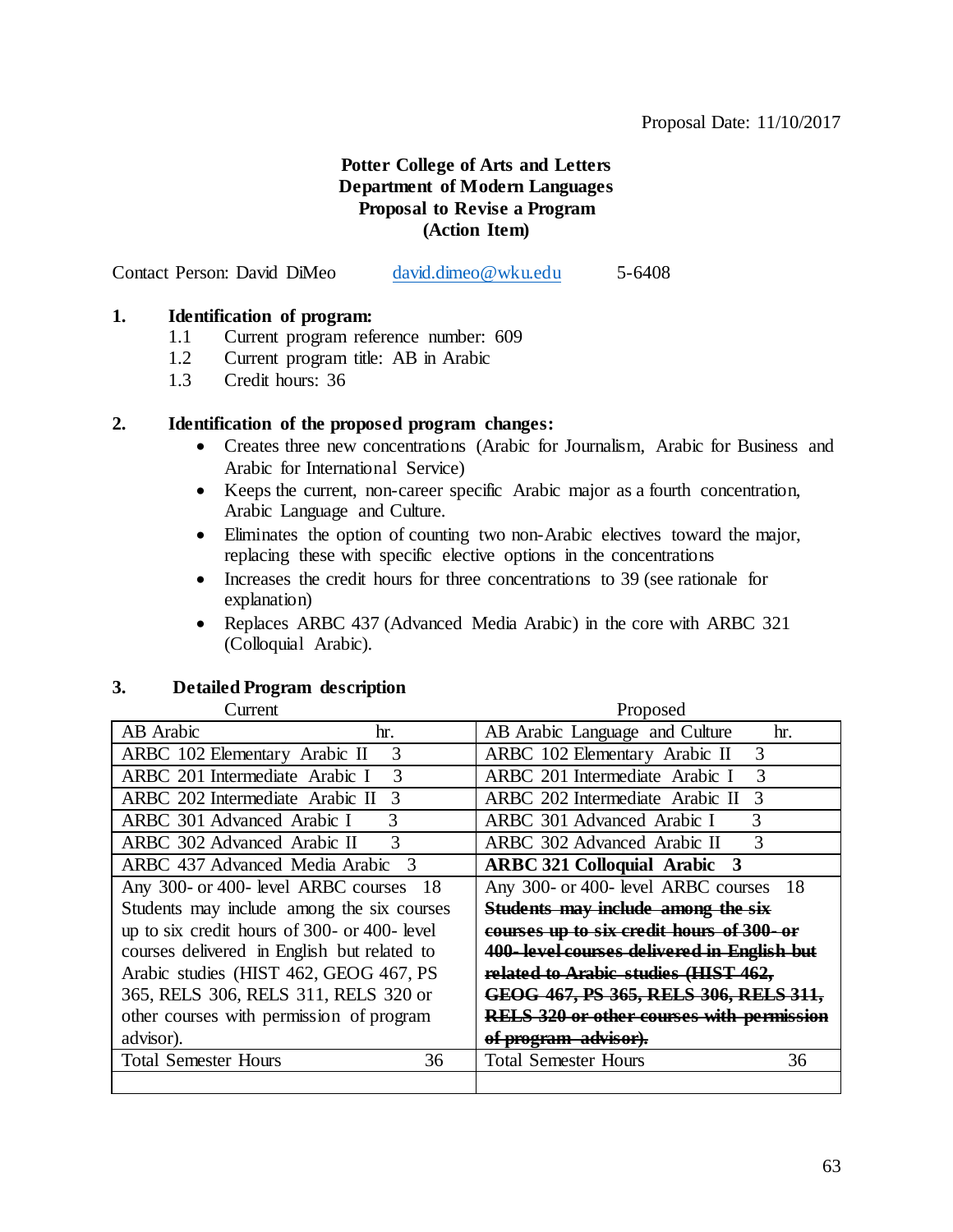|                                   | <b>AB Arabic for Journalism concentration</b>                      |
|-----------------------------------|--------------------------------------------------------------------|
|                                   | hr.                                                                |
|                                   | <b>ARBC 102 Elementary Arabic II</b><br>$\overline{3}$             |
|                                   | <b>ARBC 201 Intermediate Arabic I</b><br>$\overline{3}$            |
|                                   | $\overline{\mathbf{3}}$<br><b>ARBC 202 Intermediate Arabic II</b>  |
|                                   | <b>ARBC 301 Advanced Arabic I</b><br>$\overline{3}$                |
|                                   | 3<br><b>ARBC 302 Advanced Arabic II</b>                            |
|                                   | <b>ARBC 321 Colloquial Arabic</b><br>3                             |
|                                   | <b>ARBC 437 Advanced Media Arabic</b><br>3                         |
|                                   | <b>ARBC 438 Topics in Arabic Media</b><br>3                        |
|                                   | SJB 102 Media Content, Collaboration<br>and Community<br>3         |
|                                   | <b>JOUR 202 Introduction to News Writing</b><br>3                  |
|                                   | <b>JOUR 323 Multiplatform News</b>                                 |
|                                   | <b>Presentation 3</b>                                              |
|                                   | Any 300- or 400- level ARBC course 6                               |
|                                   |                                                                    |
| <b>Total Semester Hours</b><br>36 | <b>Total Semester Hours</b><br>39                                  |
|                                   |                                                                    |
|                                   | AB Arabic for Business concentration hr.                           |
|                                   | <b>ARBC 102 Elementary Arabic II</b><br>3                          |
|                                   | <b>ARBC 201 Intermediate Arabic I</b><br>$\overline{3}$            |
|                                   | $\overline{3}$<br><b>ARBC 202 Intermediate Arabic II</b>           |
|                                   | <b>ARBC 301 Advanced Arabic I</b><br>3                             |
|                                   | $\overline{3}$<br><b>ARBC 302 Advanced Arabic II</b>               |
|                                   | $\overline{3}$<br><b>ARBC 321 Colloquial Arabic</b>                |
|                                   | <b>ARBC 418 Business Arabic</b><br>$\overline{3}$                  |
|                                   | <b>ARBC 438</b> Topics in Arabic Media 3                           |
|                                   | <b>Organization and Management</b><br><b>MGT 210</b><br>3          |
|                                   | <b>MGT 303 International Business 3</b>                            |
|                                   |                                                                    |
|                                   | <b>ECON 202 Principles of Economics</b><br>(Micro)<br>$\mathbf{3}$ |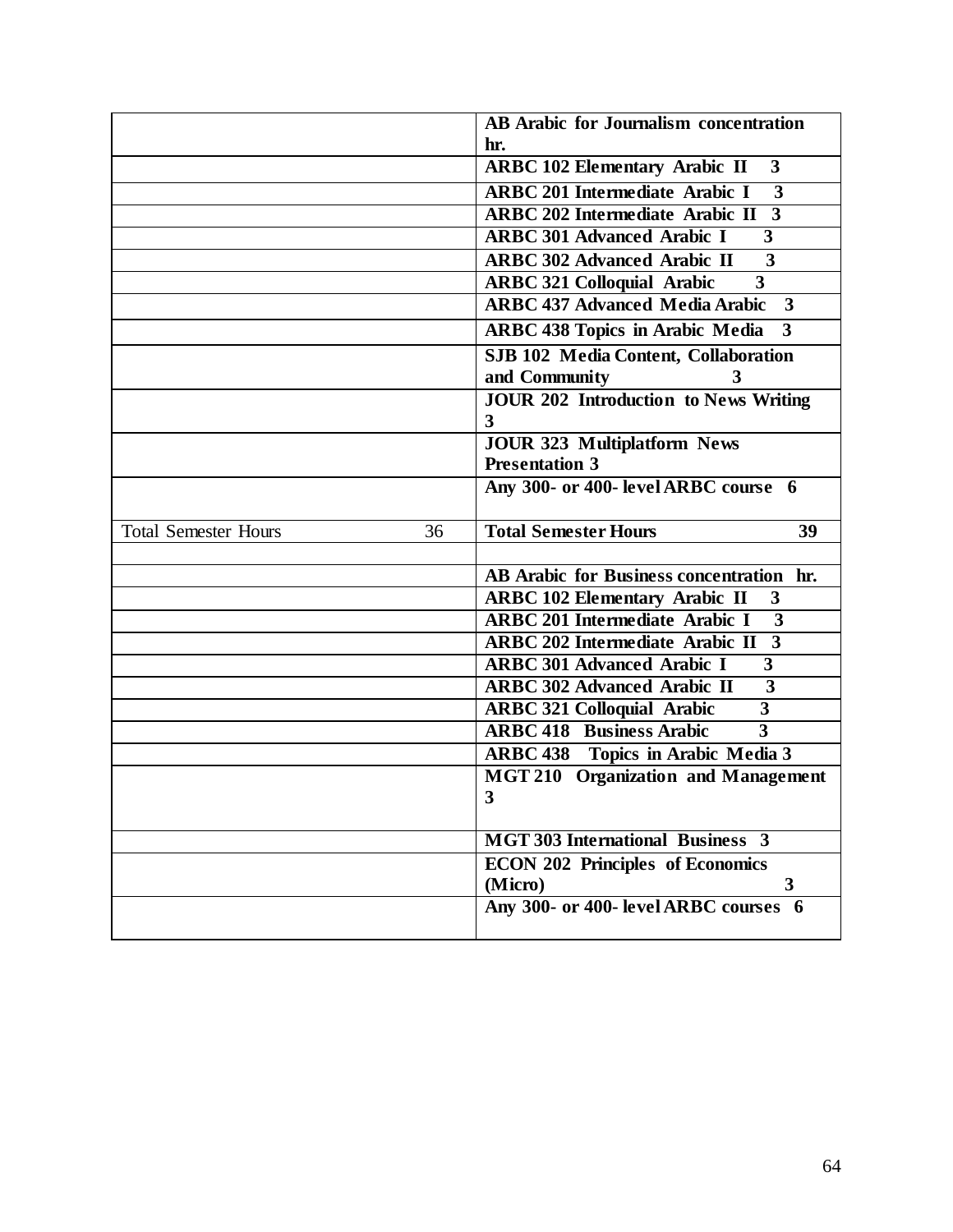| <b>Current</b>              |    | <b>Proposed</b>                                    |  |
|-----------------------------|----|----------------------------------------------------|--|
| <b>Total Semester Hours</b> | 36 | <b>Total Semester Hours</b><br>39                  |  |
|                             |    |                                                    |  |
|                             |    | <b>AB Arabic for International Service</b>         |  |
|                             |    | concentration<br>hr.                               |  |
|                             |    | 3<br><b>ARBC 102 Elementary Arabic II</b>          |  |
|                             |    | 3<br><b>ARBC 201 Intermediate Arabic I</b>         |  |
|                             |    | <b>ARBC 202 Intermediate Arabic II 3</b>           |  |
|                             |    | <b>ARBC 301 Advanced Arabic I</b><br>3             |  |
|                             |    | 3<br><b>ARBC 302 Advanced Arabic II</b>            |  |
|                             |    | 3<br><b>ARBC 321 Colloquial Arabic</b>             |  |
|                             |    | <b>ARBC 357 Arabic for International Service 3</b> |  |
|                             |    | <b>ARBC 437 Advanced Media Arabic 3</b>            |  |
|                             |    | PS 365 Politics of the Middle East                 |  |
|                             |    | 3                                                  |  |
|                             |    | <b>PS</b> 250 International Politics 3             |  |
|                             |    | RELS 306 Islam 3 or                                |  |
|                             |    | <b>HIST 462 History of the Middle East 3</b>       |  |
|                             |    | Any 300- or 400- level ARBC course 6               |  |
|                             |    |                                                    |  |
| <b>Total Semester Hours</b> | 36 | <b>Total Semester Hours</b><br>39                  |  |

## **4. Rationale**

- The revisions align the program with the most popular career plans of Arabic majors, making the program more attractive to students. Career-focused programs in Arabic are not common, and thus constitute a significant recruiting advantage. The new concentrations will fulfill the requirements of the Department of Education grant to develop career focused major tracks.
- The current Arabic major option is essentially preserved in the first concentration, which allows students to select electives of their choice to shape the major to their career aspirations.
- The previous allowance of two non-Arabic electives was originally included to allow students to tailor the major to their career/disciplinary interests to some degree. The inclusion of concentrations largely obviates the need for this option.
- The non-Arabic courses included in the concentrations were selected in conjunction with faculty from the corresponding programs. In practice, we expect that most students pursuing these concentrations will also be majors in the corresponding disciplines (e.g. students selecting the Arabic for International Service concentration will typically be International Affairs majors). As the non-Arabic courses will thus likely count toward the other major, the credit hour requirement in the three new concentrations are higher than in the Arabic Language and Culture concentration. In practice, this will not result in additional load for most students.
- The revision replaces ARBC 437 (Advanced Media Arabic) in the major core with ARBC 321 (Colloquial Arabic) because ARBC 437 is a required course for two of the concentrations, but of lesser importance for the remaining two.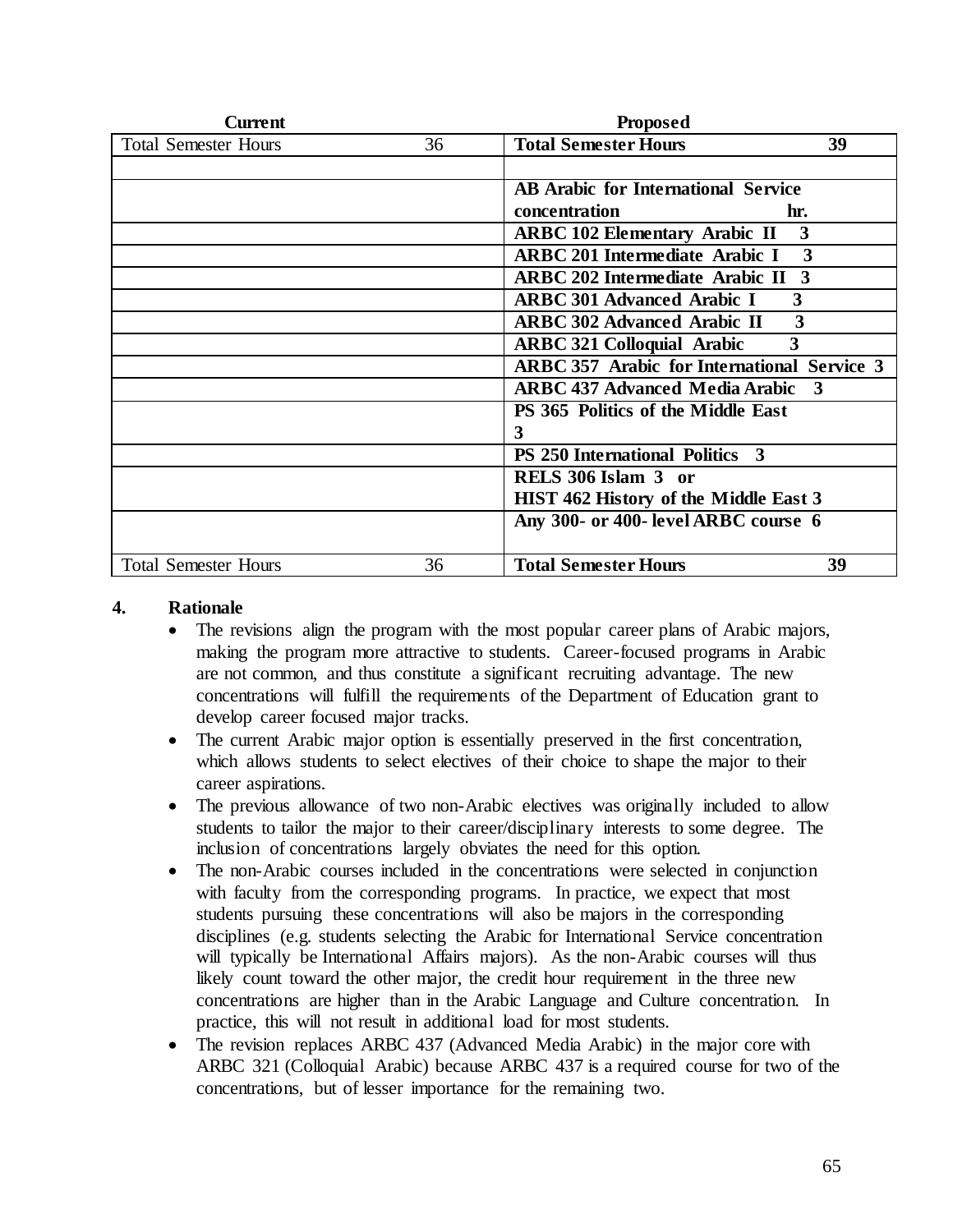All courses are already approved or in the catalog and are part of the Arabic course rotation. Therefore, staffing requirements will not change.

# **5. Proposed term for implementation and special provision (if applicable):** Fall 2018

| Department of Modern Languages      | 11/14/2017      |
|-------------------------------------|-----------------|
| Potter College Curriculum Committee | 6 December 2017 |
| Undergraduate Curriculum Committee  |                 |
| University Senate                   |                 |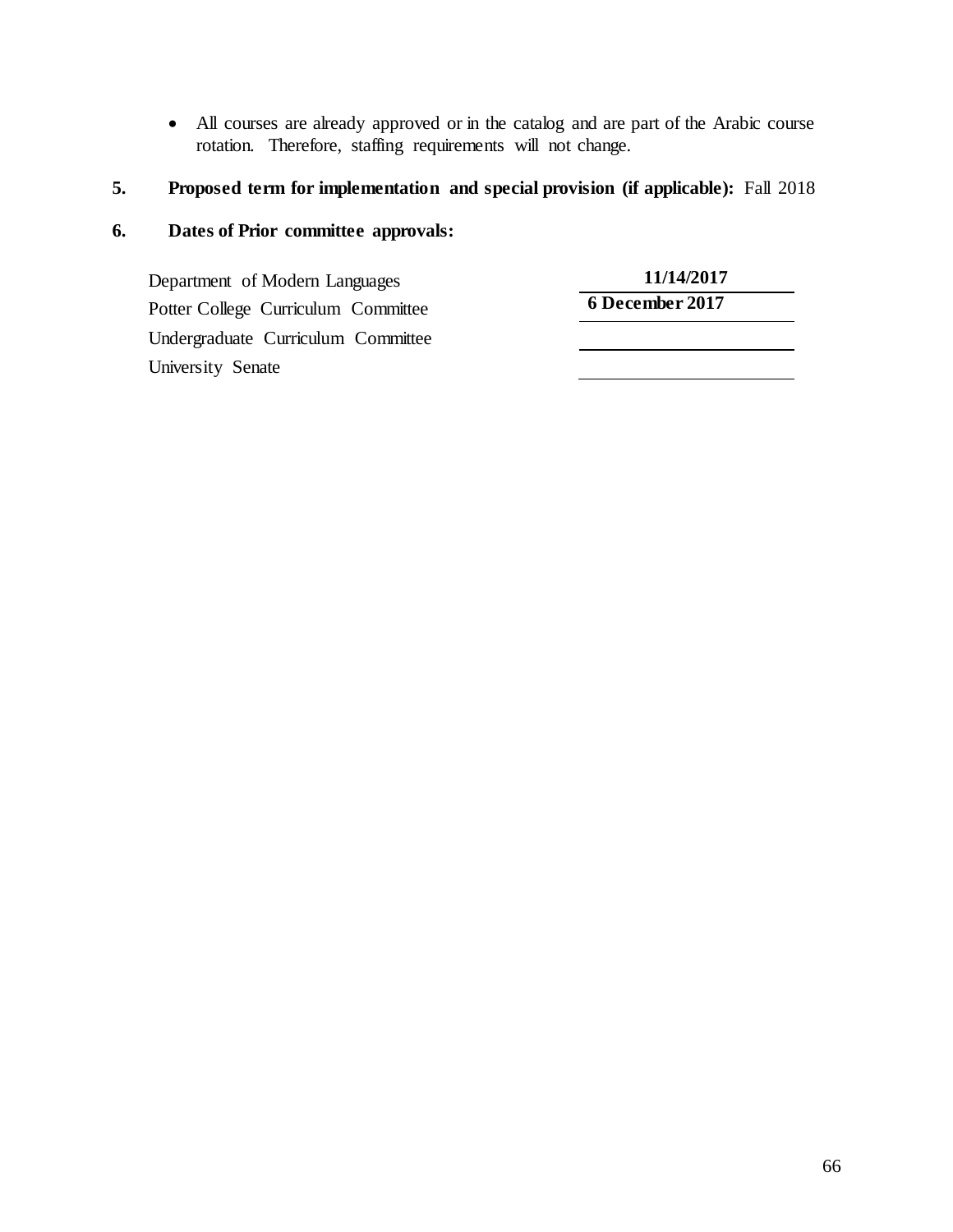# **Potter College of Arts & Letters Department of Music Proposal to Revise A Program (Action Item)**

Contact Person: Scott Harris, [scott.harris@wku.edu,](mailto:scott.harris@wku.edu) 745-3751

# **1. Identification of program:**

- 1.1 Current program reference number: 583
- 1.2 Current program title: Bachelor of Arts (Major in Music), both concentrations
- 1.3 Credit hours: 36-48

**2. Identification of the proposed program changes:** Replace catalog text to account for new course MUS 360 Accompanying instead of MUS 349 to serve as a substitute for the Group Piano sequence (MUS 160, 161) for students whose major/principal instrument is piano.

## **3. Detailed program description:**

**Current Catalog text:** Applied Music: …Students whose major/principal instrument is piano may substitute MUS 349 Accompanying in place of group piano (MUS 160, MUS 161).

**Proposed Catalog text:** Applied Music: ...Students whose major/principal instrument is piano may substitute **MUS 360** Accompanying in place of group piano (MUS 160, MUS 161).

**4. Rationale for the proposed program change:** Accompanying has existed at WKU for many years as a section of "MUS 349 Chamber Music". Two semesters of this course substitute for Group Piano (MUS 160, 161) for music majors whose applied instrument is piano in the Bachelor of Arts (music) degree. The department is currently reconfiguring the ensemble course numbers to better reflect and align degree required verses non-degree required performance ensembles. A specific course number for Accompanying separates this course from performance ensembles and aligns it with similar degree required courses. The new course is MUS 360 Accompanying.

## **5. Proposed term for implementation and special provisions (if applicable):** Fall 2018

| Department/ Unit: Music                        | 10/13/2017      |
|------------------------------------------------|-----------------|
| College Curriculum Committee                   | 6 December 2017 |
| Professional Education Council (if applicable) | N/A             |
| Undergraduate Curriculum Committee             |                 |
| University Senate                              |                 |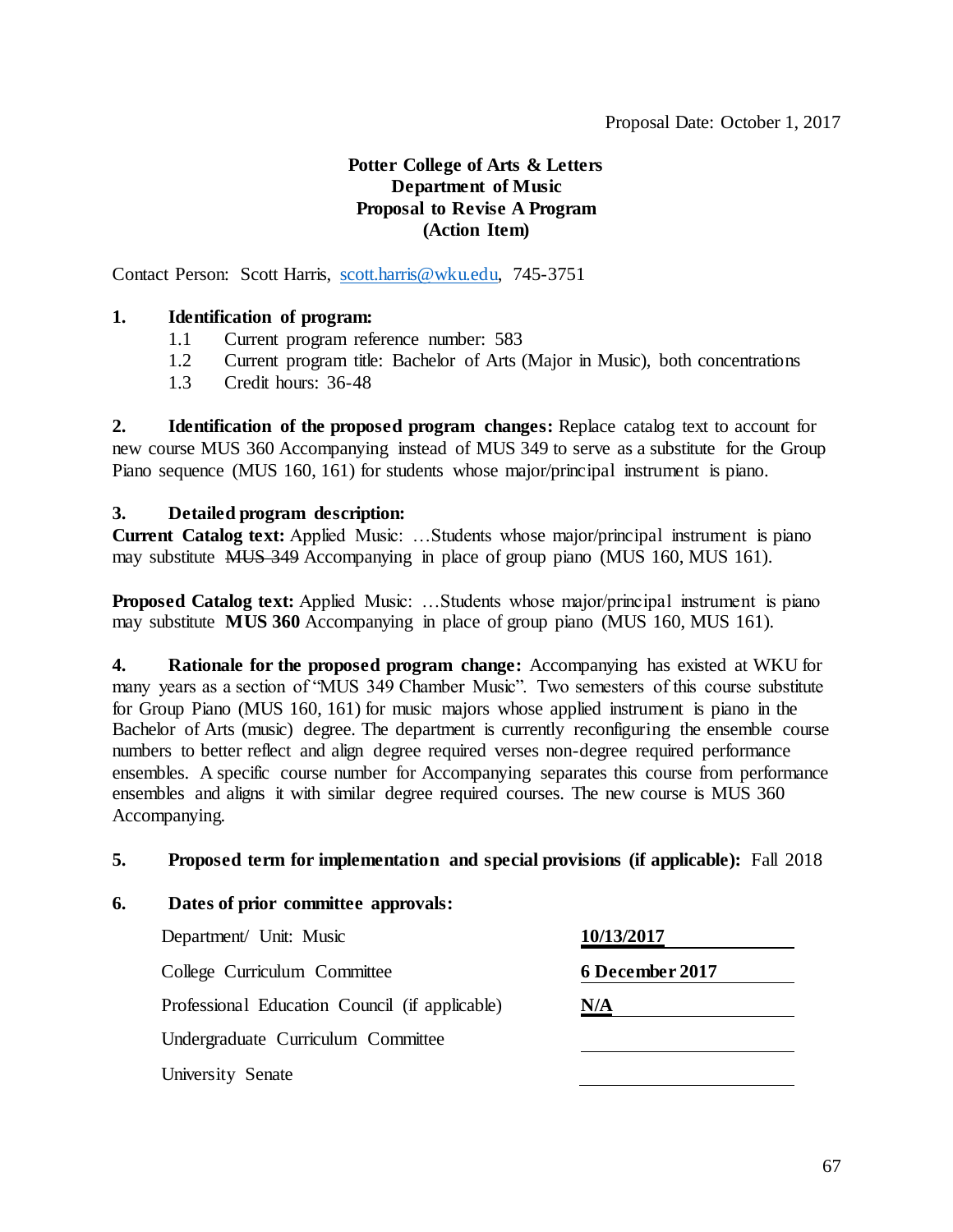# **Gordon Ford College of Business Finance Department Proposal to Revise Course Title (Consent Item)**

Contact Person: Indudeep Chhachhi, [indudeep.chhachhi@wku.edu,](mailto:indudeep.chhachhi@wku.edu) 745-2928

## **2. Identification of proposed course:**

- 1.4 Course prefix (subject area) and number: FIN 433
- 1.5 Course title: Money and Capital Markets
- 1.6 Credit Hours: 3
- **2. Proposed course title:** Financial Markets and Institutions
- **3. Proposed abbreviated course title:** Markets and Institutions (maximum of 30 characters/spaces)
- **4. Rationale for the revision of course title:** This is a more accurate name for the course. It reflects that the basics of financial markets (including money and capital markets) are covered, and financial institutions are also a large part of the course material. The last 25 percent of the course is an introduction to banking. The book used for years to teach the course is titled, "Financial Markets and Institutions." Similar courses are often listed as Markets and Institutions at other Universities.

### **5. Proposed term for implementation: As soon as possible**

| Finance Department                                   | November 7, 2017  |
|------------------------------------------------------|-------------------|
| Gordon Ford College of Business Curriculum Committee | November 27, 2017 |
| Undergraduate Curriculum Committee                   |                   |
| University Senate                                    |                   |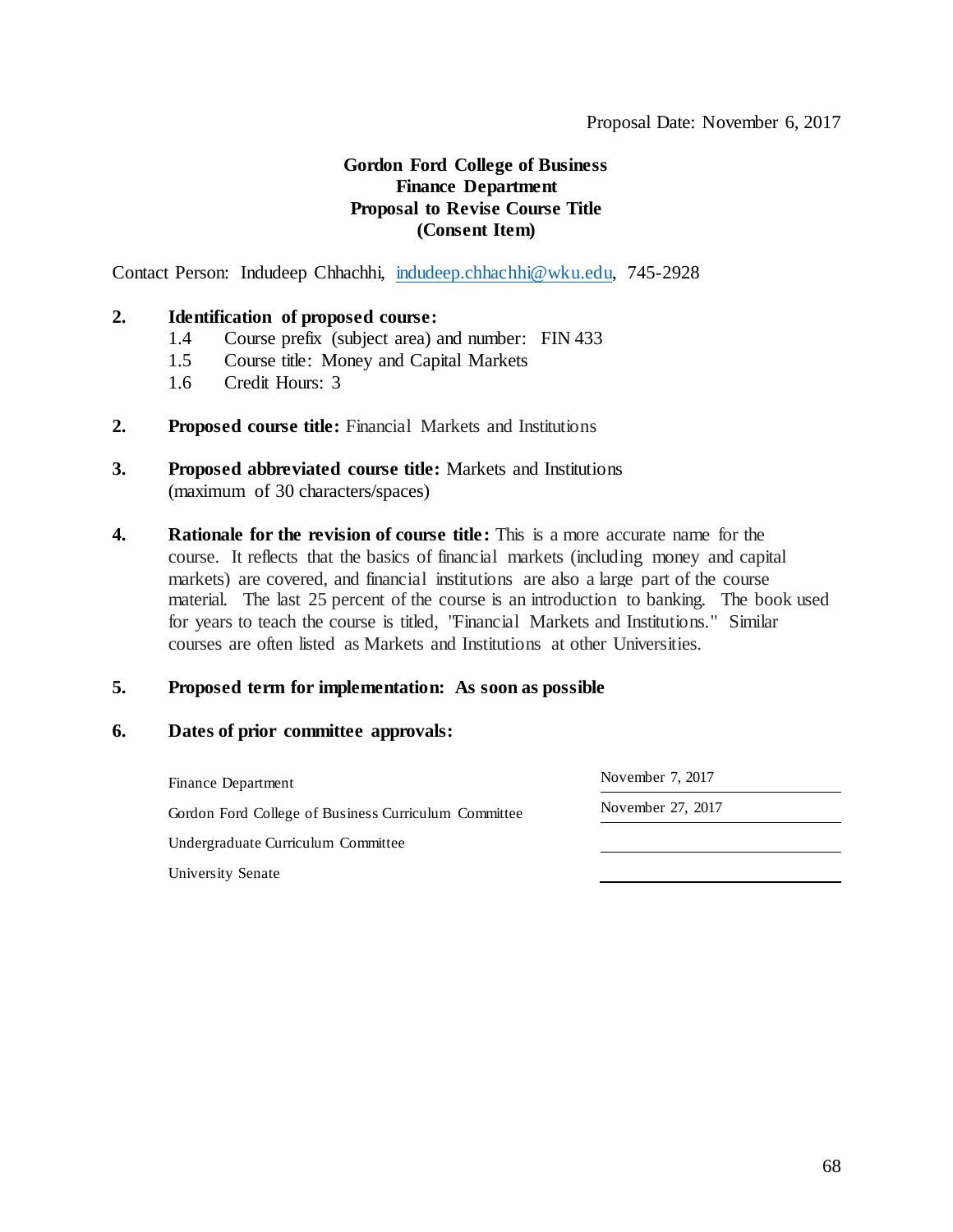# **University College Department of Diversity and Community Studies Proposal to Revise Course Prerequisites/Corequisites (Consent Item)**

Contact Person: Andrew Rosa Email: [andrew.rosa@wku.edu](mailto:andrew.rosa@wku.edu) Office Phone: 270-995-2729

#### **1. Identification of course:**

- 1.7 Course prefix (subject area) and number: AFAM 343
- 1.8 Course title: Communities of Struggle
- **2. Current prerequisites/corequisites/special requirements:**  AFAM 190 African American Experience
- **3. Proposed prerequisites/corequisites/special requirements:** Drop AFAM 190 as a prerequisite for AFAM 343

#### **4. Rationale for the revision of prerequisites/corequisites/special requirements:**

AFAM 343 takes as its focus the study of the African American experience in local and global contexts and the social, cultural and political correspondence between liberation movements across communities of the African diaspora. Initially we thought AFAM 190 would provide needed background, but since the inclusion of AFAM 343 in Connections, we have admitted approximately 20 students who have did not have AFAM 190 before taking AFAM 343. They were successful in completing the course. To avoid numerous overrides in Topnet, we propose changing the prerequisite requirement to "21 hours of Foundations and Explorations courses or junior status."

# **5. Effect on completion of major/minor sequence:** AFAM 343 is one of three core course requirements in the AFAM Studies minor. Minors will no longer be required to take AFAM 190 prior to taking AFAM 343.

**6. Proposed term for implementation:** Fall 2018

| Department/ Unit Diversity and Community Studies | <b>December 6, 2017</b> |
|--------------------------------------------------|-------------------------|
| University College Curriculum Committee          | <b>January 3, 2018</b>  |
| Undergraduate Curriculum Committee               |                         |
| University Senate                                |                         |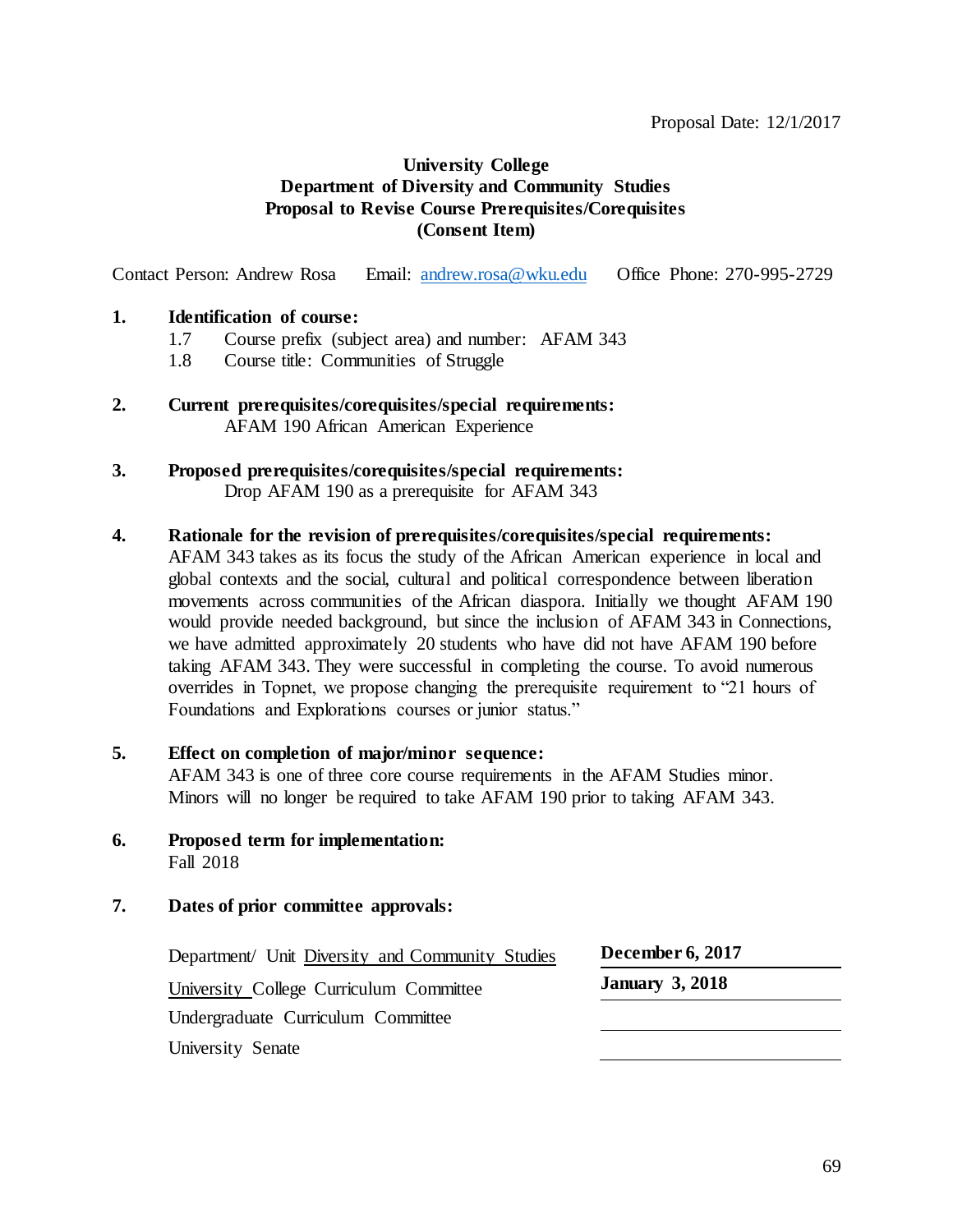# **University College Department of Diversity and Community Studies Proposal to Revise Course Prerequisites/Corequisites (Consent Item)**

Contact Person: Jane Olmsted Email: [jane.olmsted@wku.edu](mailto:jane.olmsted@wku.edu) Office Phone: 270-745-5787

### **1. Identification of course:**

- 1.1 Course prefix (subject area) and number: CSJ 435
- 1.2 Course title: Reimagining Citizenship
- **2. Current prerequisites/corequisites/special requirements:**  CSJ 200 Introduction to Social Justice
- **3. Proposed prerequisites/corequisites/special requirements:** Drop CSJ 200 as a prerequisite for CSJ 435

#### **4. Rationale for the revision of prerequisites/corequisites/special requirements:**

CSJ 435 takes as its focus an examination of theories and concepts of citizenship to reimagine new possibilities of rights, responsibilities, civic engagement and political participation within and beyond the nation-state. Initially we thought CSJ 200 would provide needed background, but since the inclusion of CSJ 435 in Connections, we have admitted students who did not have CSJ 200 before taking CSJ 435. They were successful in completing the course. To avoid numerous overrides in Topnet, we propose changing the prerequisite requirement to "21 hours of Foundations and Explorations courses or junior status."

- **5. Effect on completion of major/minor sequence:** CSJ 435 is one of three core course requirements in the CSJ Studies minor. Minors will no longer be required take CSJ 200 prior to taking CSJ 435.
- **6. Proposed term for implementation:** Fall 2018

| Department/ Unit Diversity and Community Studies | <b>December 6, 2017</b> |
|--------------------------------------------------|-------------------------|
| University College Curriculum Committee          | <b>January 3, 2018</b>  |
| Undergraduate Curriculum Committee               |                         |
| University Senate                                |                         |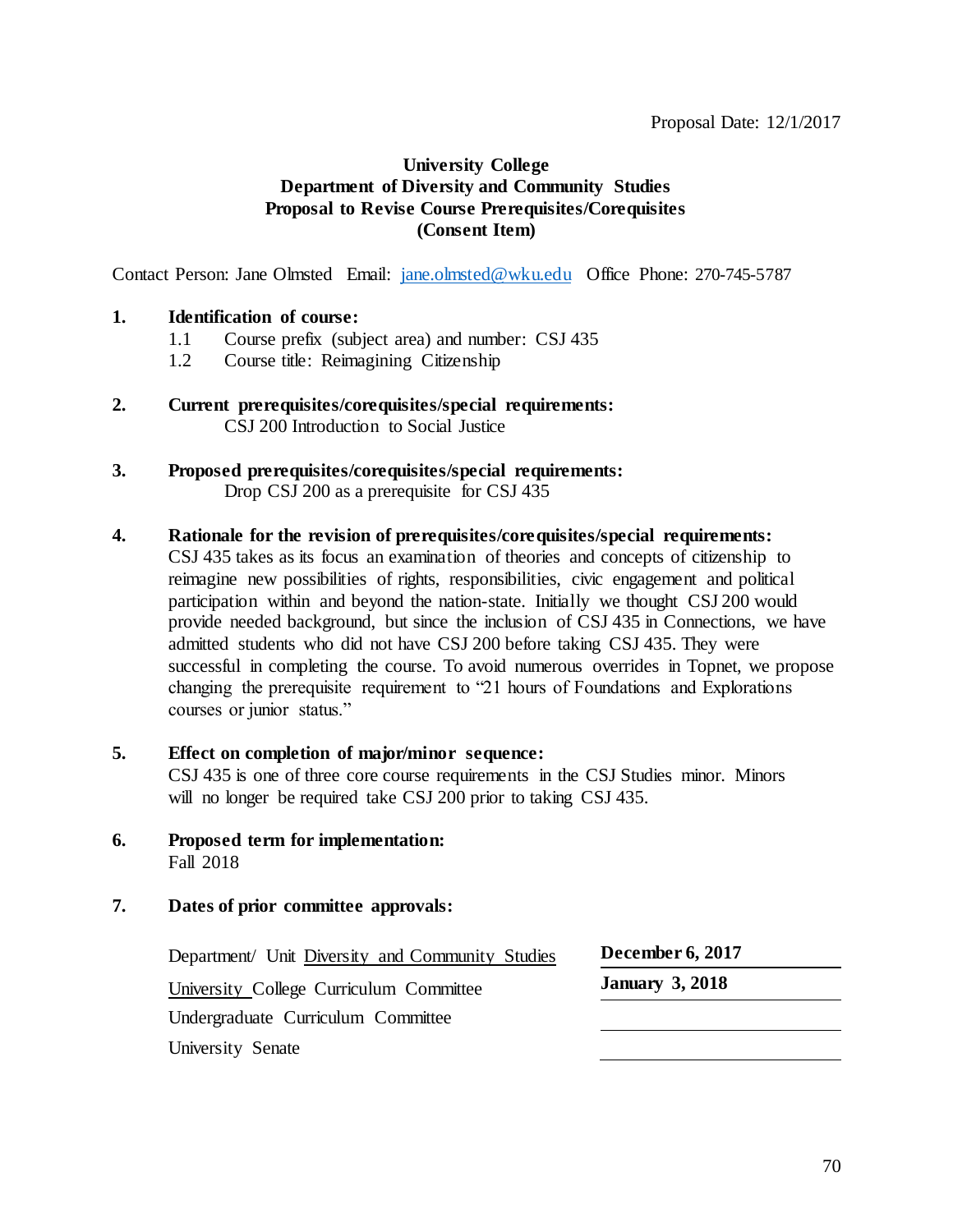# **College of Health & Human Services School of Kinesiology, Recreation & Sport Proposal to Revise Course Prerequisites/Corequisites (Consent Item)**

Contact Person: Elizabeth C. Pyle; [elizabeth.pyle@wku.edu;](mailto:elizabeth.pyle@wku.edu) 270-745-5123

# **1. Identification of course:**

- 1.9 Course prefix and number: PE 310
- 1.10 Course title: Kinesiology
- **2. Current prerequisites/corequisites/special requirements:** none
- **3. Proposed prerequisites/corequisites/special requirements:** BIOL 131 (prerequisite)
- **4. Rationale for the revision of prerequisites/corequisites/special requirements:** It was previously thought that BIOL 131 was a prerequisite for PE 310. The content addressed in BIOL 131 (Anatomy & Physiology I) is foundational knowledge to enhance student learning in PE 310.
- **5. Effect on completion of major/minor sequence:** none; have already been advising

# **6. Proposed term for implementation:** Fall 2018

## **7. Dates of prior committee approvals:**

Department/ Unit School of KRS October 23, 2017 CHHS College Curriculum Committee Nov. 21, 2017 Professional Education Council December 6, 2017 Undergraduate Curriculum Committee University Senate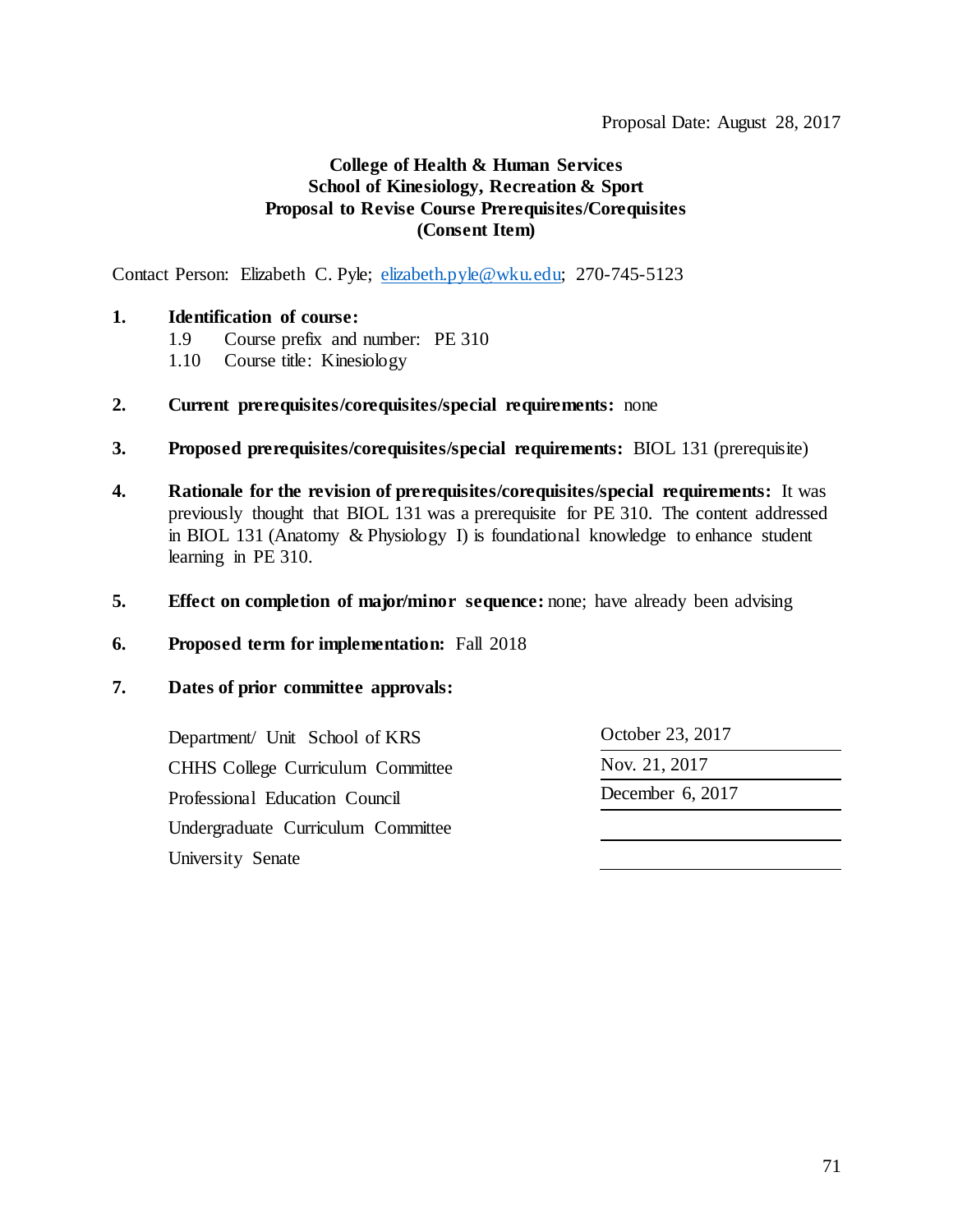# **College of Health and Human Services School of Kinesiology, Recreation & Sport Proposal to Discontinue Course Equivalencies (Action Item)**

Contact Person: Mark Schafer, [mark.schafer@wku.edu,](mailto:mark.schafer@wku.edu) (270)745-5857

## **2. Identification of the equivalent courses:**

- 1.1 EXS/PE 310
- 1.2 Kinesiology
- **3. Rationale for discontinuing equivalency:** The proposal to discontinue the equivalencies for EXS 310 and PE 310 ensures that Exercise Science (Ref. 554) and Physical Education (Ref. 587) are able to target their specific student populations and establish the fieldspecific course application and examples for each of the majors.
- **3. Effect of discontinuing equivalency on programs or other departments, if known:**

No known effect on other programs.

- **4. Proposed new course number (for main campus or "C" course discontinued equivalencies only)** N/A
- **5. Proposed term for implementation:** Fall 2018
- **6. Dates of prior committee approvals:**

School of Kinesiology, Recreation & Sport October 23, 2017 CHHS Undergraduate Curriculum Committee Nov. 10, 2017 Professional Education Council December 6, 2017 Undergraduate Curriculum Committee University Senate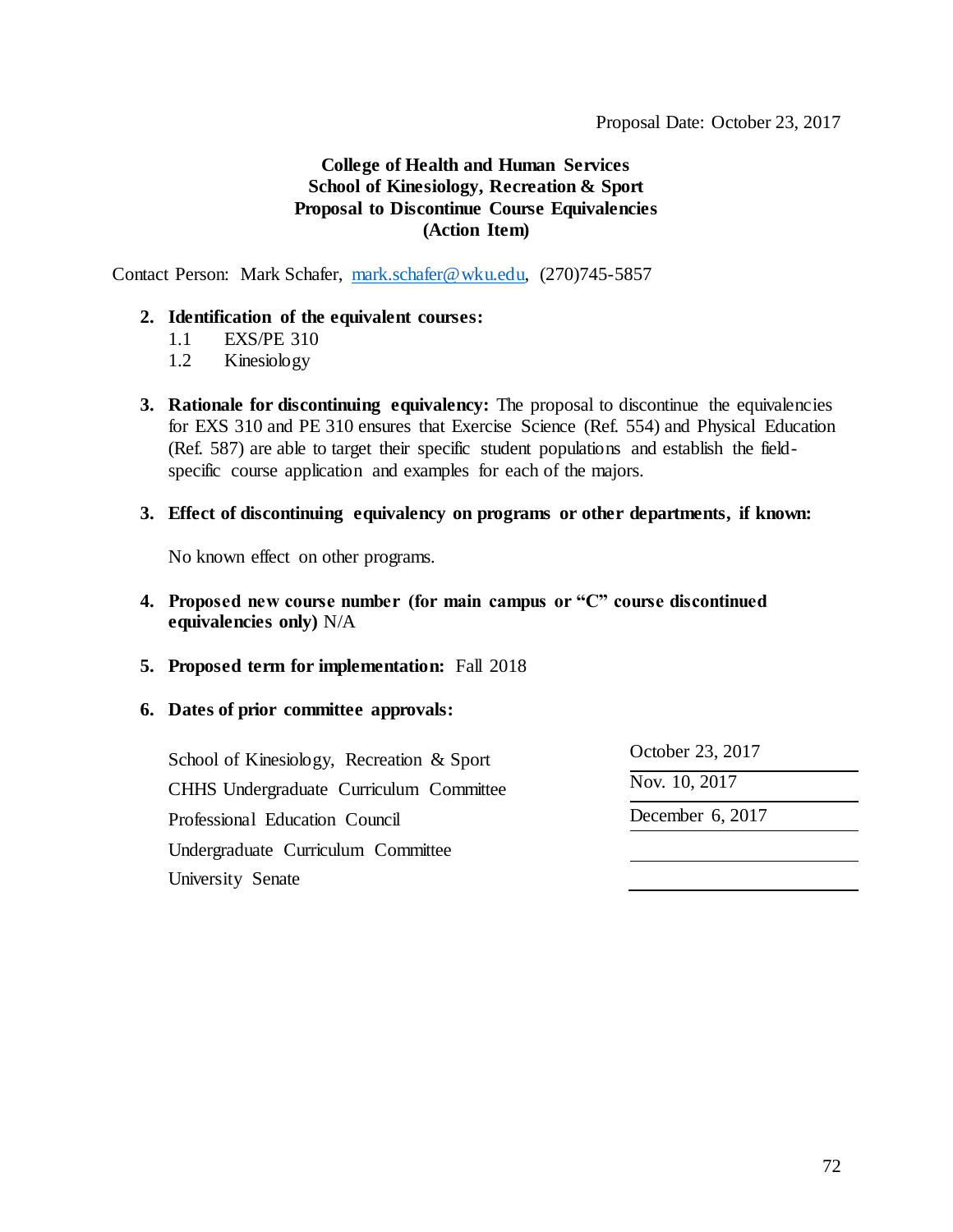# **College of Health and Human Services School of Kinesiology, Recreation & Sport Proposal to Discontinue Course Equivalencies (Action Item)**

Contact Person: Mark Schafer, [mark.schafer@wku.edu,](mailto:mark.schafer@wku.edu) (270)745-5857

### **1. Identification of the equivalent courses:**

- 1.1 EXS/PE 324
- 1.2 Measurement and Evaluation
- **2. Rationale for discontinuing equivalency:** The proposal to discontinue the equivalencies for EXS 324 and PE 324 ensures that Exercise Science (Ref. 554) and Physical Education (Ref. 587) are able to target their specific student populations and establish the fieldspecific course application and examples for each of the majors.
- **3. Effect of discontinuing equivalency on programs or other departments, if known:**

No known effect on other programs.

- **4. Proposed new course number (for main campus or "C" course discontinued equivalencies only)** N/A
- **5. Proposed term for implementation:** Fall 2018
- **6. Dates of prior committee approvals:**

School of Kinesiology, Recreation & Sport October 23, 2017 CHHS Undergraduate Curriculum Committee Nov. 10, 2017 Professional Education Council December 6, 2017 Undergraduate Curriculum Committee University Senate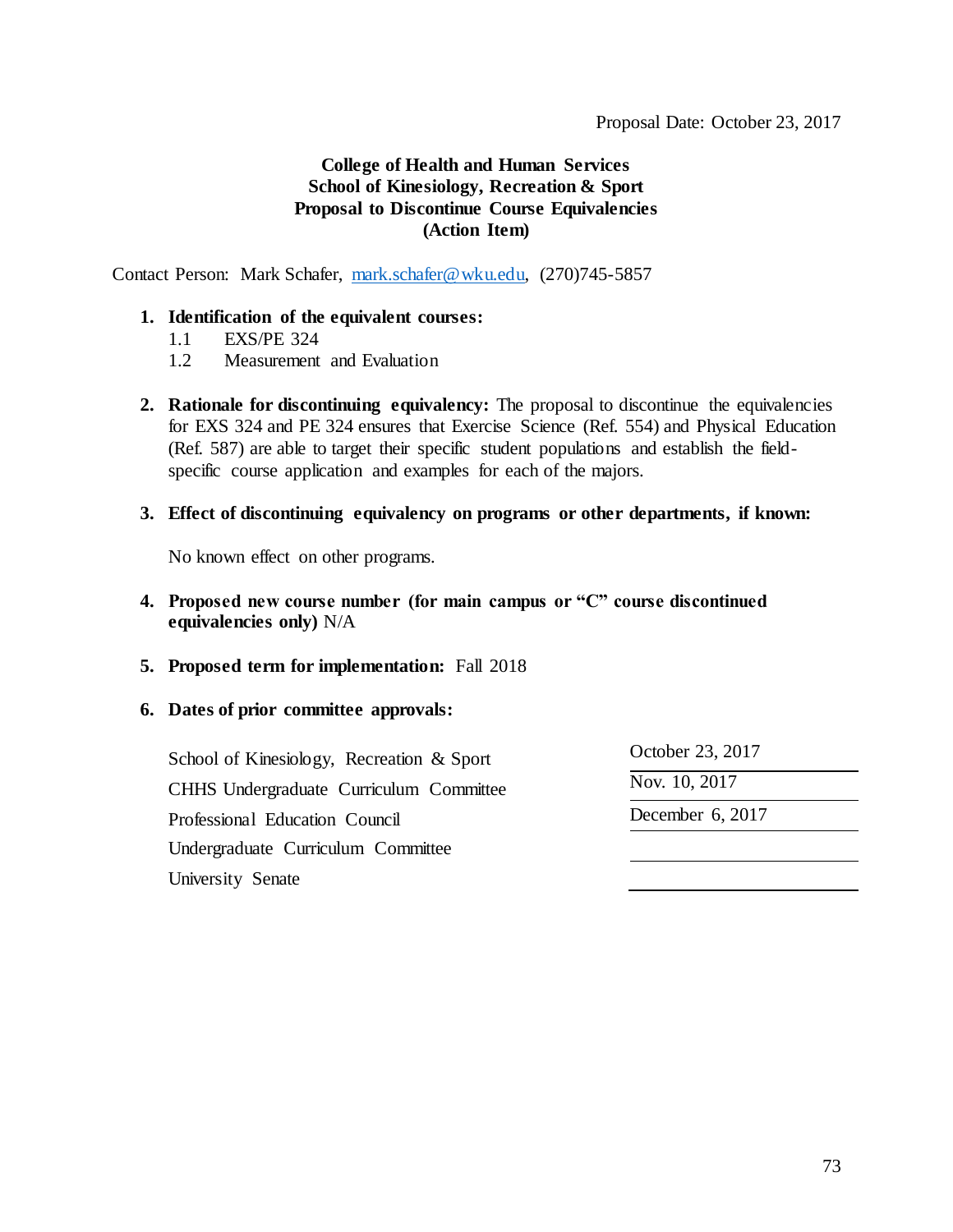# **Ogden College of Science and Engineering Agriculture Department Proposal to Revise Course Prerequisites/Corequisites (Consent Item)**

Contact Person: Tom Kingery, [thomas.kingery@wku.edu](mailto:thomas.kingery@wku.edu) 270-745-5966

## **1. Identification of course:**

- 1.11 Course prefix (subject area) and number: AGED 300
- 1.12 Course title: Youth Development for Agriculture Educators
- **2. Current prerequisites/corequisites/special requirements:** AGED 250
- **3. Proposed prerequisites/corequisites/special requirements:** AGED 250 or MGE 275
- **4. Rationale for the revision of prerequisites/corequisites/special requirements:** This change will allow students from other career and technical disciplines to take the course as part of their program.
- **5. Effect on completion of major/minor sequence:** This will have no effect on the program sequencing.
- **6. Proposed term for implementation:** Spring 18

## **7. Dates of prior committee approvals:**

Department of Agriculture March 2, 2017 Ogden College Curriculum Committee March 30, 2017 Professional Education Council December 6, 2017 Undergraduate Curriculum Committee University Senate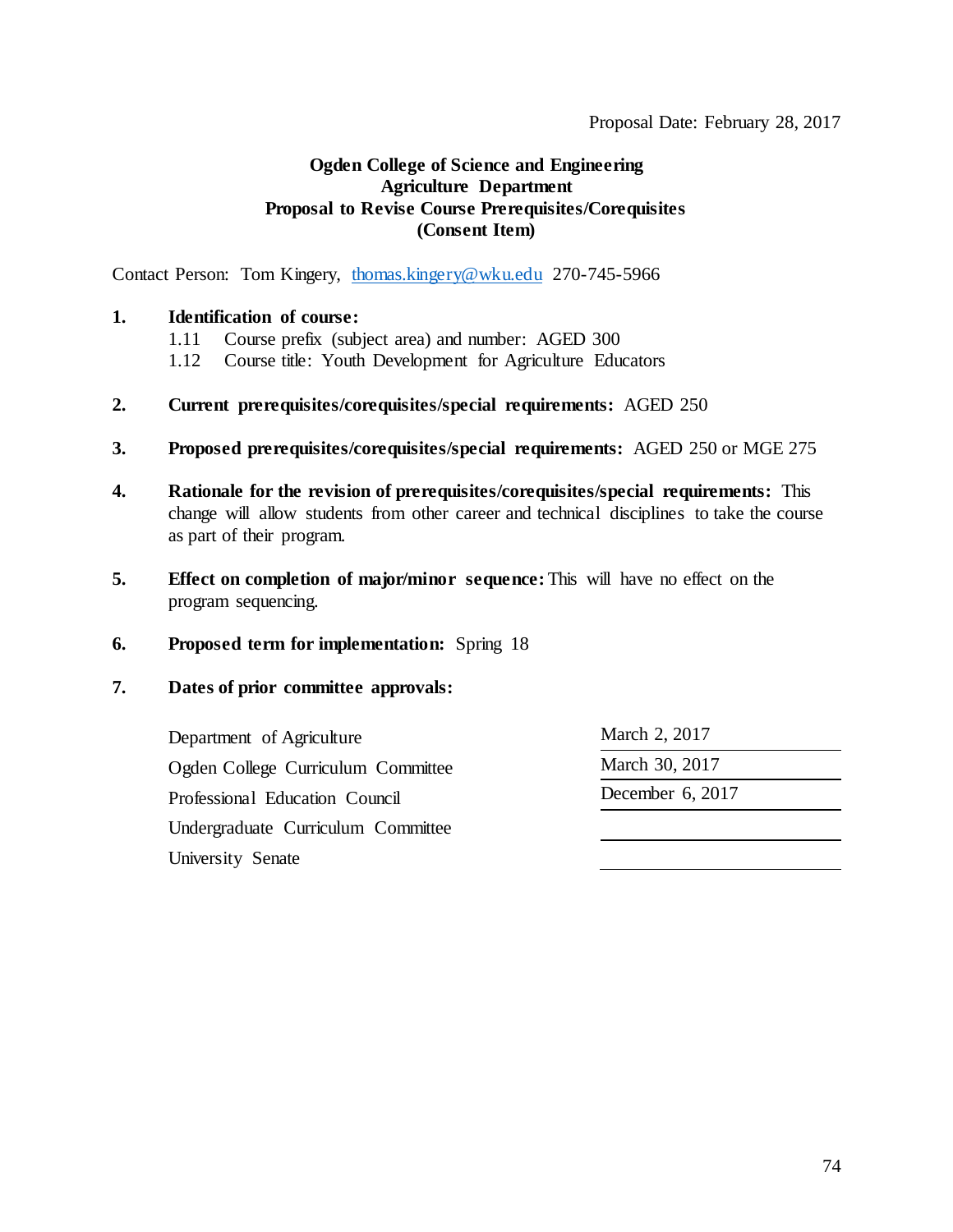# **Ogden College of Science and Engineering Department of Agriculture Proposal to Revise A Program (Action Item)**

Contact Person: Cris Scudder, [cris.scudder@wku.edu,](mailto:cris.scudder@wku.edu) 745-2969

## **1. Identification of program:**

- 1.1 Current program reference number: 508<br>1.2 Current program title: Maior in Agricultu
- 1.2 Current program title: Major in Agriculture, Agriculture Mechanization **Concentration**
- 1.3 Credit hours: 50

## **2. Identification of the proposed program changes:**

- Change the name of Agriculture Mechanization to Agriculture Systems
- Creation of Agriculture Systems concentration on ICAP

## **3. Detailed program description:**

| Current                                                                                                  | Proposed                                |
|----------------------------------------------------------------------------------------------------------|-----------------------------------------|
| 1. Take the following required basic                                                                     | 1. Take the following required basic    |
| agriculture courses:                                                                                     | agriculture courses:                    |
| <b>Select From:</b>                                                                                      | Select From:                            |
| <b>AGRO 110</b>                                                                                          | AGRO 110 (3 credit hours)               |
| <b>ANSC 140</b>                                                                                          | ANSC 140 (3)                            |
| <b>AGEC 160</b>                                                                                          | AGEC 160 (3)                            |
| <b>AGMC 170/171</b>                                                                                      | AGMC 170/171 (3)                        |
| <b>AGRI 175</b>                                                                                          | AGRI 175 (1)                            |
| <b>AGMC 176</b>                                                                                          | AGMC 176 (2)                            |
| AGRI 291 or AGRI 491                                                                                     | AGRI 291 or AGRI 491(3)                 |
| AGRO 320 or AGRO 350 or ANSC                                                                             | AGRO 320 or AGRO 350 or ANSC            |
| 345 or AGMC 326                                                                                          | 345 or AGMC 326 (3)                     |
| <b>AGRI 397</b>                                                                                          | AGRI 397 (1)                            |
| <b>AGRI 398</b>                                                                                          | AGRI 398 (1)                            |
| <b>AGRI 494</b>                                                                                          | AGRI 494 (3)                            |
| Needs: 29 hours                                                                                          | Needs: 29 hours                         |
| 2. Contact an Agriculture advisor for the                                                                | 2. The following courses (18 hours) are |
| Agricultural Mechanization requirements.                                                                 | required:                               |
| An exception form must be filed to add<br>courses to your iCAP report.<br><b>SELECT FROM: AGMCMAJREQ</b> | AGMC 172/173 (3)                        |
|                                                                                                          | AGMC 377/378 (3)                        |
|                                                                                                          | AGMC 373/374 (3)                        |
|                                                                                                          | <b>AGMC 425 (3)</b>                     |
|                                                                                                          | <b>AGEC 366 (3)</b>                     |
|                                                                                                          | AMS 227 (3)                             |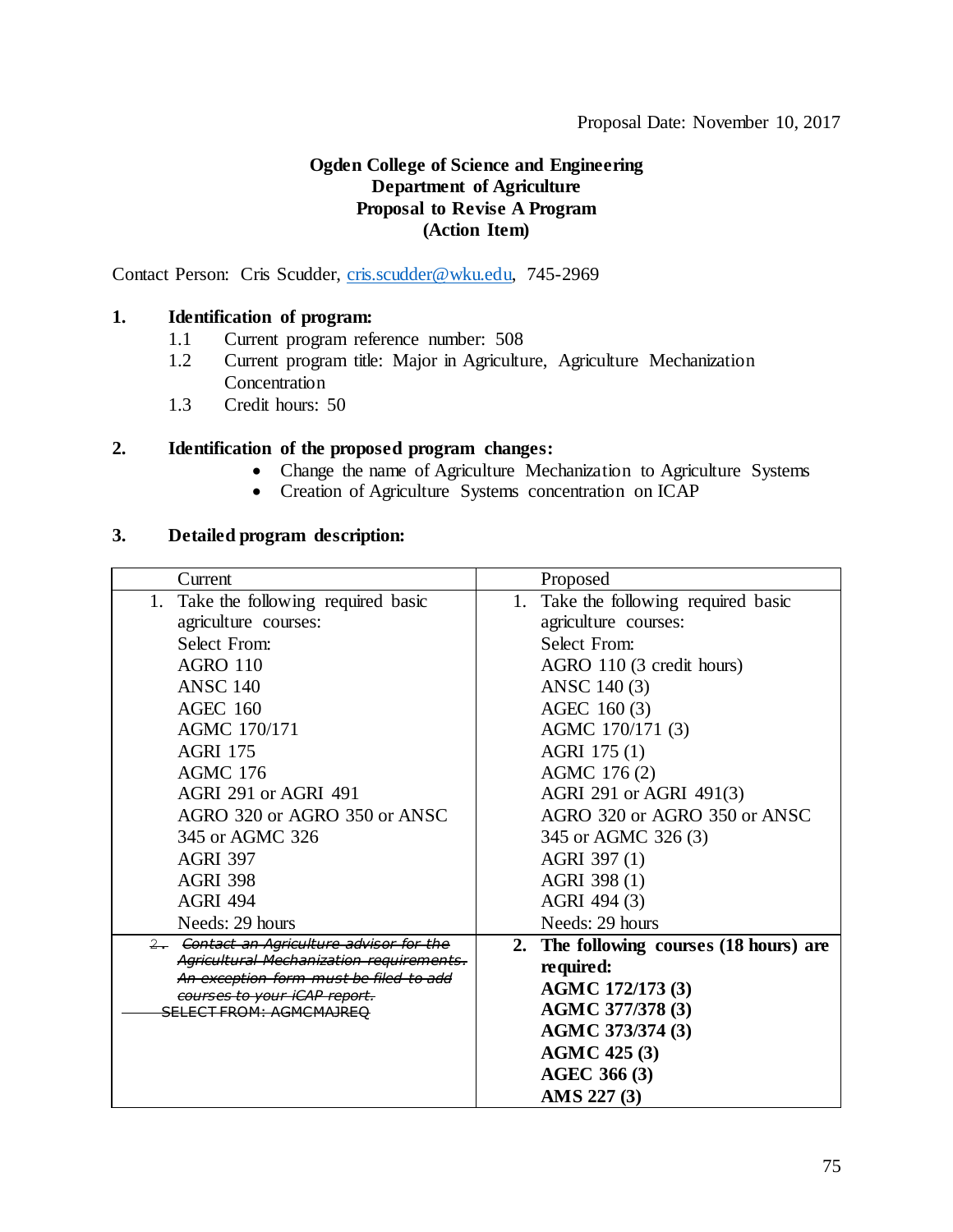| 3. Take 3 credit hours from the |
|---------------------------------|
| following: AGEC**, AGED**,      |
| AGMC**, AGRI**, AGRO**,         |
| $ANSC**$ , HORT**               |

# **4. Rationale for the proposed program change:**

- The name change mirrors what is currently being used for this subject area at other universities and reflects an increasingly broader scope of the discipline, which now includes precision agriculture technology and concepts
- To list specific courses that satisfy the Agriculture Systems Concentration

# **5. Proposed term for implementation and special provisions (if applicable):** Fall 2018.

## **6. Dates of prior committee approvals:**

Department of Agriculture November 16, 2017 Ogden College Curriculum Committee November 30, 2017 Undergraduate Curriculum Committee University Senate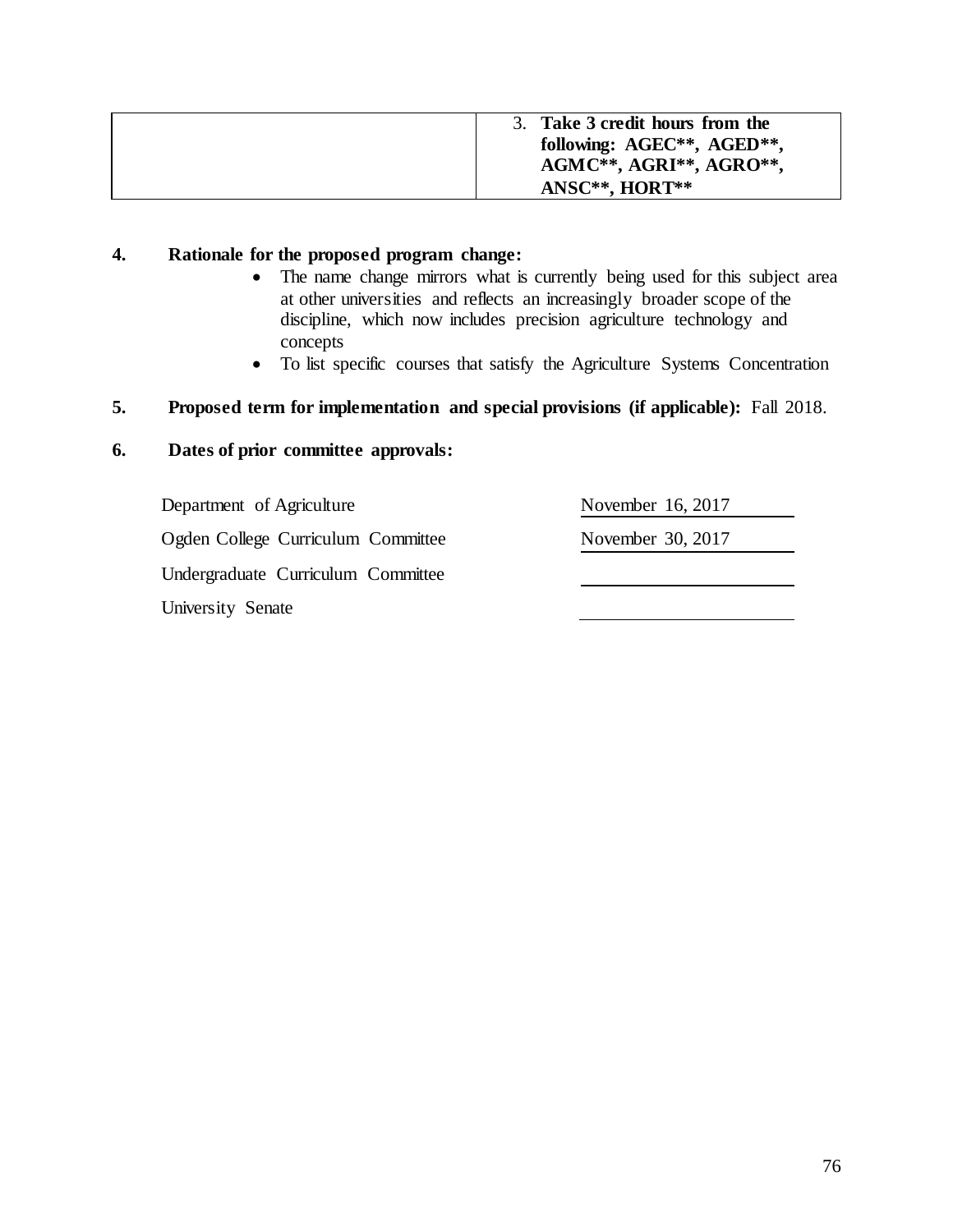# **Ogden College of Science and Engineering Department of Geography and Geology Proposal to Revise A Program (Action Item)**

Contact Person: Amy Nemon, amy.nemon@wku.edu, 270-745-3082

## **1. Identification of program:**

- 1.1 Current program reference number: #174
- 1.2 Current program title: Certificate in GIS
- 1.3 Credit hours: 14

#### **2. Identification of the proposed program changes:**

- Increase credit hours from 14 to 20
- Include introductory geography or geology or meteorology as a required course and GEOG 110. Currently an introductory course and GEOG 110 are a prerequisite to GISC 316.

## **3. Detailed program description:** Numbers in ( ) indicate credit hours.

• Proposed Changes to Undergraduate certificate in GIS

| Current Program                  | Revised Program                       |
|----------------------------------|---------------------------------------|
| GISC 316 (4) Fundamentals of GIS | GEOG 103 (3) or GEOL 103 (3) or GEOL  |
|                                  | 111 (3) or METR 121 (3)               |
| GISC 317 (4) GIS                 | GEOG 110 (3) World Regional Geography |
| GISC 417 (3) GIS Analysis        | GISC 316 (4) Fundamentals of GIS      |
| GISC 419 (3) GIS Programming     | GISC 317 (4) GIS                      |
|                                  | GISC 417 (3) GIS Analysis             |
|                                  | GISC 419 (3) GIS Programming          |

### **4. Rationale for the proposed program change:**

These additional courses are necessary for success in the certificate.

#### **5. Proposed term for implementation and special provisions (if applicable):**

• Fall 2018

## **6. Dates of prior committee approvals:**

| Geography-Geology Curriculum Committee | 11/17/17 |  |
|----------------------------------------|----------|--|
| Ogden College Curriculum Committee     | 11/30/17 |  |
| Undergraduate Curriculum Committee     |          |  |
| University Senate                      |          |  |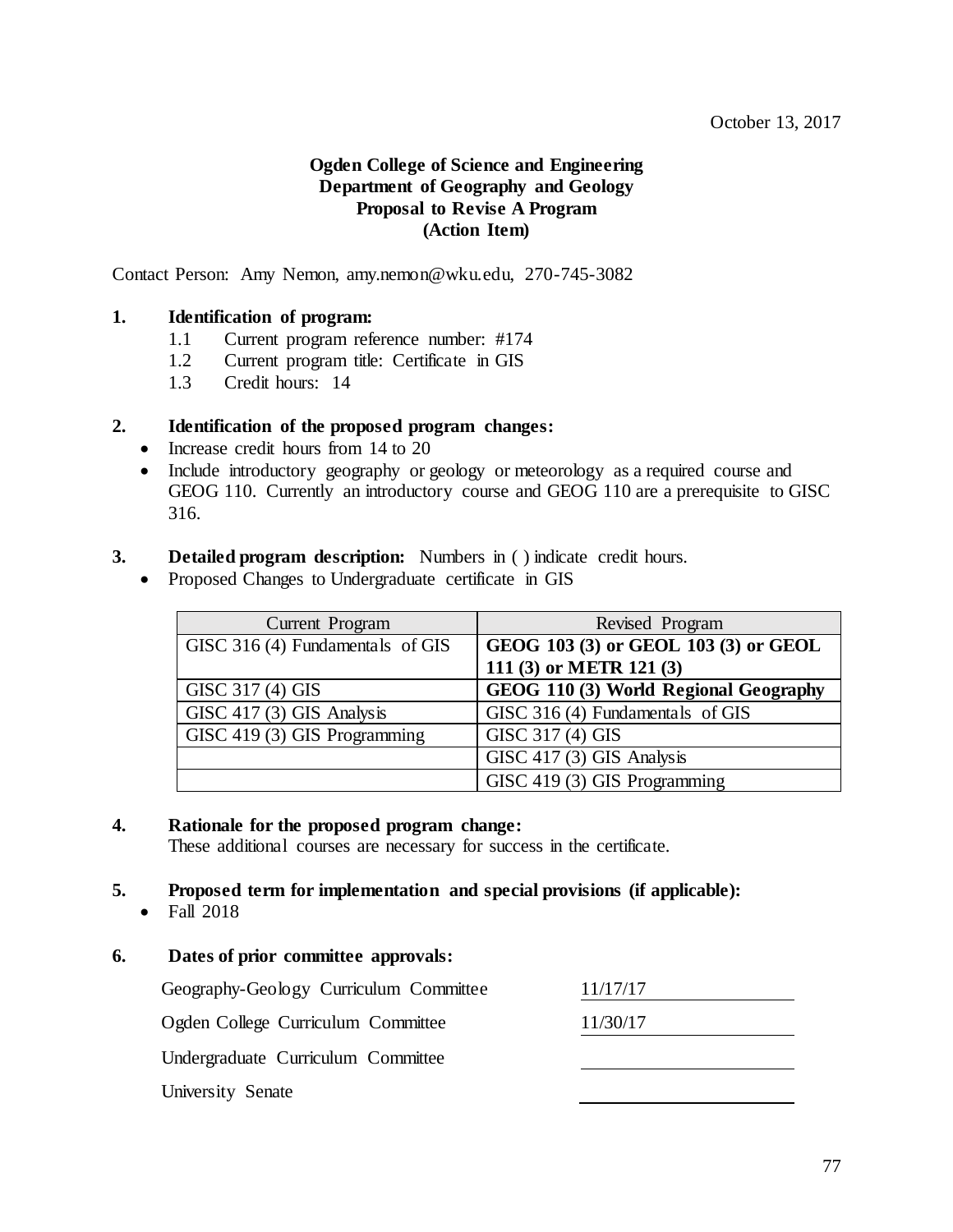# **Ogden College of Science and Engineering Department of Geography and Geology Proposal to Revise Program (Action Item)**

Contact Person: **Kevin B. Cary, M.Sc., GISP** e-mail: **[kevin.cary@wku.edu](mailto:kevin.cary@wku.edu)** Phone: **5-2981**

## **1. Identification of program:**

- 1.1 Current program reference number: **576**
- 1.2 Current program title: **Major in Geographic Information Science**
- 1.3 Credit hours: **53**

## **2. Identification of the proposed program changes:**

- Add GEOG 480 Urban Geography as an alternative to GEOG 492 in the Professional Requirements.
- Adding GEOG 350 Economic Geography as an alternative to GEOG 492 in the Professional Requirements.
- Adding AMS 163 Architectural Drafting as an alternative to CS 180 or CS 270.

| <b>Current Program</b>                    | <b>Proposed Program</b>                   |
|-------------------------------------------|-------------------------------------------|
| <b>B.Sc. Geographic Information</b>       | <b>B.Sc. Geographic Information</b>       |
| Science                                   | Science                                   |
| The major in geographic information       | The major in geographic information       |
| science (reference number 576) focuses    | science (reference number 576) focuses    |
| on the concepts and principles of         | on the concepts and principles of         |
| GISystems, along with its four            | GIS ystems, along with its four           |
| components: (1) input, corrections, and   | components: (1) input, corrections, and   |
| collection of geospatial data; (2)        | collection of geospatial data; (2)        |
| storage and retrieval of geospatial data; | storage and retrieval of geospatial data; |
| (3) manipulation and analysis of          | (3) manipulation and analysis of          |
| geospatial data; and (4) maps and other   | geospatial data; and (4) maps and other   |
| forms of presentation of geospatial       | forms of presentation of geospatial       |
| data. The major in geographic             | data. The major in geographic             |
| information science (reference number     | information science (reference number     |
| 576) requires a minimum of 53             | 576) requires a minimum of 53             |
| semester hours of GIS courses.            | semester hours of GIS courses.            |
| Foundation Requirements (10 hours):       | Foundation Requirements (10 hours):       |
| GEOG or GEOL 103 Our Dynamic              | GEOG or GEOL 103 Our Dynamic              |
| Planet or GEOL 111 The Earth or           | Planet or GEOL 111 The Earth or           |
| METR 121 Meteorology                      | METR 121 Meteorology                      |
| 3                                         | 3                                         |
| GEOG 110 World Regional                   | GEOG 110 World Regional                   |
| 3                                         | 3                                         |

### **3. Detailed program description:**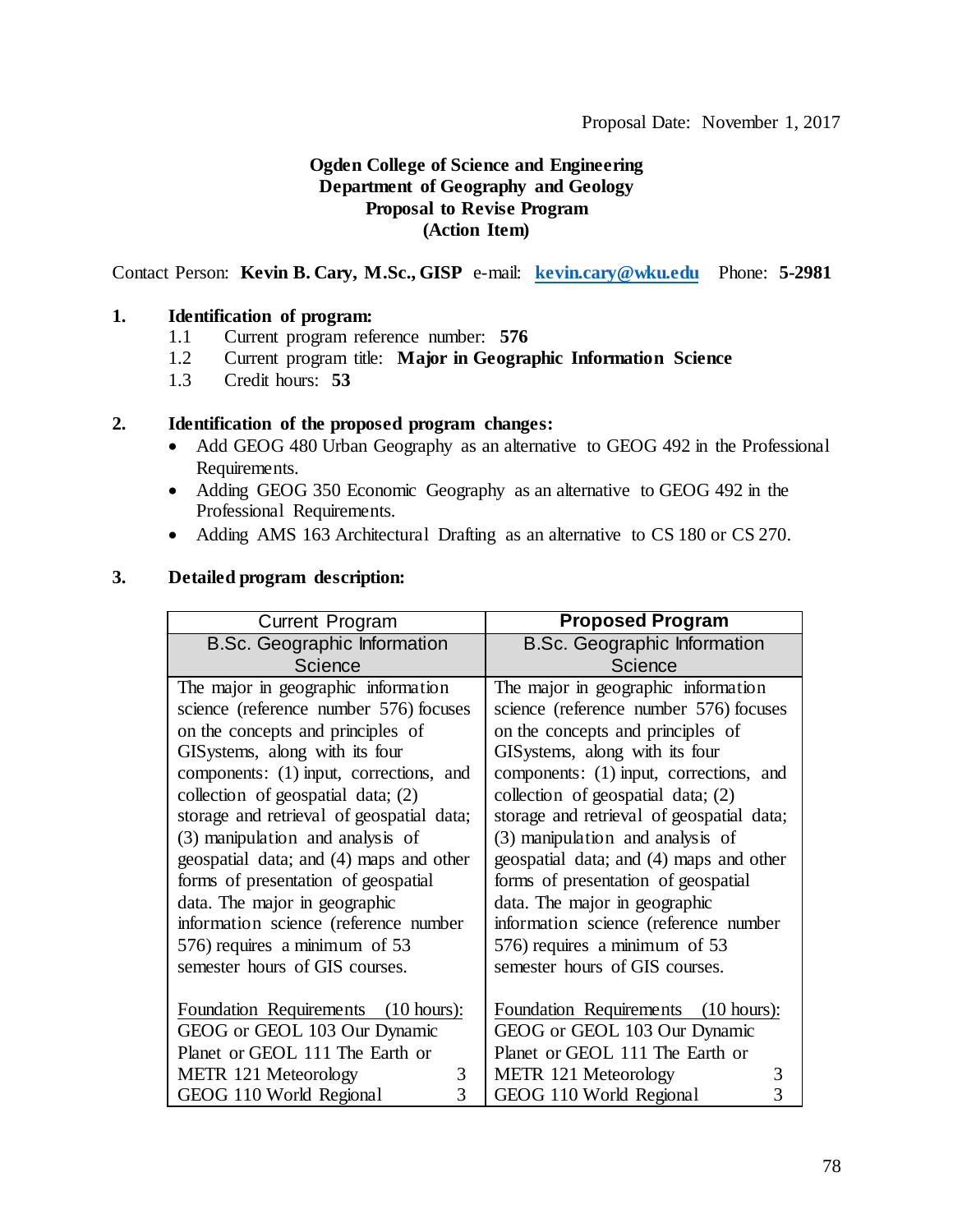| CS 170 Prob Solve & Programming              | 3              | CS 170 Prob Solve & Programming              | 3              |
|----------------------------------------------|----------------|----------------------------------------------|----------------|
| GEOG 499 Prof. Development                   | $\mathbf{1}$   | GEOG 499 Prof. Development                   | 1              |
|                                              |                |                                              |                |
| Technique Requirements (15 hours):           |                | Technique Requirements (15 hours):           |                |
| GEOG 300 Writing Geosciences                 | 3              | GEOG 300 Writing Geosciences                 | 3              |
| GISC 316 Foundations of GIS                  | $\overline{4}$ | GISC 316 Foundations of GIS                  | $\overline{4}$ |
| GISC 317 GIS                                 | $\overline{4}$ | GISC 317 GIS                                 | $\overline{4}$ |
| GEOG 391 Spatial Data Analysis               | $\overline{4}$ | GEOG 391 Spatial Data Analysis               | $\overline{4}$ |
|                                              |                |                                              |                |
| Professional Requirements (28 hours):        |                | Professional Requirements (28 hours):        |                |
| GISC 414 Remote Sensing                      | $\overline{4}$ | GISC 414 Remote Sensing                      | 4              |
| GISC 417 GIS Analysis & Model                | 3              | GISC 417 GIS Analysis & Model                | 3              |
| GISC 418 Internet GIS                        | 3              | GISC 418 Internet GIS                        | 3              |
| GISC 419 GIS Programming                     | $\overline{3}$ | GISC 419 GIS Programming                     | $\overline{3}$ |
| GISC 443 GIS Databases                       | $\overline{3}$ | GISC 443 GIS Databases                       | $\overline{3}$ |
| GISC 477 GIS Special Topics                  | 3              | GISC 477 GIS Special Topics                  | $\overline{3}$ |
| or GISC 423 Geoprocessing & GIS              |                | or GISC 423 Geoprocessing $&$ GIS            |                |
| Applications                                 |                | Applications                                 |                |
| GEOG 492 Advanced Spatial GIS                | 3              | GEOG 492 Advanced Spatial GIS                | 3              |
|                                              |                | OR GEOG 480 Urban Geography                  |                |
|                                              |                | OR GEOG 350 Economic Geog.                   |                |
| GEOG 475 or 495 (Practicum                   | 6              | GEOG 475 or 495 (Practicum                   | 6              |
| and/or Internship)                           |                | and/or Internship)                           |                |
|                                              |                |                                              |                |
| PROGRAM TOTAL                                | 53             | PROGRAM TOTAL                                | 53             |
|                                              |                |                                              |                |
| $(16-17)$<br><b>Required Support Courses</b> |                | <b>Required Support Courses</b><br>$(16-17)$ |                |
| (not part of the major program hours):       |                | (not part of the major program hours):       |                |
| $CE 160/161$ Surveying                       | $\overline{4}$ | CE 160/161 Surveying                         | 4              |
| CS 180 Computer Science I<br>$3 - 4$         |                | CS 180 Computer Science I<br>$3 - 4$         |                |
| OR CS 270 Intro. to Web Prog                 |                | OR CS 270 Intro. to Web Prog.                |                |
|                                              |                | OR AMS 163 Architectural Draft               |                |
| MATH 116 Algebra                             | 3              | MATH 116 Algebra                             | 3              |
| MATH 117 Trig.                               | 3              | MATH 117 Trig.                               | 3              |
| MATH 183 Intro to Statistics                 | $\overline{3}$ | MATH 183 Intro to Statistics                 | $\overline{3}$ |

## **4. Rationale for the proposed program change:**

- **AMS 163** introduces computer-aided drafting design (or CAD(D)) software that is still in use today as part of the software used by GIS Professionals. Students use CADD software to exhibit orthographic projection, isometric projection, sections, dimensioning, auxiliary views, developments, 3D modeling, and professional technical drawing sets. CADD is widely used by GIS professionals. CADD and GIS have long been complementary technologies in the professional world of GIS.
- **GEOG 350** introduces the spatial variation of human activities and the relationship of economic conditions to the production and distribution of raw materials to the manufacturer and finally a product. Students will have an understanding of the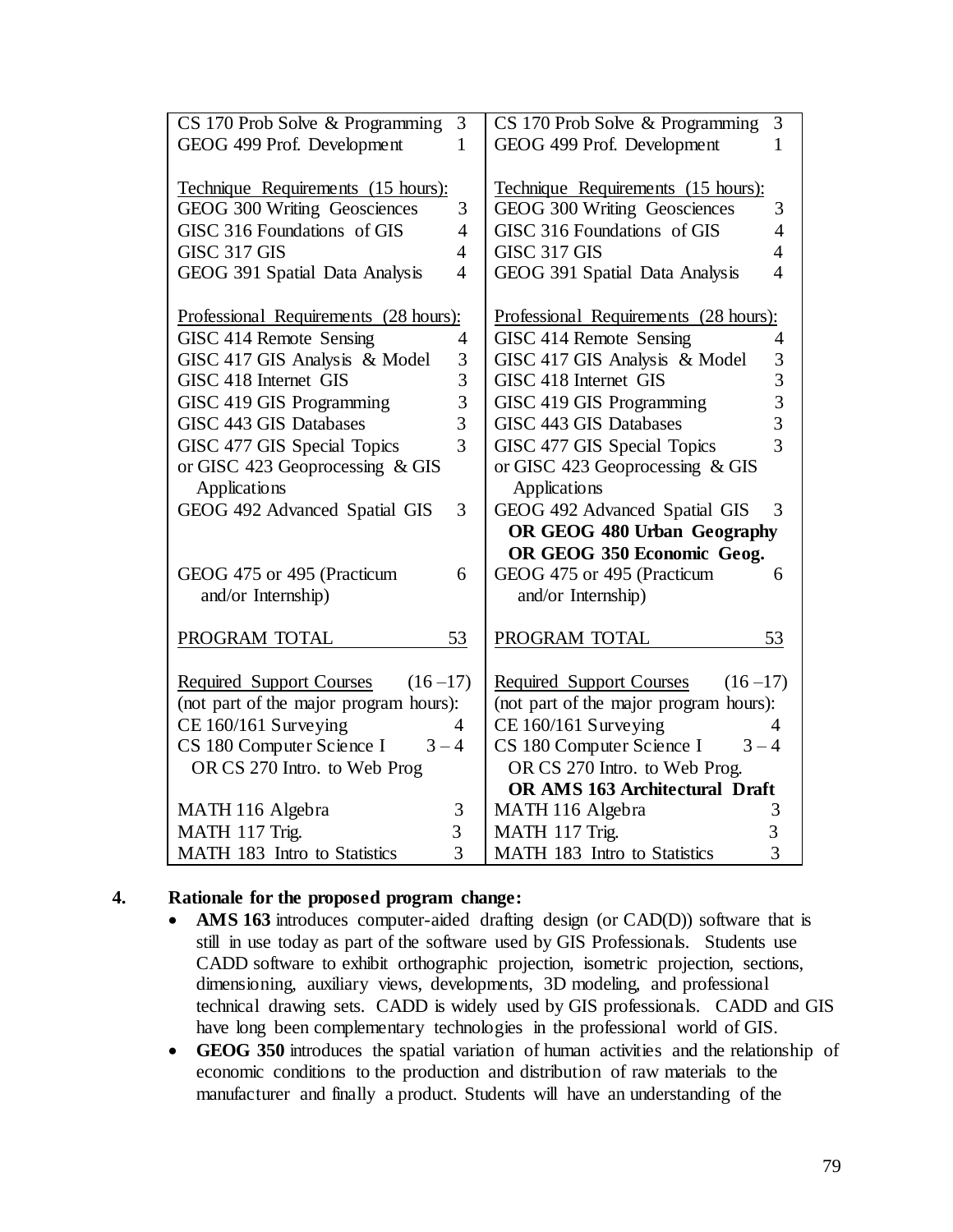geographical distribution of trade and industry, distribution centers, and the spatial arrangement of economic centers across the world. GIS is an increasingly useful tool in economic development for effective decision-making about where to locate new businesses and where to grow existing businesses, as well as aiding in economic recovery and growth. GIS in business is becoming a part of mainstream economic management at the local, national, and global scales.

 **GEOG 480** introduces a solid understanding of the core concepts in location and space as well as spatial patterns and processes in urban areas. The student will be able to interpret patterns that make up the urban landscape, explain why urban patterns occur where they do, predict future spatial patterns and activities. Planners are now utilizing Big Data with GIS as part of the decision-making process and GIS is providing solutions to common problems such as traffic congestion, networking, and routing.

## **5. Proposed term for implementation and special provisions (if applicable):**

**Term:** Fall 2018

## **6. Dates of prior committee approvals:**

Department of Geography and Geology Ogden College Curriculum Committee University Curriculum Committee University Senate

| 11/17/17 |  |
|----------|--|
| 11/30/17 |  |
|          |  |